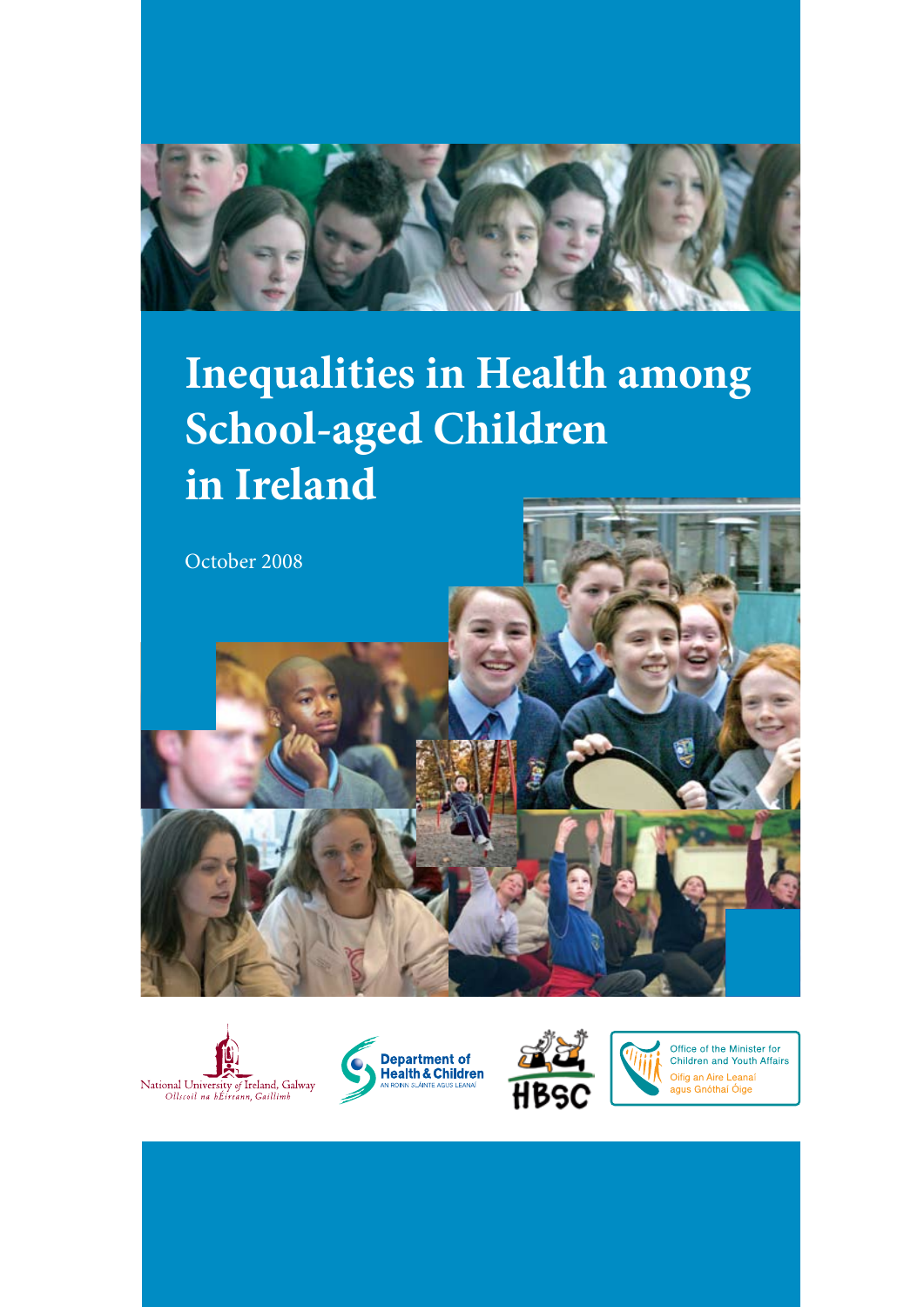# **Inequalities in Health among School-aged Children in Ireland**

October 2008

Michal Molcho, Colette Kelly, Aoife Gavin and Saoirse Nic Gabhainn.

HBSC Ireland, Health Promotion Research Centre, National University of Ireland, Galway. www.nuigalway.ie/hbsc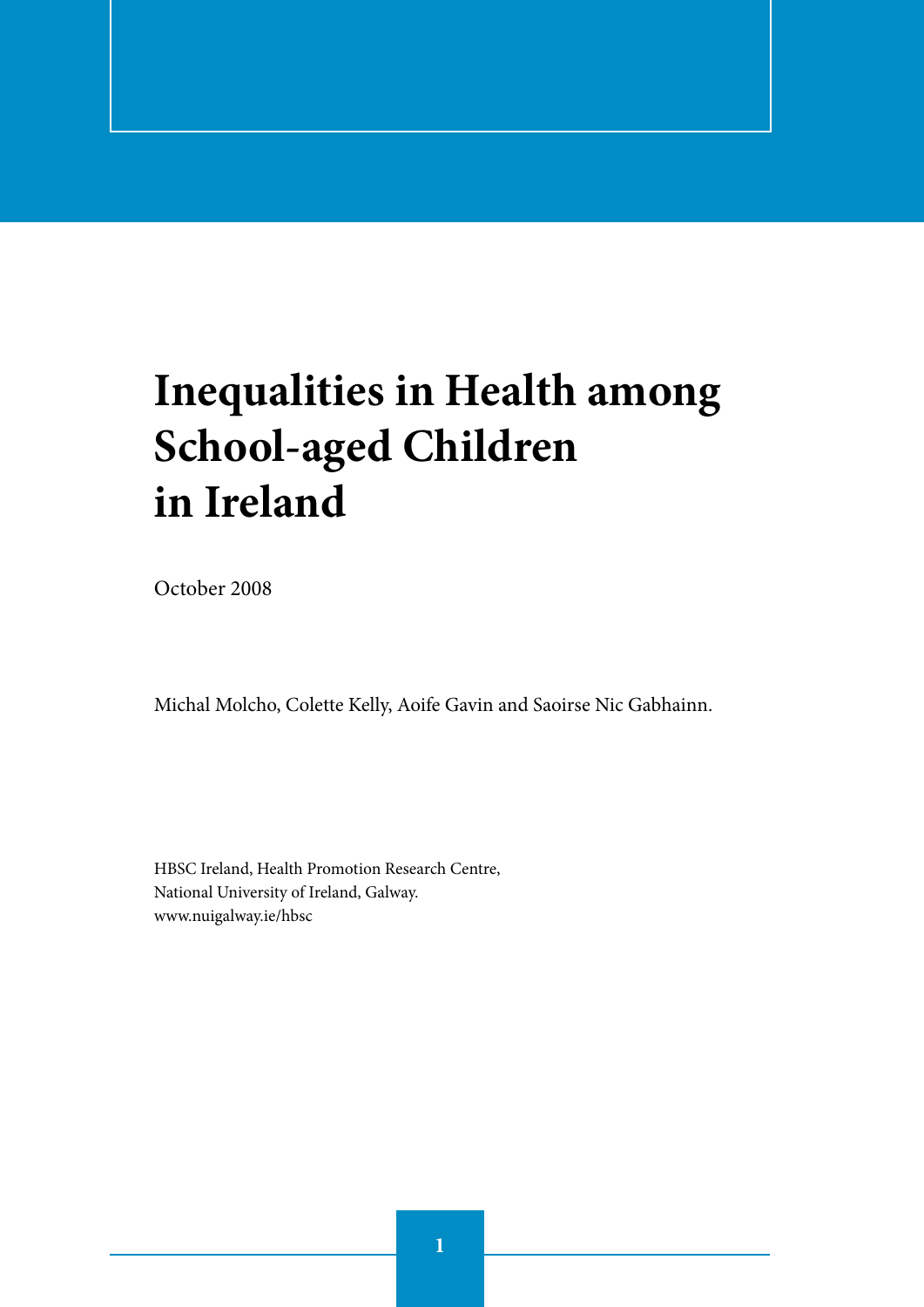© Copyright 2008 Health Promotion Research Centre, National University of Ireland, Galway. Department of Health and Children, Government of Ireland, Dublin.

Published by: Department of Health and Children, and National University of Ireland, Galway.

ISBN: 978-0-9546815-8-6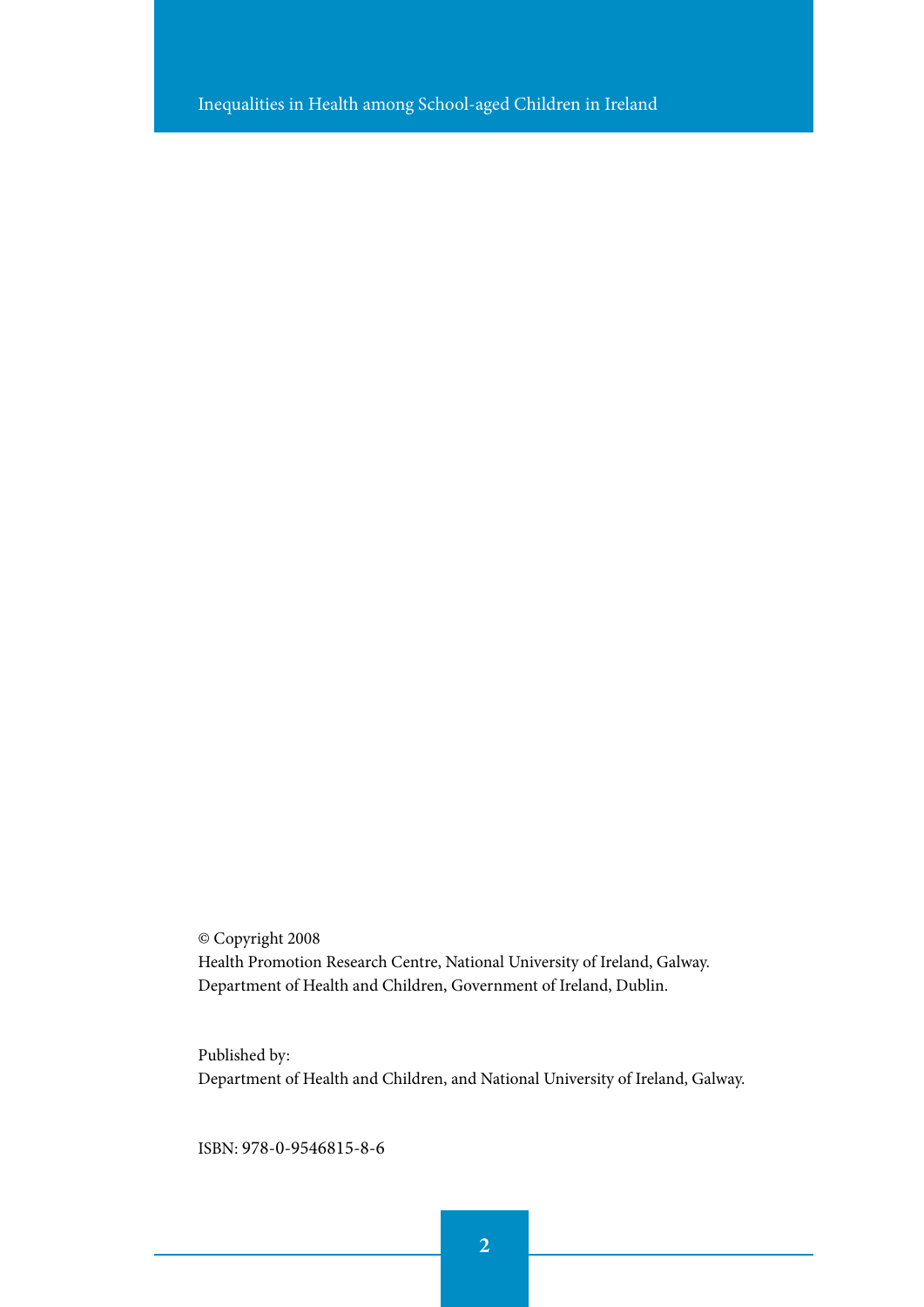# Contents

| 1.               |  |
|------------------|--|
|                  |  |
|                  |  |
| 2.               |  |
|                  |  |
|                  |  |
|                  |  |
|                  |  |
| 3.               |  |
|                  |  |
|                  |  |
|                  |  |
|                  |  |
| $\overline{4}$ . |  |
|                  |  |
|                  |  |
|                  |  |
|                  |  |
| 5.               |  |
|                  |  |
|                  |  |
|                  |  |
|                  |  |
| 6.               |  |
|                  |  |
|                  |  |
|                  |  |
|                  |  |
| 7.               |  |
|                  |  |
|                  |  |
|                  |  |
|                  |  |
|                  |  |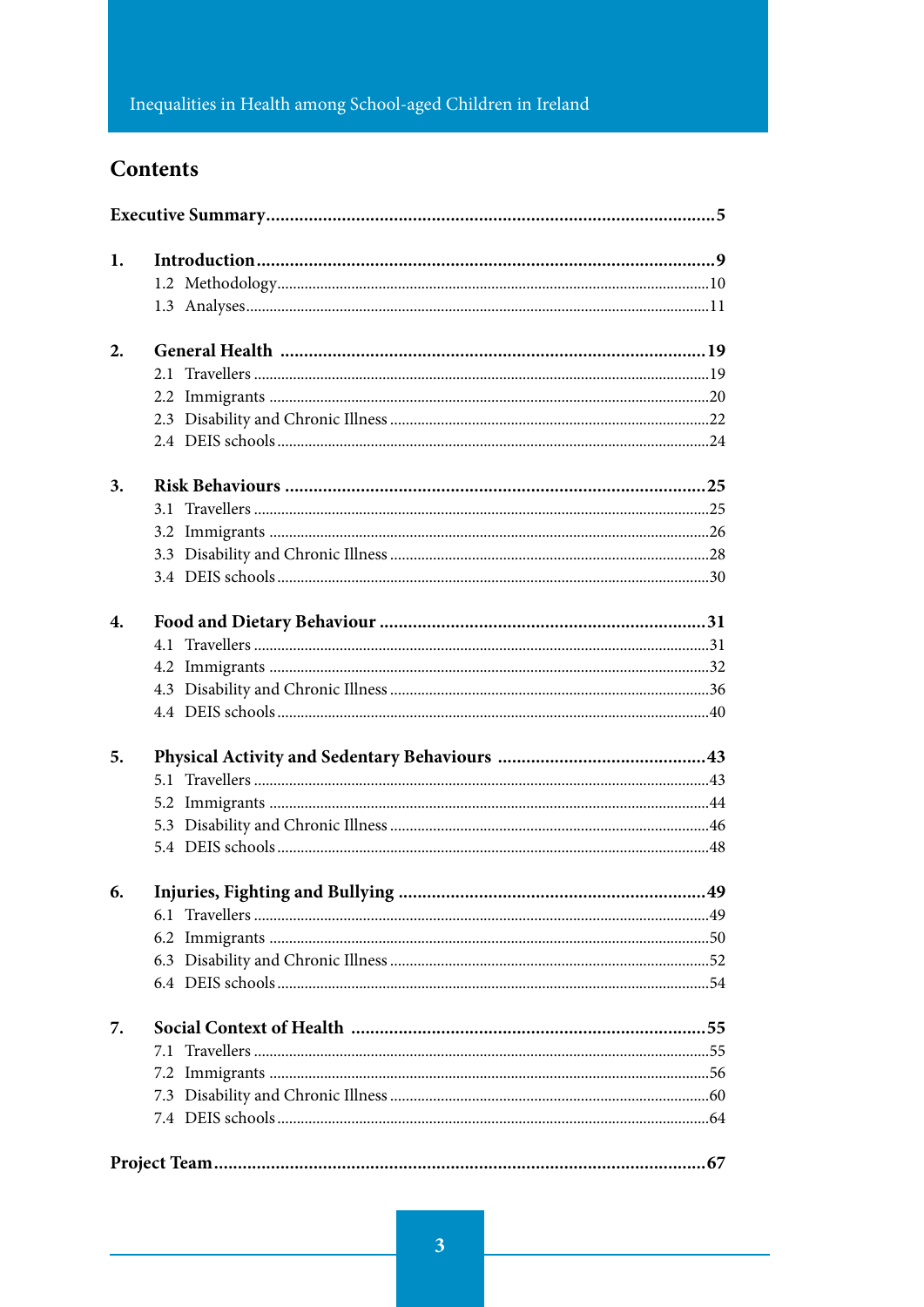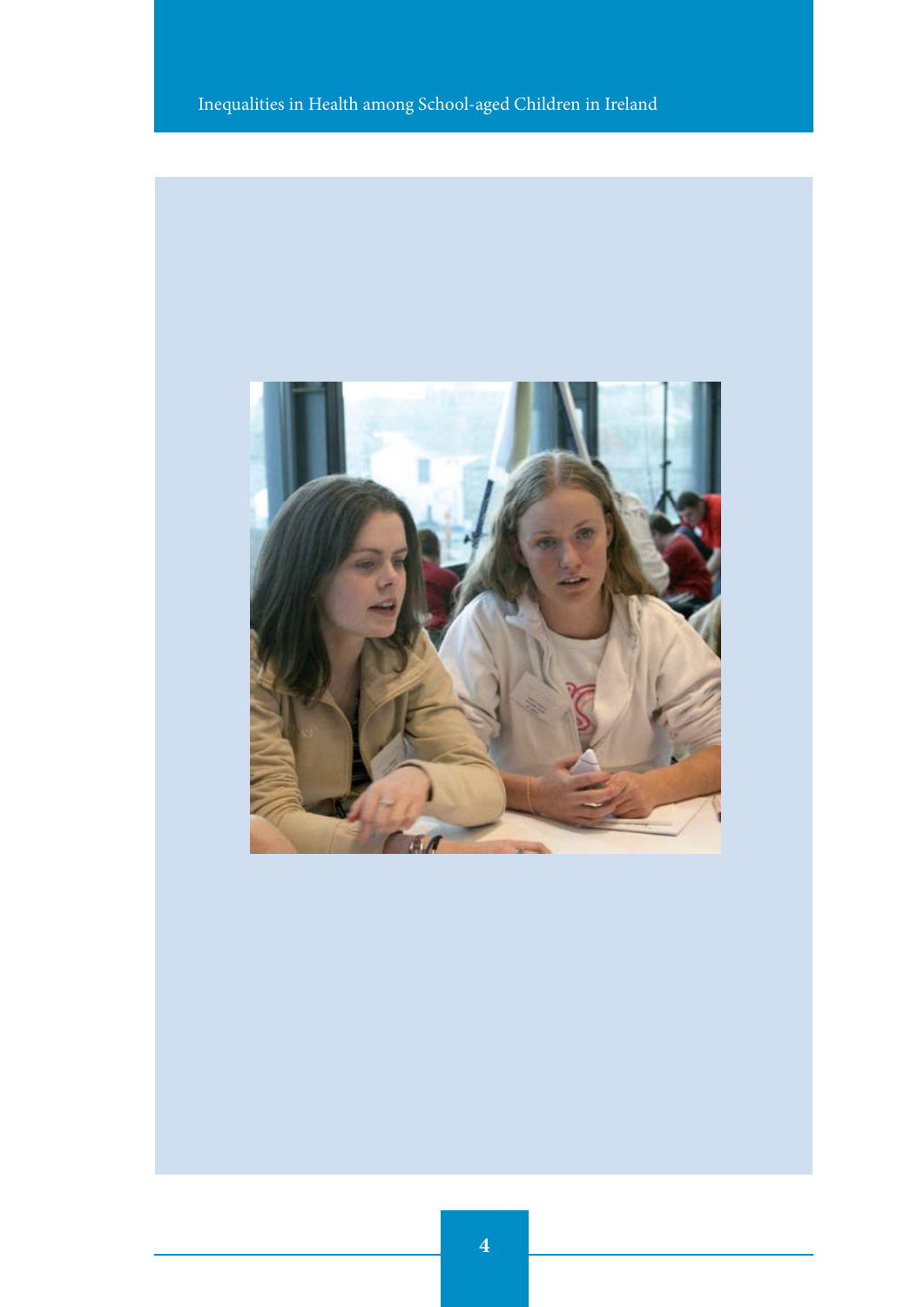# <span id="page-5-0"></span>**Executive Summary**

#### *Introduction*

This is the second national report from the 2006 Irish Health Behaviour in School-aged Children (HBSC) study. This report aims to explore the health status and health behaviour of specific groups of children living in Ireland. Data are presented on students from the Travelling Community, students from immigrant families, students with a disability or chronic illness and students in schools that are part of the Department of Education and Science's School Support Programme, under the Delivering Equality of Opportunity in Schools action plan, referred to as DEIS schools. Students in each of these specific groups have been compared with a sub-group from the national sample matched for age, gender, social class and location. This report reviews the self-reported health status and behaviours of the different groups in relation to: general health, risk behaviours, food and dietary behaviours, physical and sedentary behaviours, injuries and bullying and the social context of health.

## *Travellers*

Traveller students were similar to their matched group in reporting excellent health and feeling very happy with their lives. However, Traveller students were less likely to report high life satisfaction, and Traveller girls were twice as likely to report weekly headaches compared to girls from the matched group. Traveller students were more likely to report that they are current smokers, that they drank alcohol in the last month, that they had been 'really drunk' at least once in their life and that they had used cannabis in the last 12 months.

Fruit and vegetable consumption was similar among Traveller students and the matched group, but more Traveller boys reported frequent consumption of sweets. Traveller students were more likely to report not having breakfast on any weekday, that they were on a diet to lose weight and that they had experienced food poverty compared to the matched group. Traveller students were also more likely to report infrequent exercise, but were not different from their matched group on other aspects of sedentary behaviours and participation in physical activity.

Traveller girls were more likely to report that they had been bullied in school in the past couple of months, however no differences were evident between Travellers and their matched group in relation to involvement in bullying others, or fighting, or in reporting a medically attended injury.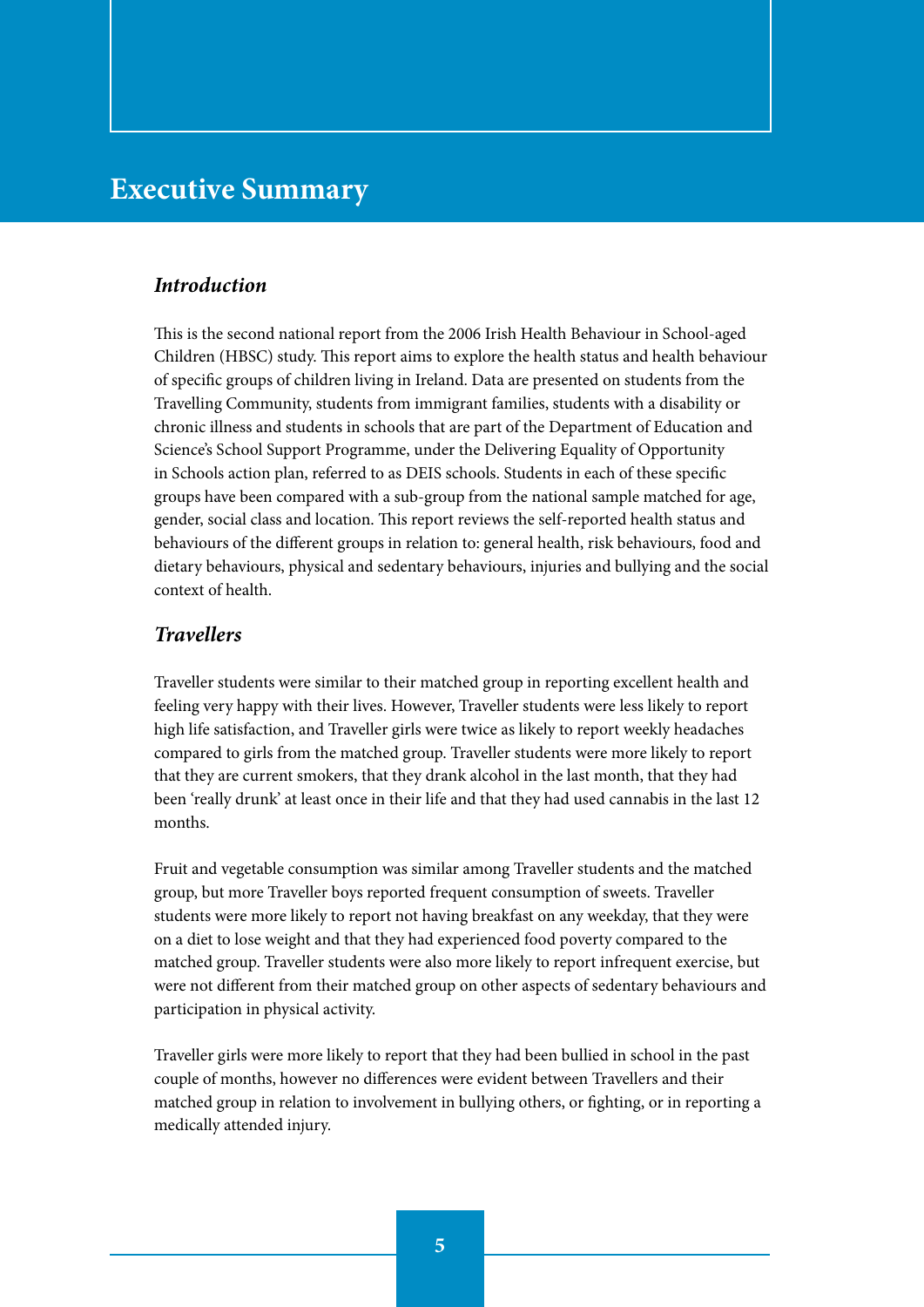Traveller students were less likely to report positive school perceptions. Traveller girls were less likely to report that they like school, that other students in their classes accept them as they are, or that they have three or more close friends of the same sex. Traveller boys were less likely to report that students in their classroom enjoy being together. Traveller students were also less likely to report that they find it easy to talk to their mother, although no differences were found between Travellers and the matched group in relation to communication with fathers.

#### *Immigrants*

Immigrant students were less likely to report feeling very happy with their lives at present or high life satisfaction compared to their matched group. UK immigrant girls were more likely to report weekly headaches compared to girls in the matched group. Non-UK immigrant students were less likely to report drinking alcohol or history of drunkenness, although this finding was statistically significant only for boys. Non-UK immigrant students were also less likely to report that they were current smokers compared to their matched group.

Non-UK immigrant students were similar to their matched group in relation to foodstuff consumption and dietary behaviour with the exception of fruit consumption which was reported more frequently by non-UK immigrant girls. UK immigrant girls, on the other hand, were more likely to report not having breakfast on any weekday and being on a diet to lose weight compared to girls in the matched group. More immigrant students reported that they participated in exercise less than once a week and fewer reported that they were physically active 5 days or more in the last week.

Immigrant students were more likely to report that they had been bullied in school in the past couple of months, however no differences were evident between immigrant students and their matched group in relation to involvement in bullying others, or fighting, or in reporting a medically attended injury.

In relation to the social context of health, UK immigrants were less likely to report positive school perceptions and non-UK immigrants were less likely to report positive peer relationships. Fewer UK immigrant students reported that the students in their classes enjoy being together, that students in their classes are kind and helpful or that students in their classes accept them as they are. Non-UK immigrant students were less likely to report that students in their classes accept them as they are, that they spend three or more evenings with friends or that they have three or more same-sex friends. No differences were identified in parental relationships.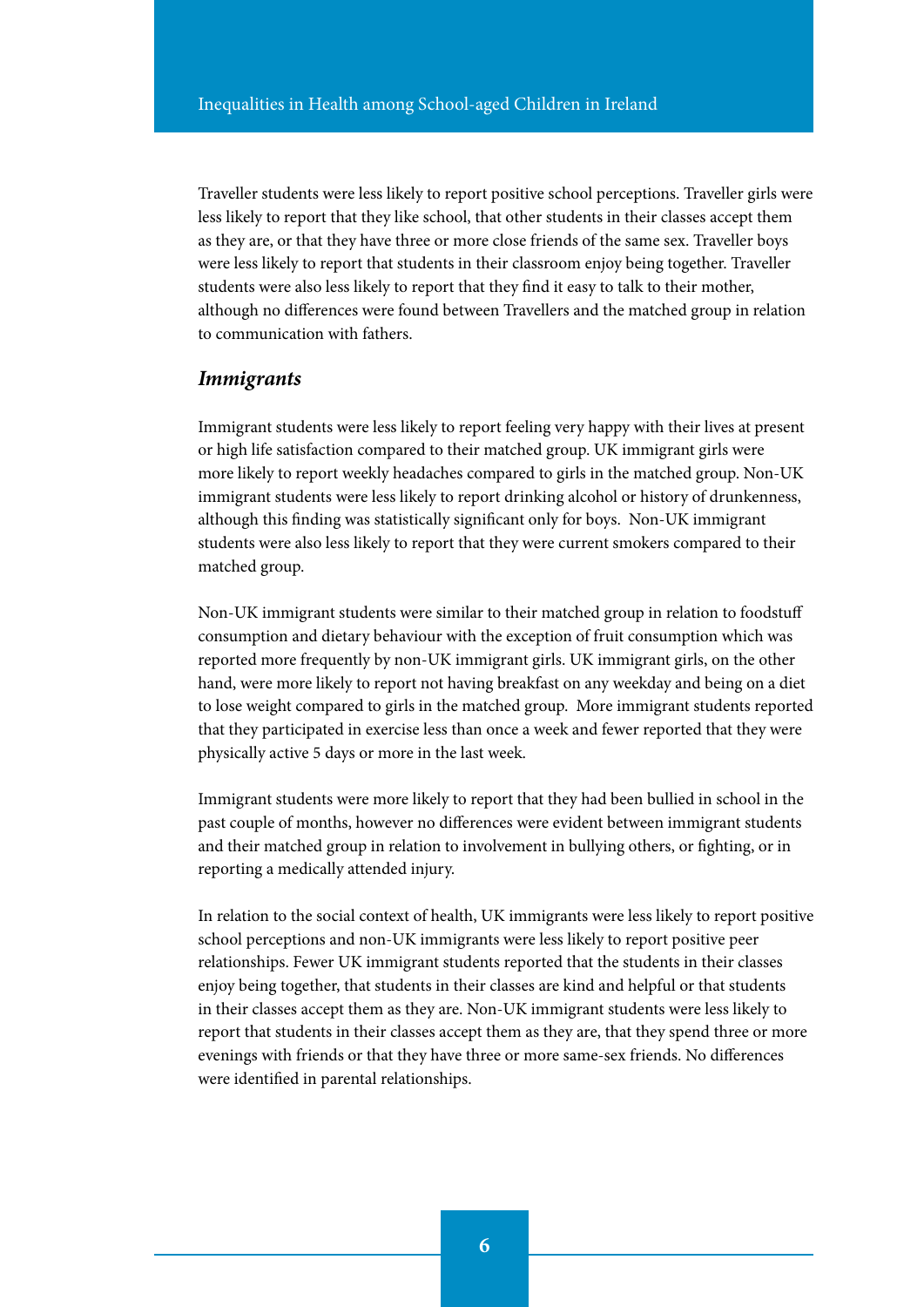### *Disability and Chronic Illness*

Fewer students with a disability or chronic illness reported excellent health, feeling very happy with their lives or high life satisfaction compared to their matched group. Students with a disability or chronic illness were more likely to report weekly headaches compared to the matched group. These differences were most evident among students with a disability or chronic illness that affects daily activity. Students with a disability or chronic illness that affects activity were also more likely to report that they are current smokers. No other differences were found between students with a disability or chronic illness and the matched groups in relation to drinking or cannabis use.

When examining all three sub-groups of disability or chronic illness together, only a few differences are evident in relation to food and dietary behaviour. Most differences stem from the group of students with a disability that affects activity. These students reported more frequent consumption of soft drinks but also of vegetables. More students with a disability that affects activity reported not having breakfast on weekdays, experiencing food poverty and being on a diet than the matched group. Fewer boys with a disability or chronic illness that requires medication or with a disability or chronic illness that affects activity reported that they were physically active on five days or more in the last week, and more girls with a disability that affects activity reported that they exercise less than once a week.

Students with a disability or chronic illness were more likely to report that that were injured in the past 12 months, that they had been bullied in school in the past couple of months and that they had been in a fight in the past 12 months. These differences are largest among students with disability or chronic illness that affects activity compared to their matched group.

Students with a disability or chronic illness that affects activity reported less positive perceptions of school life and of their relationships with their parents. Fewer students with a disability or chronic illness that affects activity reported that they like school and that other students in their classes accept them as they are. They were also less likely to report that they find it easy or very easy to talk to their father or mother about things that really bother them.

#### *DEIS Schools*

Students in DEIS schools were generally less likely to report positive health compared to the matched group. Fewer students in DEIS schools reported excellent health or feeling very happy about their life at present, and more students in DEIS schools reported weekly headaches. In addition, boys in these schools were more likely to report that they are current smokers and that they have been 'really drunk' compared to boys in the matched group.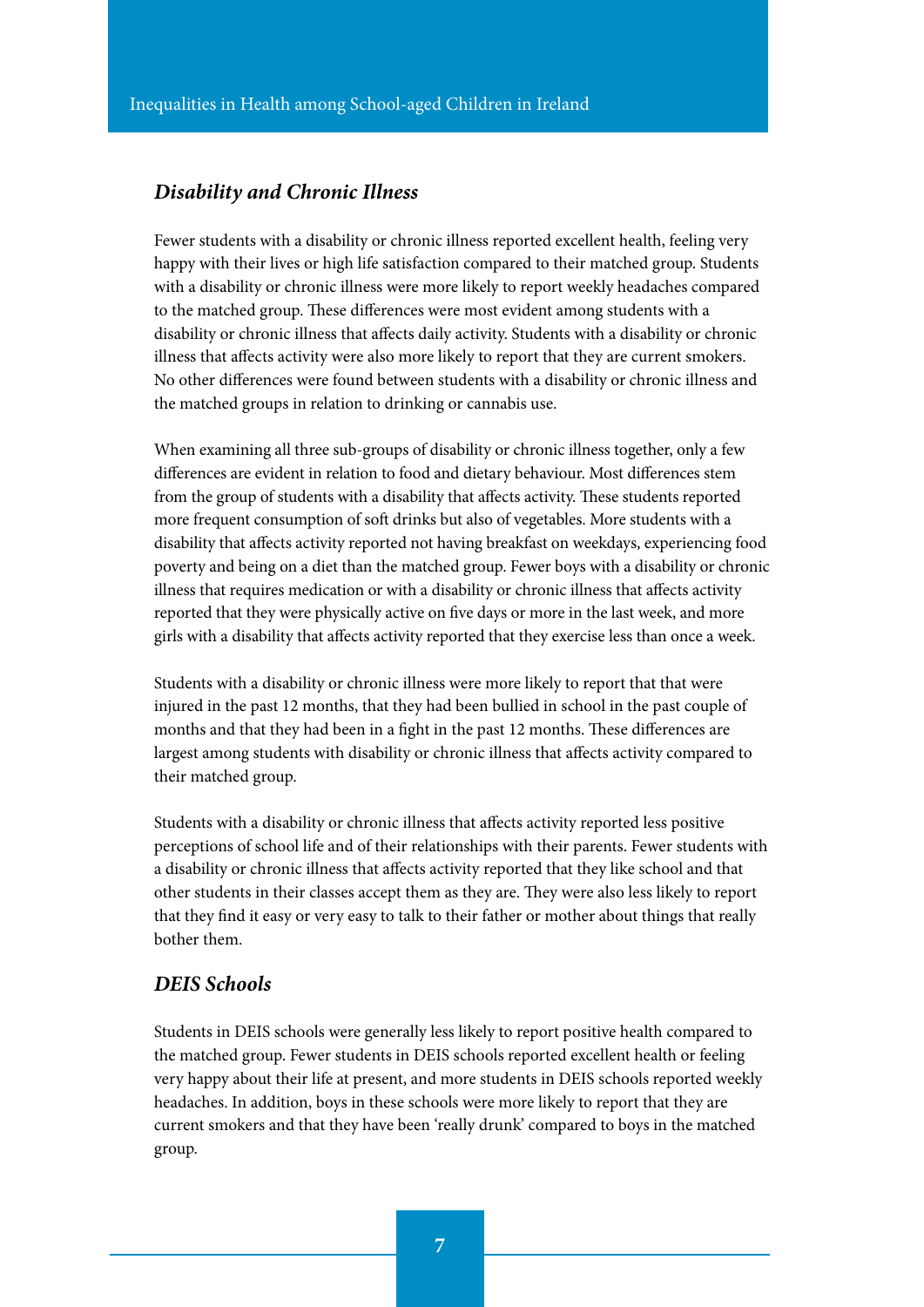Fewer students in DEIS schools reported frequent consumption of fruit and vegetables and more students in DEIS schools reported daily consumption of sweets and soft drinks and skipping breakfast on weekdays. Boys in DEIS schools were more likely to report watching television two or more hours a day compared to their matched group. No differences are evident between students in DEIS schools and the matched group in relation to physical activity. However, more girls in DEIS schools reported that they bullied other students in the past couple of months and that they were in a fight at least once in the past 12 months.

Boys in DEIS schools were less likely to report positive perceptions of school: fewer reported that they like school, that students in their classes enjoy being together and that students in their classes were kind and helpful. Students in DEIS schools, however, were more likely to report that they spend three or more evenings a week with friends compared to their matched group.

The full report contains further details of the methods used, the specific groups investigated and the results obtained.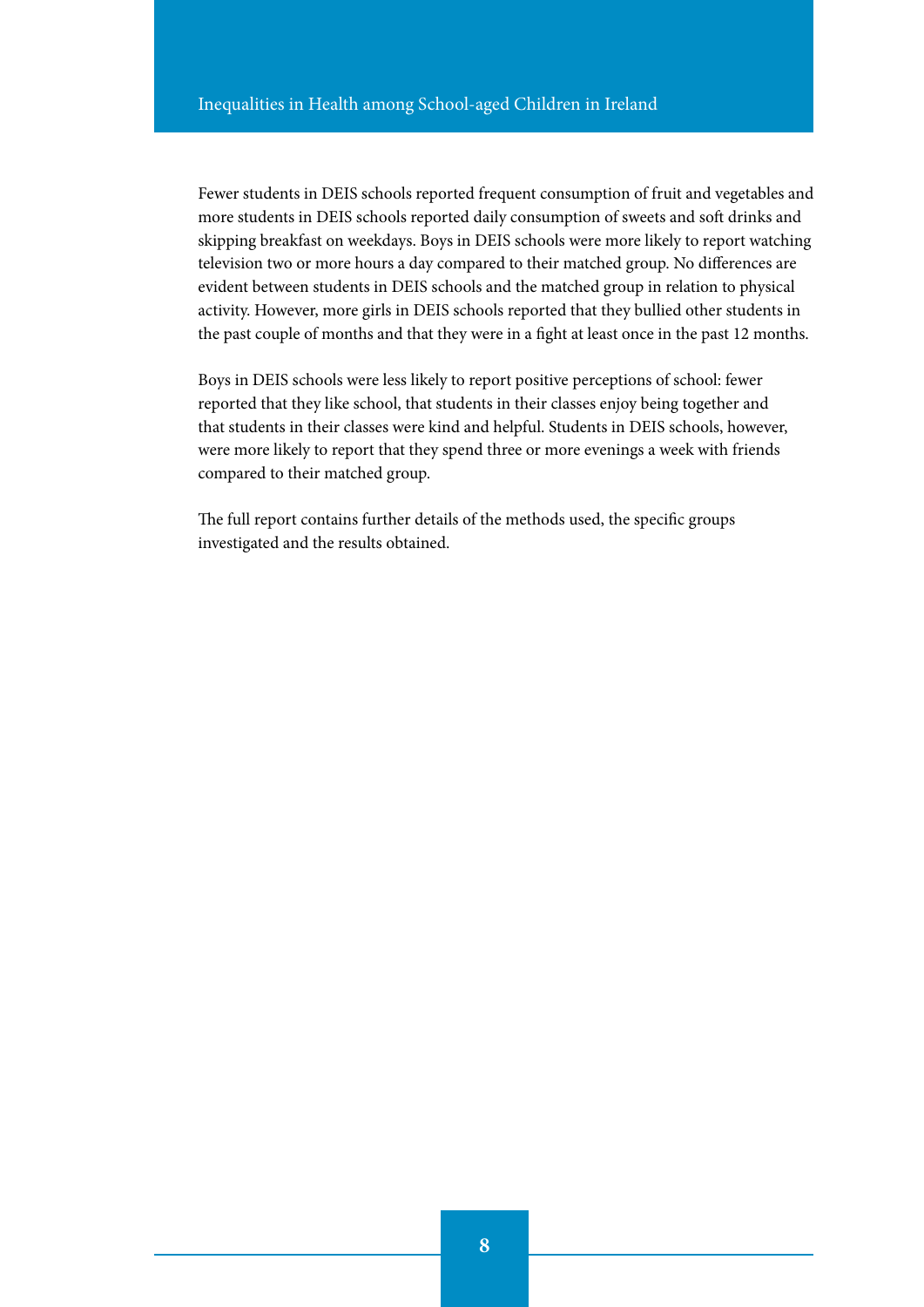# <span id="page-9-0"></span>**1. Introduction**

This is the second national report presenting data from the 2006 Irish Health Behaviour in School-aged Children (HBSC) survey. The aim of this report is to explore the health status and health behaviours of specific groups of children living in Ireland. Data are presented on children from the Travelling Community, children who are immigrants and children with a disability or chronic illness. In addition, this report includes data from children in schools assigned to the Department of Education and Science's School Support Programme under the Delivering Equality of Opportunity in Schools (DEIS) action plan (*[www.education.ie](http://www.education.ie)*).

HBSC is a cross-national research study conducted in collaboration with the World Health Organisation (WHO) Regional Office for Europe. The HBSC international survey runs on an academic 4-year cycle and in 2005/6 there were 41 participating countries and regions (*[www.hbsc.org](http://www.hbsc.org)*). The overall study aims are to gain new insight into and increase our understanding of young people's health and well-being, health behaviours and their social context. As well as serving a monitoring and a knowledge-generating function, one of the key objectives of HBSC has been to inform policy and practice.

Cross-nationally, HBSC collects information on the key indicators of health, health attitudes and health behaviour, as well as the context of health for young people. HBSC is a school-based survey with data collected through self-completion questionnaires administered by teachers in the classroom. The HBSC survey instrument is a standard questionnaire developed by the international research network. The areas of interest are chosen in collaboration with the WHO and are designed to help assist decision-making at a national and international level in relation to youth health.

The issues identified for inclusion in this second report from the 2006 Irish survey are those identified in the National Health Promotion Strategy (Department of Health and Children, 2000)<sup>1</sup> and the Health Strategy: Quality and Fairness (Department of Health and Children, 2001)<sup>2</sup>. These include general health, smoking, use of alcohol and other substances, diet and food behaviour, physical activity and sedentary behaviour, injuries and bullying. This report presents the findings broken down by the four broad student sub-groups. The aim of this report is to document both the differences and the similarities in self-reported health behaviour, outcomes and social context between these sub-groups.

<sup>1</sup> Department of Health and Children (2000). *The National Health Promotion Strategy 2000-2005.*  http://www.healthpromotion.ie/health\_promotion\_strategy/.

<sup>2</sup> Department of Health and Children (2001). *Quality and Fairness: a health system for you.*  http://www.dohc.ie/publications/quality\_and\_fairness.html.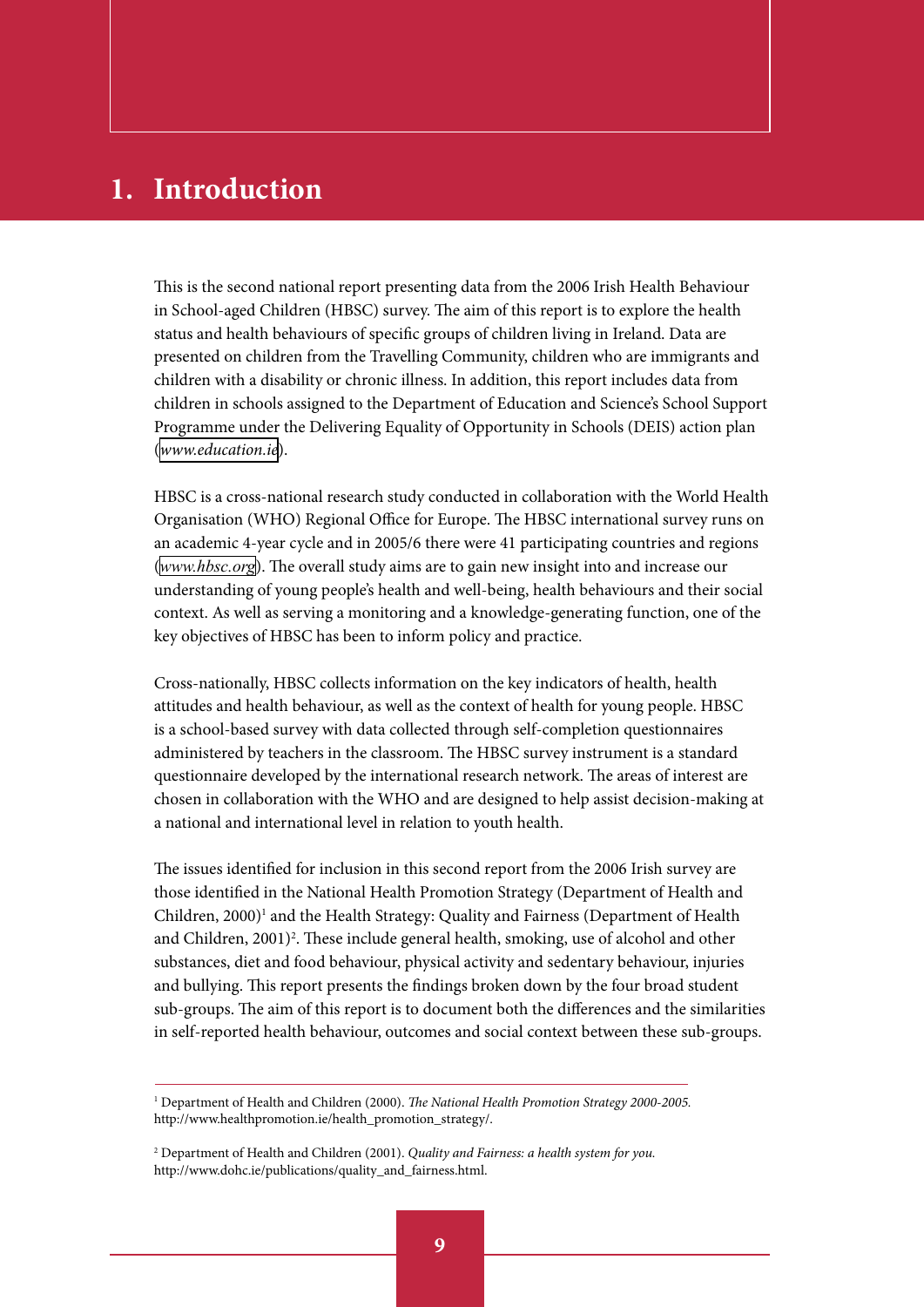<span id="page-10-0"></span>The documentation of the existence, nature and extent of such patterns among schoolchildren will contribute to policy formulation and the development of effective health promotion interventions in Ireland.

The HBSC study was funded by the Department of Health and Children and the Office of the Minister for Children. The survey and analyses were carried out at the Health Promotion Research Centre, National University of Ireland, Galway.

### **1.2 Methodology**

The HBSC is a WHO (European Office) collaborative study. Principal investigators from all countries and regions co-operate in relation to survey content, methodology and timing, and an international protocol is developed. Strict adherence to the protocol is required for inclusion in the international database and this has been achieved with the current study.

In the Republic of Ireland, sampling was conducted in order to be representative of the proportion of children in each of 8 geographical regions. The objective was to achieve a nationally representative sample of school-aged children, and the procedures employed were the same as those for the 1998 and 2002 HBSC Ireland surveys. Data from the 2002 census were employed to provide a picture of the population distribution across geographical regions. The sampling frame consisted of primary and post-primary schools, lists of which were provided by the Department of Education and Science. A twostage process identified study participants. Individual schools within regions were first randomly selected and subsequently, class groups within schools were randomly selected for participation. In primary schools both  $5<sup>th</sup>$  and  $6<sup>th</sup>$  class groups were included, while in post-primary schools all classes, with the exception of Leaving Certificate groups (i.e. final year examination classes) were sampled.

School principals were first approached by post and when positive responses were received, HBSC questionnaires in Irish or English were offered, along with blank envelopes to facilitate anonymity, parental consent forms, information sheets for teachers and classroom feedback forms. All returns were facilitated through the provision of FREEPOST envelopes. In order to maximise response rates, postal reminders were sent to schools, followed by telephone calls from research staff at the Health Promotion Research Centre, NUI Galway. Data entry was conducted according to the International HBSC protocol. A total of 364 schools were initially contacted, of which 344 were valid. Overall, 215 schools took part in the survey, giving a final response rate of 63.1%. This is reflected in a total *n* of 10,334.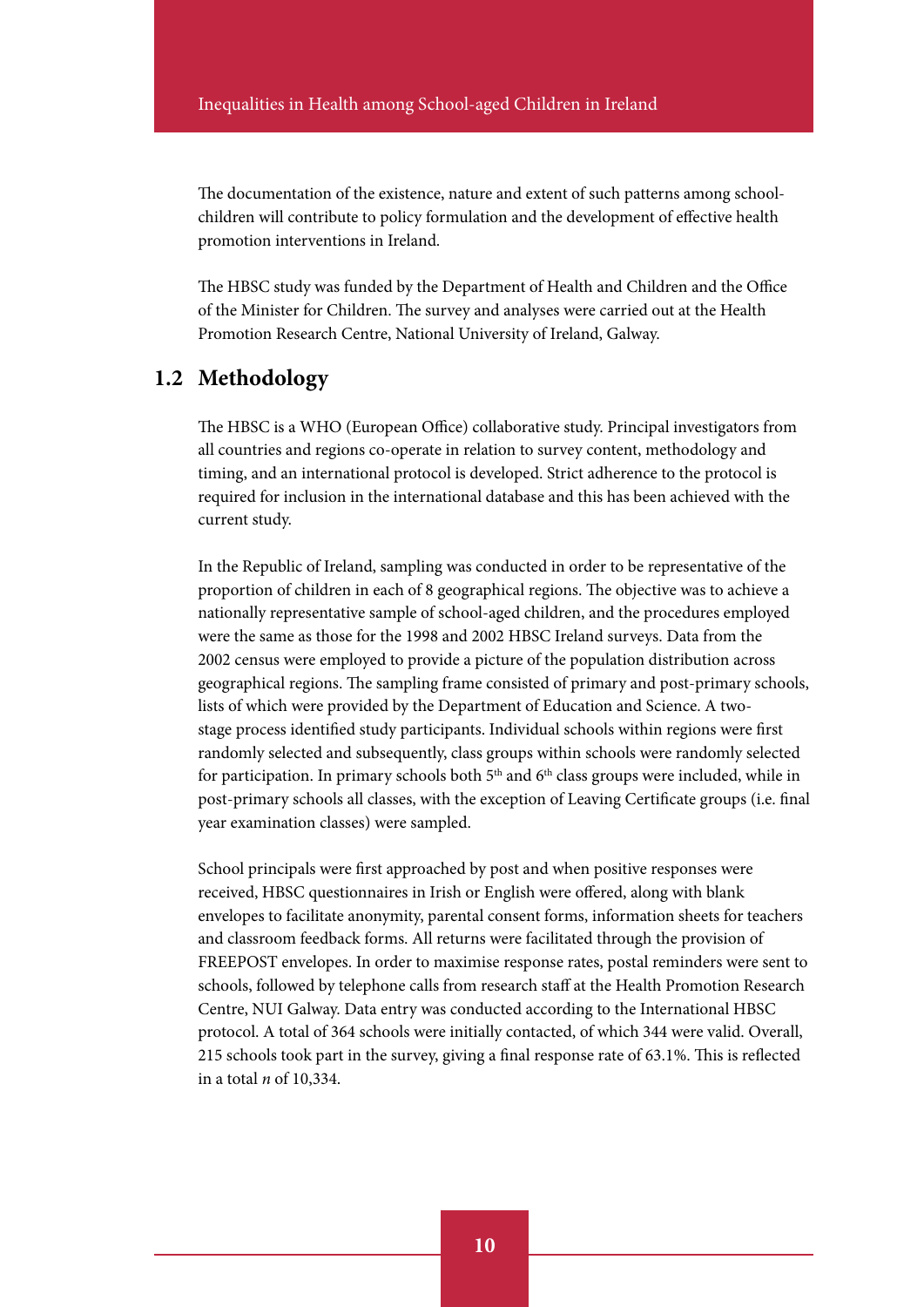# <span id="page-11-0"></span>**1.3 Analyses**

In order to take into account any potential differences between each of the specific groups of children and the general population of children in terms of location or sociodemographic characteristics, matched groups from the overall sample were created for comparative purposes.

#### *Travellers*

Children from the Travelling Community were identified in the HBSC Ireland survey through self-report. Children were asked to report if they were members of the Travelling Community. Children who ticked yes to this question and whose parents were from Ireland or the UK were coded as members of the Travelling Community. From the HBSC dataset, 233 (2%) children identified themselves as members of the Travelling Community. Table 1.1 presents the distribution of socio-demographic characteristics of children from the Travelling Community compared to the general HBSC Ireland sample.

|              |               | General sample | <b>Travellers</b> |
|--------------|---------------|----------------|-------------------|
| Gender       |               |                |                   |
|              | <b>Boys</b>   | 51%            | 52%               |
|              | Girls         | 49%            | 48%               |
| Age group    |               |                |                   |
|              | $10-11$ years | 13%            | 23%               |
|              | $12-14$ years | 48%            | 46%               |
|              | 15-17 years   | 39%            | 31%               |
| Social class |               |                |                   |
|              | $SC1-2$       | 29%            | 18%               |
|              | $SC3-4$       | 40%            | 32%               |
|              | $SC5-6$       | 19%            | 22%               |
|              | Missing SC    | 12%            | 28%               |
| Urban/Rural  |               |                |                   |
|              | Urban         | 42%            | 61%               |
|              | Rural         | 58%            | 39%               |
|              | n             | 10101          | 233               |

#### **Table 1.1: Socio-demographic distribution of the HBSC Ireland sample compared to the sample from the Travelling Community**

To overcome the differences in age, social class and location (urban/rural) between Travellers and the general sample, a comparison group was matched to the Traveller sample. All cases in the comparison group were matched by gender, age and social class, resulting in a sub-sample with similar socio-demographic characteristics. Where possible the matching was done within the same classroom (69% of the group). When this was not possible a matched respondent was sought in the same school (8% of the group), or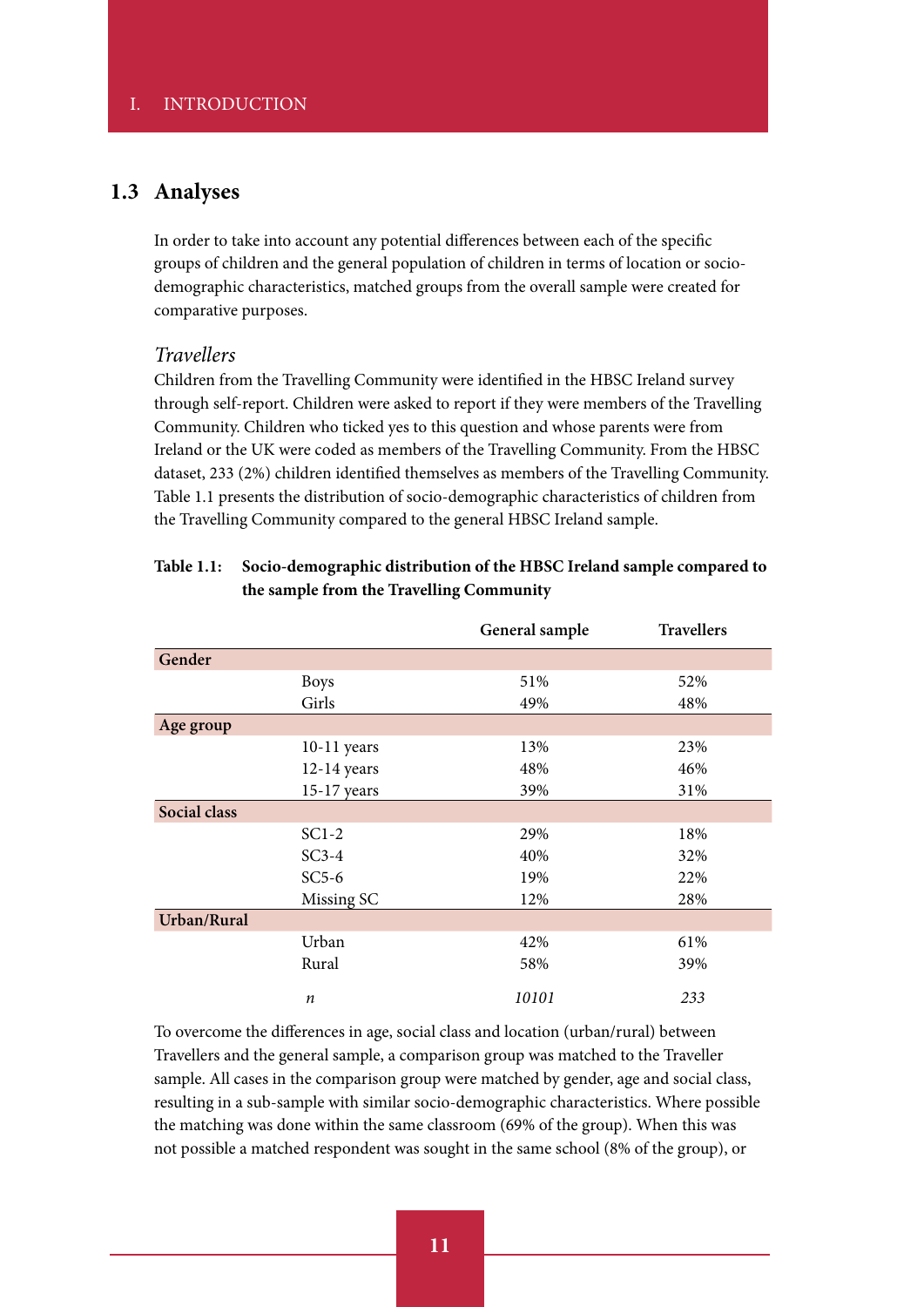within the region (23% of the group). As shown in Table 1.1 a large proportion of children from the Travelling Community did not report on parental social class. Such cases were matched with a respondent from the general HBSC Ireland sample of the same gender and age group that also did not report on parental social class.

#### *Immigrants*

Children born outside of Ireland  $(1<sup>st</sup>$  generation) or children with both parents born outside of Ireland (2<sup>nd</sup> generation) were defined as immigrants. In the HBSC data file, 562 (5%) children were identified as immigrants. Table 1.2 presents the distribution of sociodemographic characteristics of immigrants compared to the general HBSC Ireland sample.

#### **Table 1.2: Socio-demographic distribution of the HBSC Ireland sample compared to the immigrant sample**

|              |                  | General sample | Immigrants |
|--------------|------------------|----------------|------------|
| Gender       |                  |                |            |
|              | <b>Boys</b>      | 51%            | 51%        |
|              | Girls            | 49%            | 49%        |
| Age group    |                  |                |            |
|              | $10-11$ years    | 13%            | 11%        |
|              | $12-14$ years    | 48%            | 50%        |
|              | 15-17 years      | 39%            | 39%        |
| Social class |                  |                |            |
|              | $SC1-2$          | 29%            | 30%        |
|              | $SC3-4$          | 40%            | 34%        |
|              | $SC5-6$          | 19%            | 18%        |
|              | Missing SC       | 12%            | 18%        |
| Urban/Rural  |                  |                |            |
|              | Urban            | 42%            | 53%        |
|              | Rural            | 58%            | 47%        |
|              | $\boldsymbol{n}$ | 9733           | 561        |

The matching procedure for immigrants was similar to that undertaken for members of the Travelling Community. For immigrants, 69% were matched within their classroom, a further 8% within their school and the remaining 23% within the region. In addition to the general immigrant sample, this report also presents a breakdown of the immigrant group into: those for whom either parent is from the UK (UK immigrants), and those for whom neither parent is from the UK (non-UK immigrants). Table 1.3 presents the sociodemographic breakdown of these two immigrant groups.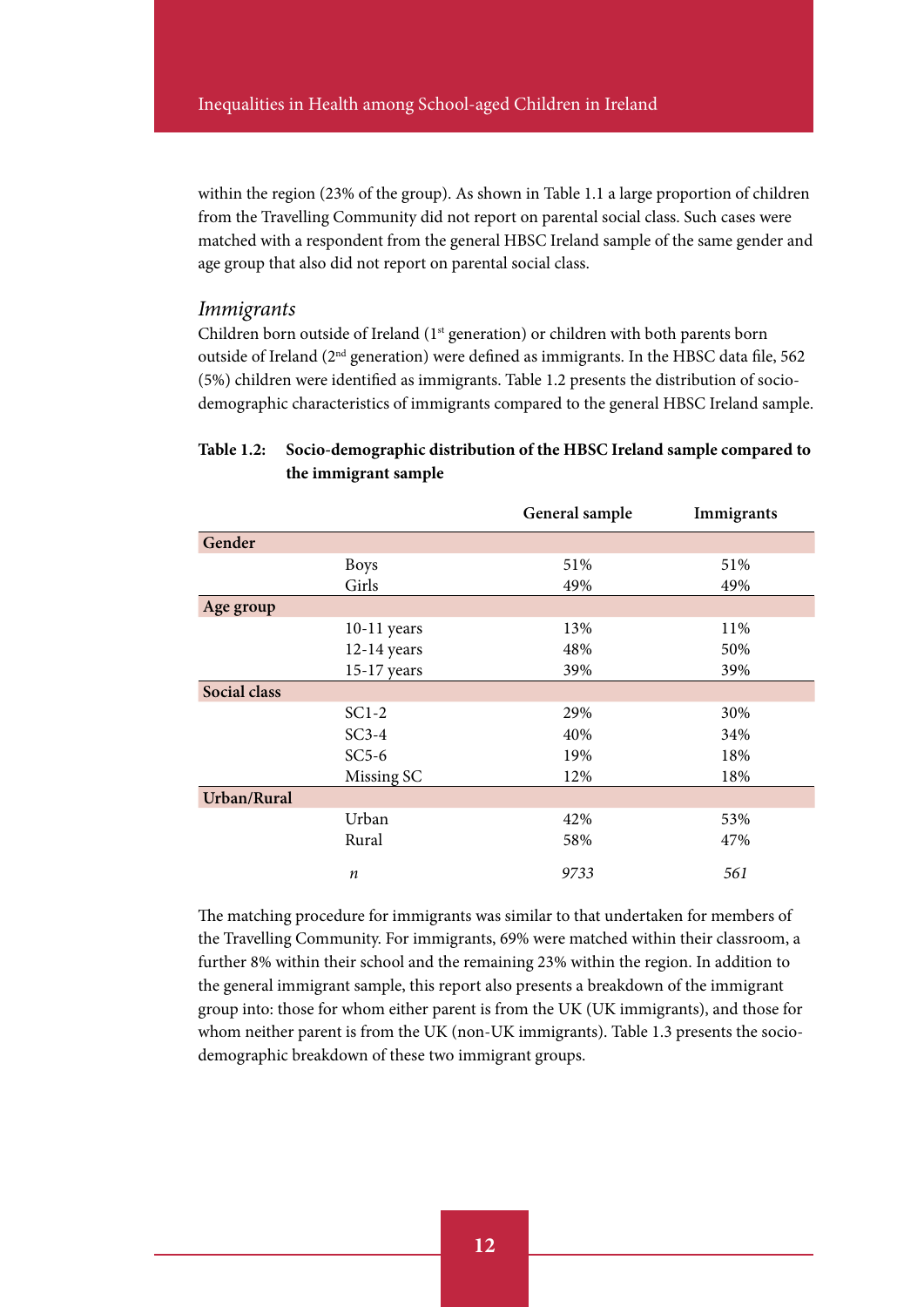|              |               | <b>UK</b> Immigrants | Non-UK<br>Immigrants |
|--------------|---------------|----------------------|----------------------|
| Gender       |               |                      |                      |
|              | <b>Boys</b>   | 49%                  | 53%                  |
|              | Girls         | 51%                  | 47%                  |
| Age group    |               |                      |                      |
|              | $10-11$ years | 11%                  | 11%                  |
|              | 12-14 years   | 46%                  | 54%                  |
|              | 15-17 years   | 43%                  | 35%                  |
| Social class |               |                      |                      |
|              | $SC1-2$       | 28%                  | 31%                  |
|              | $SC3-4$       | 43%                  | 26%                  |
|              | $SC5-6$       | 18%                  | 18%                  |
|              | Missing SC    | 11%                  | 25%                  |
| Urban/Rural  |               |                      |                      |
|              | Urban         | 35%                  | 71%                  |
|              | Rural         | 65%                  | 29%                  |
|              | n             | 276                  | 286                  |

#### **Table 1.3: Socio-demographic distribution of UK immigrants and non-UK immigrant sample**

Also included in this report are short vignettes which summarise the data from the four largest groups of non-UK students; comprising those from Latvia, Lithuania, Nigeria and the Philippines. It is important to recognise that the numbers in these groups are small and thus the vignettes should not be considered definitive.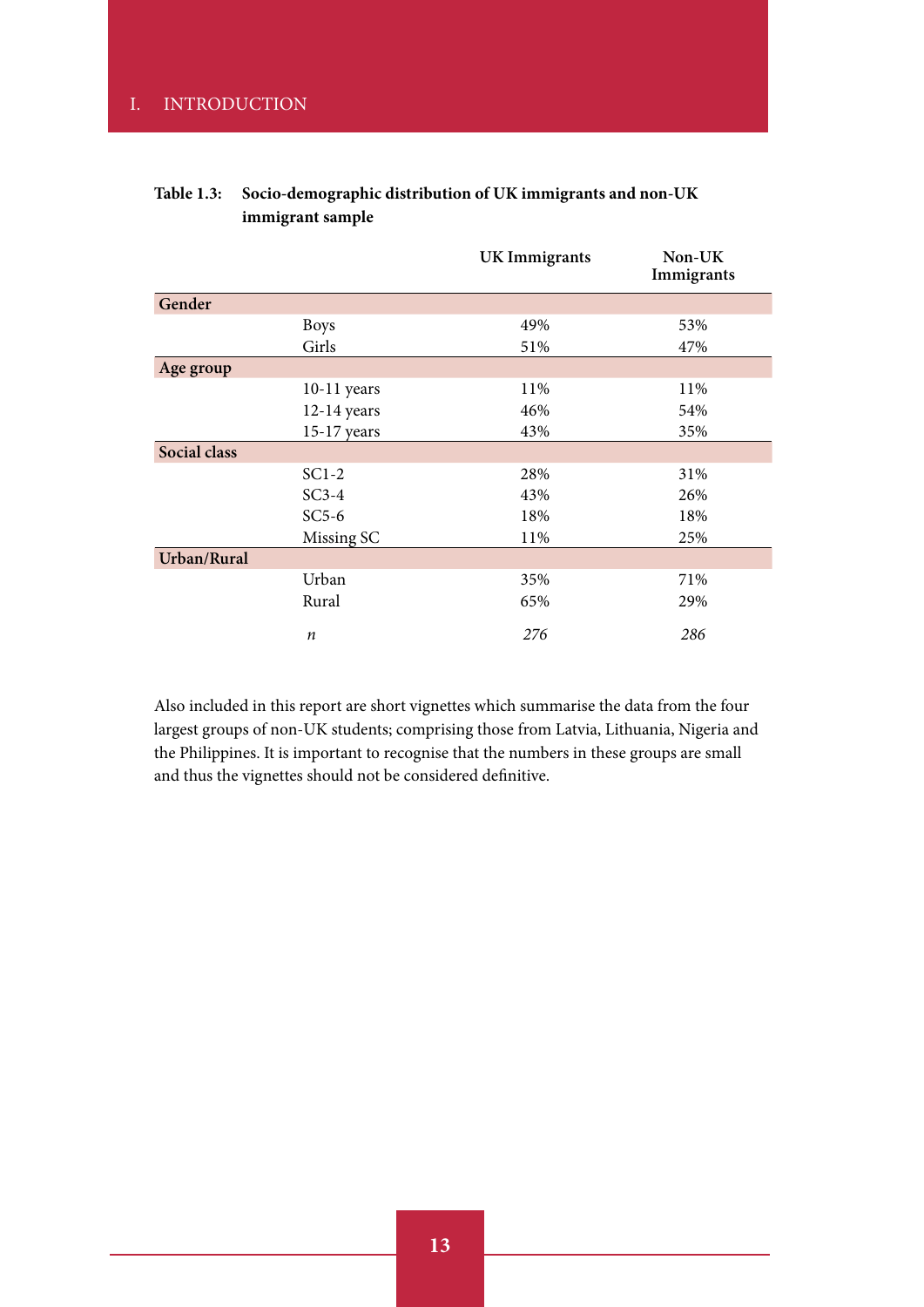#### *Disability and Chronic Illness (CI)*

This report also presents data from children with a disability or chronic illness (CI). Children were asked to report if they were diagnosed by a doctor with a disability/CI. Children were also asked if they take medication for their disability/CI and if their illness/ disability affects their school attendance and participation. A positive answer to the first question was used to identify children with a disability/CI. The HBSC survey identified 2053 (20%) children as having a disability/CI. Of those, 670 (33%) reported having a disability/CI which does not require medication or affect school participation, 874 (42%) who report that they take medication and 510 (25%) who report that their disability/ CI affects school participation. Table 1.4 presents the distribution of socio-demographic characteristics of children with a disability/CI compared to the general HBSC Ireland sample. The matching procedure described for the Traveller and immigrant groups was also employed for children with a disability/CI (68% were matched within their classroom, 12% within their school and 20% within their region).

|                     |                  | General sample | Disability /<br><b>Chronic Illness</b> |
|---------------------|------------------|----------------|----------------------------------------|
| Gender              |                  |                |                                        |
|                     | <b>Boys</b>      | 51%            | 53%                                    |
|                     | Girls            | 49%            | 47%                                    |
| Age group           |                  |                |                                        |
|                     | $10-11$ years    | 13%            | 14%                                    |
|                     | $12-14$ years    | 48%            | 47%                                    |
|                     | 15-17 years      | 39%            | 39%                                    |
| <b>Social class</b> |                  |                |                                        |
|                     | $SC1-2$          | 29%            | 28%                                    |
|                     | $SC3-4$          | 40%            | 41%                                    |
|                     | $SC5-6$          | 19%            | 18%                                    |
|                     | Missing SC       | 12%            | 14%                                    |
| Urban/Rural         |                  |                |                                        |
|                     | Urban            | 42%            | 46%                                    |
|                     | Rural            | 58%            | 54%                                    |
|                     | $\boldsymbol{n}$ | 8281           | 2053                                   |

#### **Table 1.4: Socio-demographic distribution of the HBSC sample compared to children with a disability or chronic illness**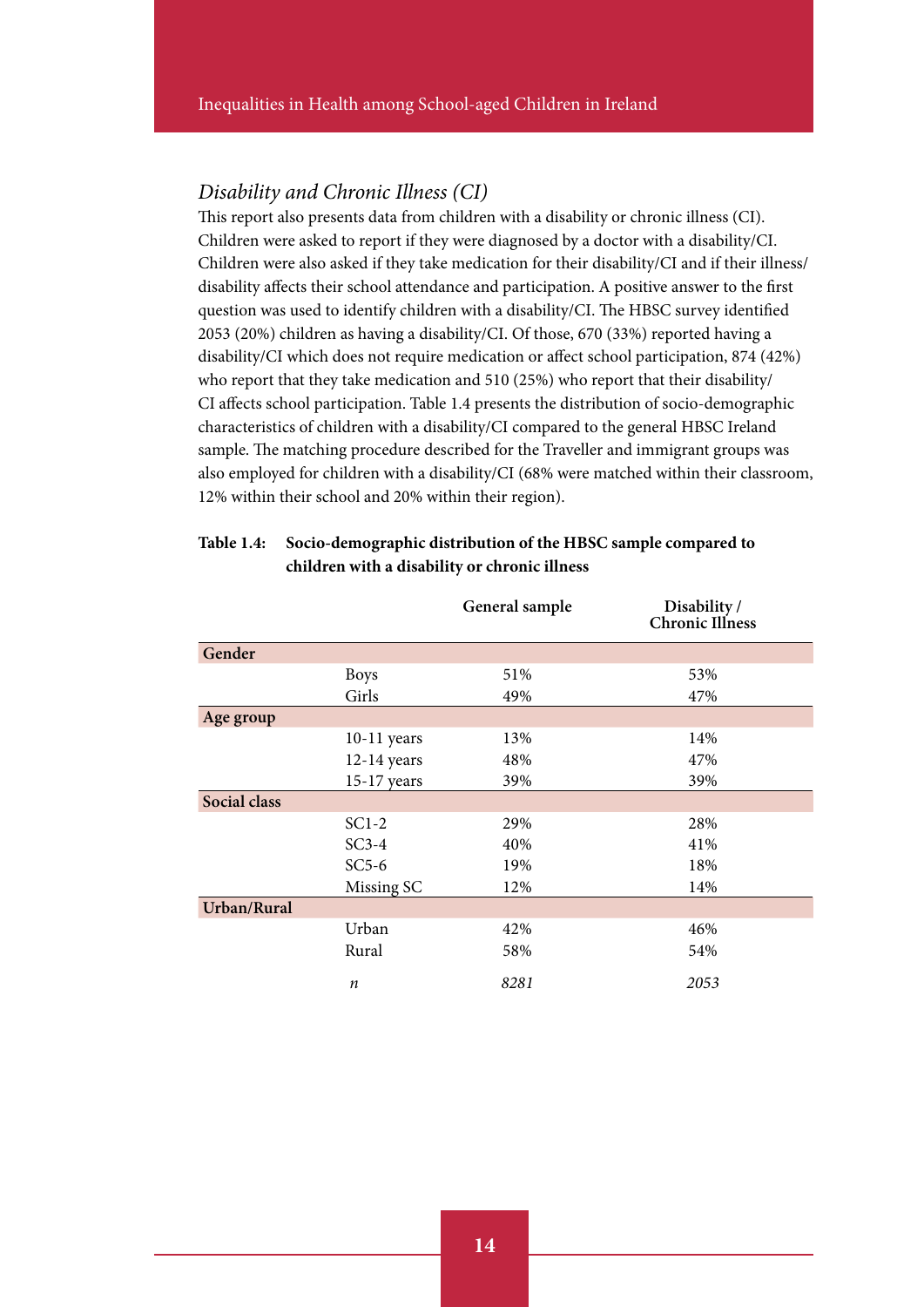The sample of children with a disability/CI was divided into 3 mutually exclusive groups according to whether they also reported taking medication for their disability/CI and whether they reported that their school participation and attendance (labelled activity) is affected. Table 1.5 presents the breakdown of the three disability/CI groups.

|              |               | Disability /<br><b>Chronic Illness</b> | Medication<br>for Disability /<br><b>Chronic Illness</b> | Disability /<br><b>Chronic Illness</b><br>affecting activity |
|--------------|---------------|----------------------------------------|----------------------------------------------------------|--------------------------------------------------------------|
| Gender       |               |                                        |                                                          |                                                              |
|              | <b>Boys</b>   | 52%                                    | 52%                                                      | 56%                                                          |
|              | Girls         | 48%                                    | 48%                                                      | 44%                                                          |
| Age group    |               |                                        |                                                          |                                                              |
|              | $10-11$ years | 14%                                    | 15%                                                      | 13%                                                          |
|              | $12-14$ years | 47%                                    | 47%                                                      | 47%                                                          |
|              | $15-17$ years | 39%                                    | 38%                                                      | 40%                                                          |
| Social class |               |                                        |                                                          |                                                              |
|              | $SC1-2$       | 28%                                    | 31%                                                      | 23%                                                          |
|              | $SC3-4$       | 41%                                    | 40%                                                      | 41%                                                          |
|              | $SC5-6$       | 19%                                    | 19%                                                      | 15%                                                          |
|              | Missing SC    | 12%                                    | 10%                                                      | 21%                                                          |
| Urban/Rural  |               |                                        |                                                          |                                                              |
|              | Urban         | 45%                                    | 44%                                                      | 51%                                                          |
|              | Rural         | 55%                                    | 56%                                                      | 49%                                                          |
|              | п             | 670                                    | 874                                                      | 510                                                          |

**Table 1.5: Socio-demographic distribution of disability/CI groups**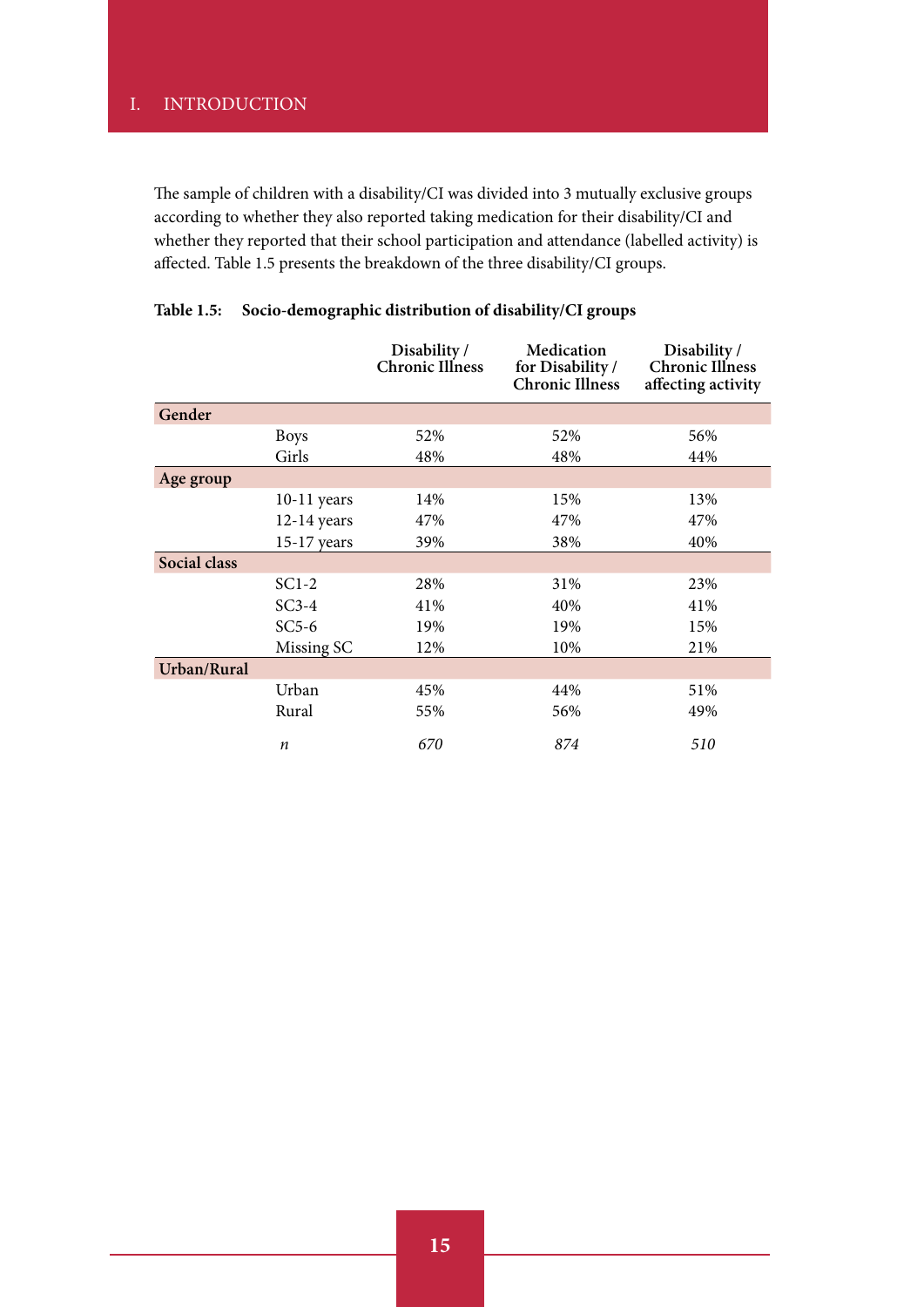#### *DEIS schools*

Data from children in schools that receive support to tackle educational disadvantage under the School Support Programme (SSP), a core element of the Delivering Equality of Opportunity in Schools (DEIS) action plan (Department of Education and Science, 2005), are also presented here. Primary schools were assigned to this programme based on a nation-wide school survey that collected data on rates of unemployment, residents in local authority housing, lone-parent families, large families (> 5 children), Traveller students and receipt of the book grant scheme. Post primary schools were assigned to SSP based on data from the post-primary pupils database and the state commissions exam board, taking into account the number of Junior Certificate candidates and their exam results, retention rates for Junior Certificate, Leaving Certificate retention rates, as well as those in receipt of a medical card. Schools that took part in the 2006 HBSC survey were designated as DEIS schools according to the SSP list provided by the Department of Education and Science.

Twenty-eight primary schools and 24 post-primary schools in the HBSC sample received support under SSP and this accounts for 24% of the HBSC sample, compared to 22% of children in the population as reported by the Department of Education and Science. Table 1.6 presents the distribution of socio-demographic characteristics of children in DEIS schools compared to the overall sample.

|              |               | General sample | <b>DEIS</b> schools |
|--------------|---------------|----------------|---------------------|
| Gender       |               |                |                     |
|              | <b>Boys</b>   | 51%            | 50%                 |
|              | Girls         | 49%            | 50%                 |
| Age group    |               |                |                     |
|              | $10-11$ years | 13%            | 19%                 |
|              | $12-14$ years | 48%            | 45%                 |
|              | 15-17 years   | 39%            | 36%                 |
| Social class |               |                |                     |
|              | $SC1-2$       | 29%            | 15%                 |
|              | $SC3-4$       | 40%            | 44%                 |
|              | $SC5-6$       | 19%            | 21%                 |
|              | Missing SC    | 12%            | 20%                 |
| Urban/Rural  |               |                |                     |
|              | Urban         | 42%            | 60%                 |
|              | Rural         | 58%            | 40%                 |
|              | n             | 8317           | 2017                |

#### **Table 1.6: Socio-demographic distribution of the HBSC sample compared to children in DEIS schools**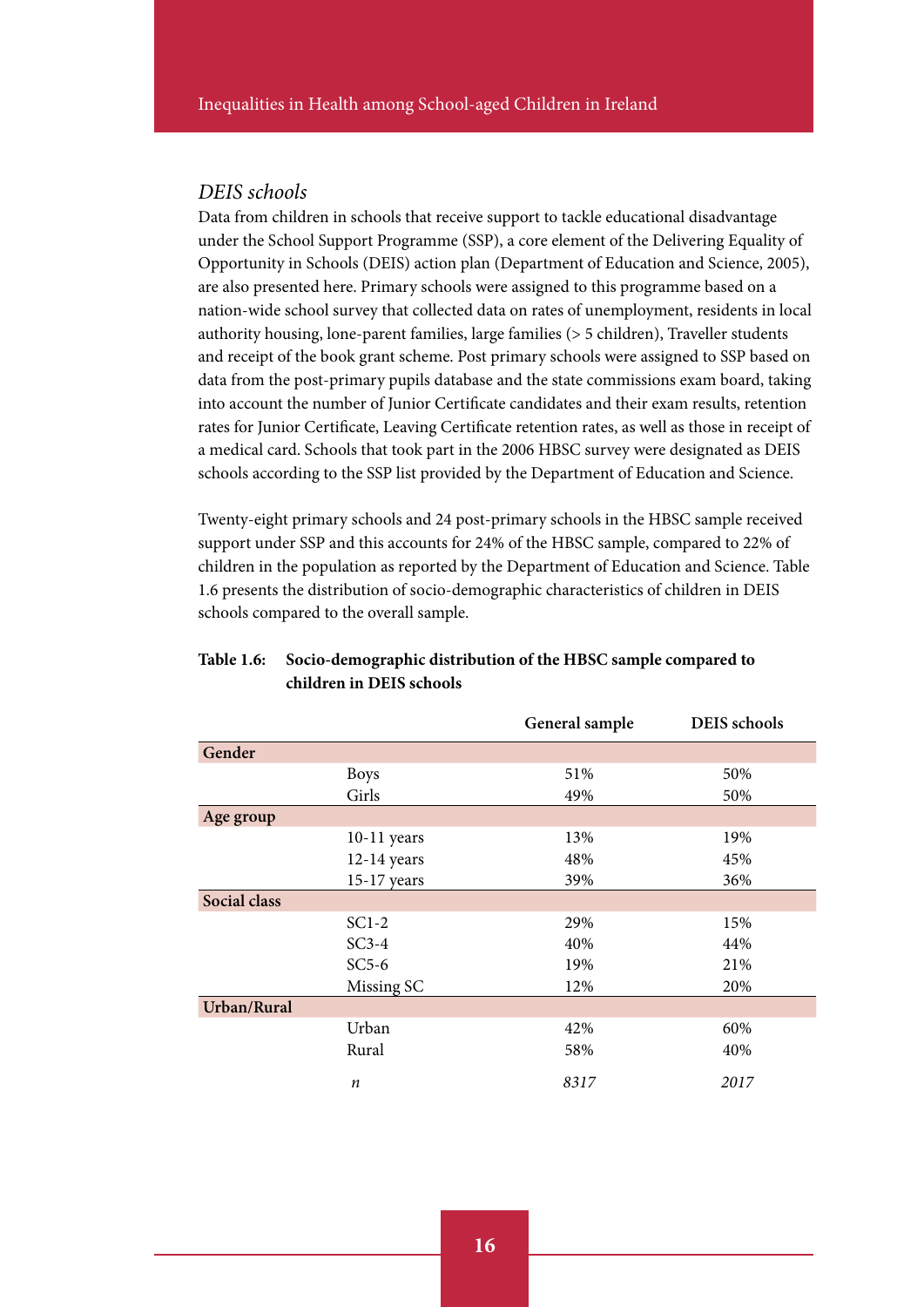For each DEIS school, a similar school was matched based on school size, type and location (within region). Since matching of schools was performed at the school level, differences in the socio-demographic characteristics of the DEIS and the matched schools are expected. It was not possible to identify appropriate matches for 3 DEIS primary schools or 5 DEIS post-primary schools. Table 1.7 presents the distribution of the sociodemographic characteristics of children in DEIS schools compared to children in matched schools.

|              |                  | DEIS schools | Matched schools |
|--------------|------------------|--------------|-----------------|
| Gender       |                  |              |                 |
|              | <b>Boys</b>      | 50%          | 47%             |
|              | Girls            | 50%          | 53%             |
| Age group    |                  |              |                 |
|              | $10-11$ years    | 19%          | 15%             |
|              | $12-14$ years    | 45%          | 44%             |
|              | 15-17 years      | 36%          | 41%             |
| Social class |                  |              |                 |
|              | $SC1-2$          | 15%          | 30%             |
|              | $SC3-4$          | 44%          | 41%             |
|              | $SC5-6$          | 21%          | 18%             |
|              | Missing SC       | 20%          | 10%             |
| Urban/Rural  |                  |              |                 |
|              | Urban            | 60%          | 35%             |
|              | Rural            | 40%          | 65%             |
|              | $\boldsymbol{n}$ | 2017         | 2250            |

#### **Table 1.7: Socio-demographic distribution of DEIS schools and matched schools**

*Note: Comparisons of frequencies between DEIS schools and their matched sample are controlled for urban/rural status based on Table 1.7.*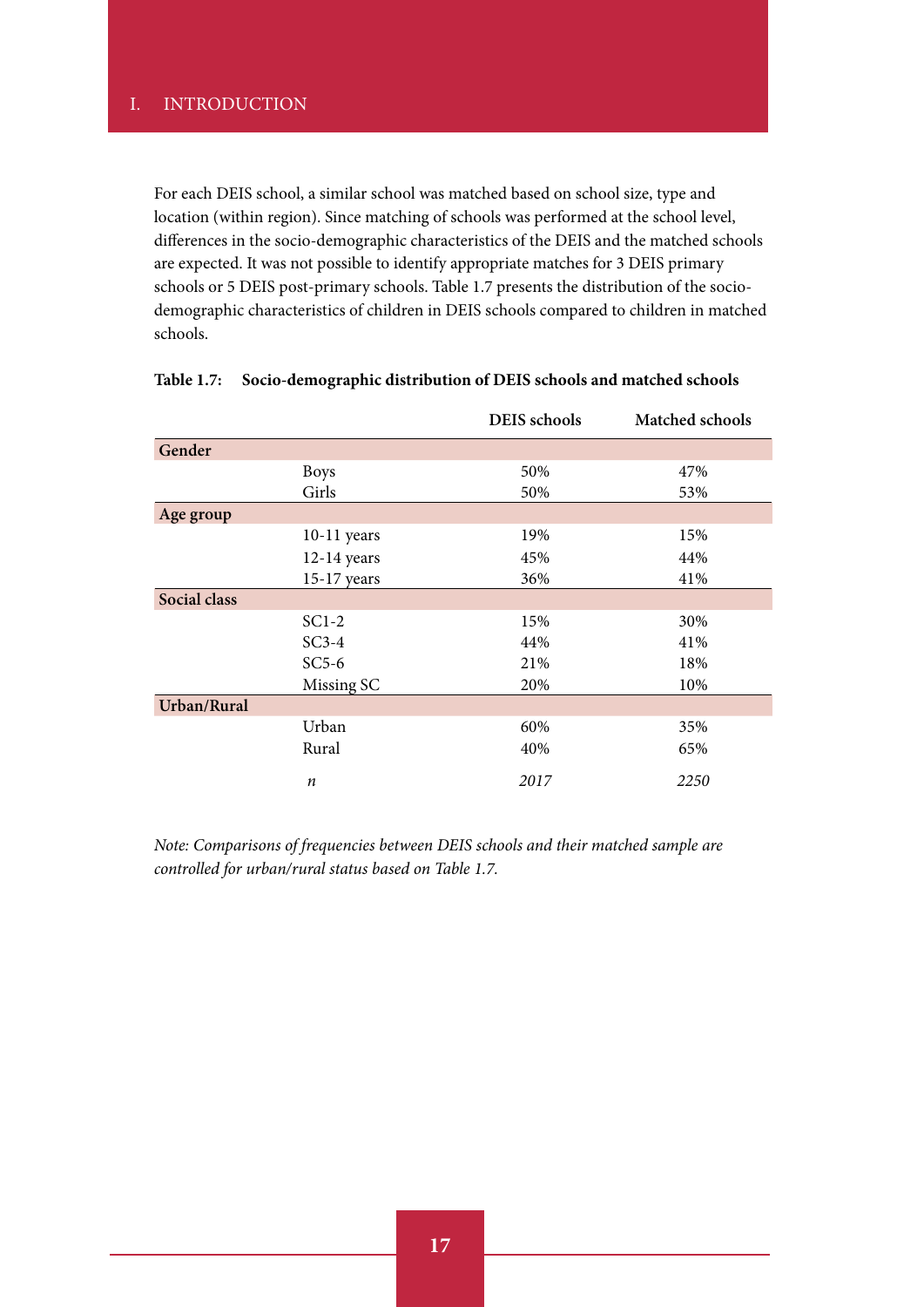# Inequalities in Health among School-aged Children in Ireland

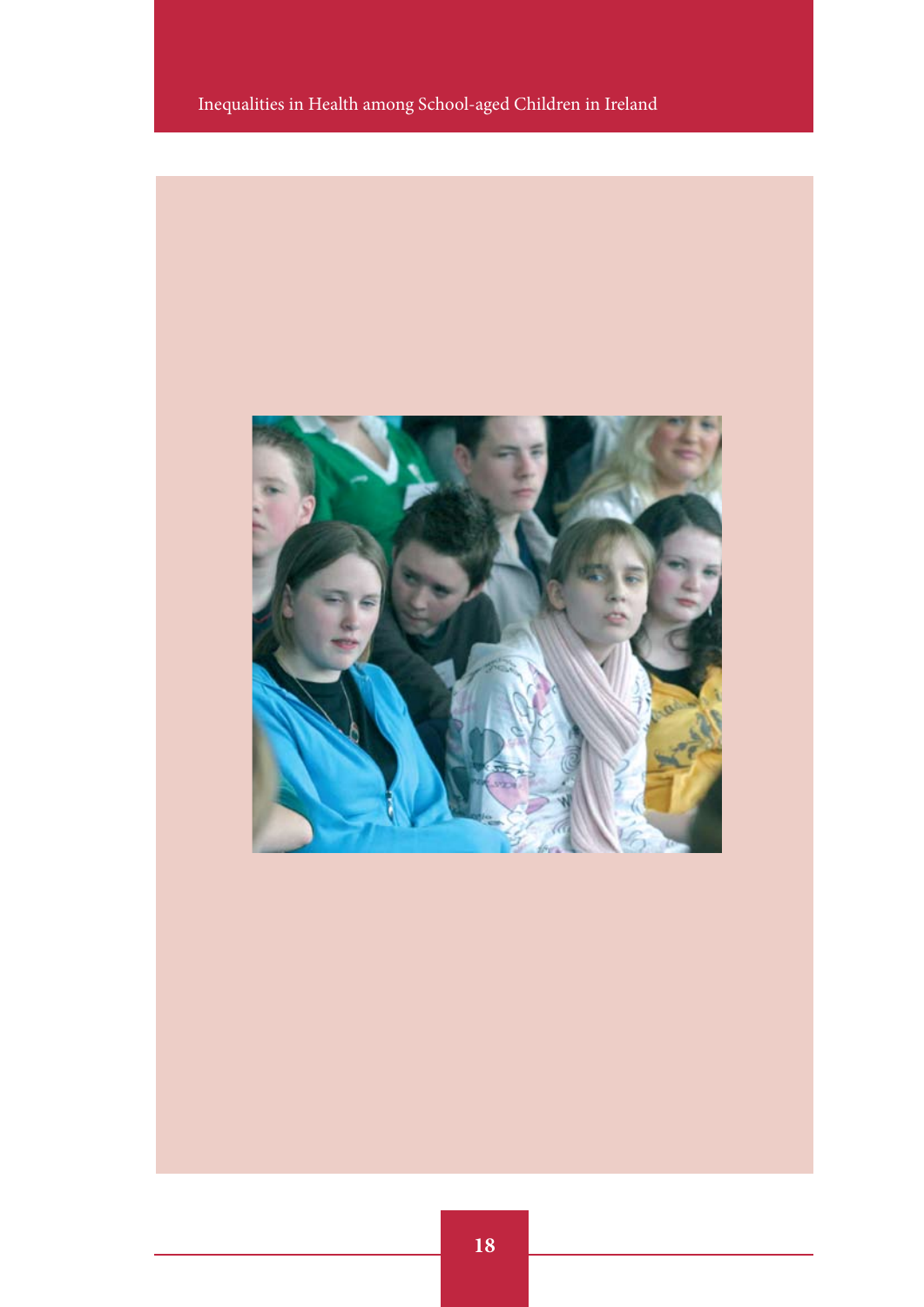# <span id="page-19-0"></span>**2. General Health**

In relation to their wellbeing students were asked to rate their health, report how they feel about their lives in terms of both happiness and life satisfaction and asked whether they ever experienced headaches. Students were categorised as healthy if they reported 'excellent health' and happy if they reported being 'very happy'. Those who reported being 7 or above on a scale from 0 to 10 were classified as having high life satisfaction and those who reported headaches weekly or more often were considered as experiencing this symptom frequently. Findings are presented separately for each of the groups discussed in this report.

## **2.1 Travellers**

Just over one third of Traveller students (38%) reported that their health is excellent, the same as those from the matched group. About half the students (both Traveller students and the matched group) reported that they are very happy with their lives at present. Of the Traveller students, 71% reported high life satisfaction (7 or above on the scale) compared to 82% of the matched group ( $p$ <0.01). This difference stems mainly from the girls.

#### **Figure 2.1: Self-reported general health for students from the Travelling Community and the matched sample by gender**



Significance of difference between Traveller and matched group: \*p<0.05; \*\*\*p<0.001

Traveller students were more likely to report having headaches at least weekly (33%) compared to the matched group (21%;  $p<0.01$ ). This difference is also more apparent among girls.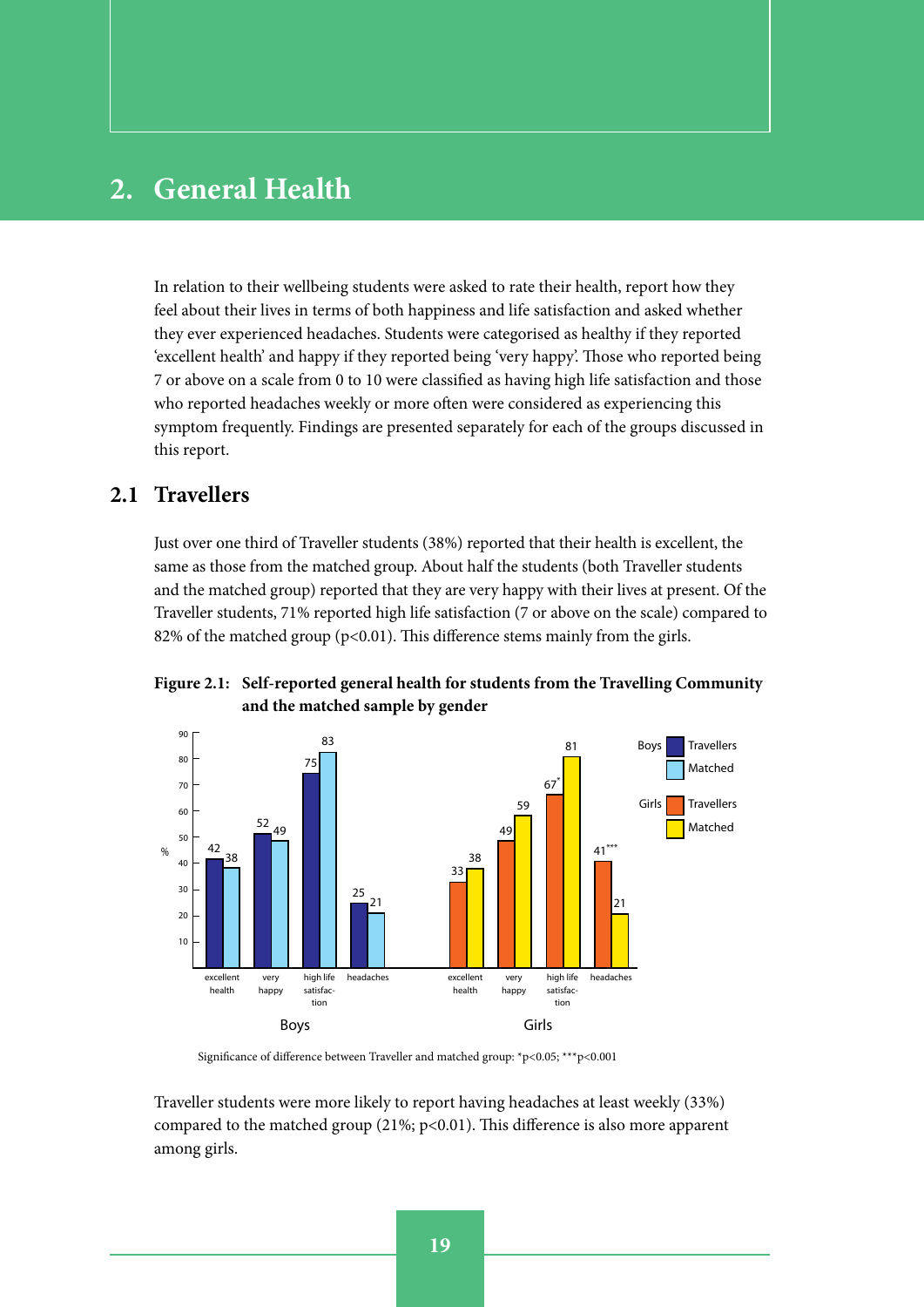# <span id="page-20-0"></span>**2.2 Immigrants**

Just over a third of immigrant students (35%) reported that their health is excellent (compared to 34% of the matched group). Significantly fewer immigrant students reported that they are very happy with their lives at present (43%) compared to 53% of the matched group ( $p<0.001$ ). Fewer immigrant students reported high life satisfaction compared to the matched group (74% vs. 80%;  $p<0.05$ ), especially so among boys. More immigrant students reported weekly headaches (29%) compared to the matched group (22%;  $p<0.01$ ); these differences stem mainly from the girls.





Significance of difference between immigrant and matched group: \*p<0.05; \*\*p<0.01

While both immigrant student groups were less likely to report that they are very happy compared to their respective matched groups, different gender patterns emerged. Among UK immigrant students, girls were less likely to report feeling very happy, while fewer boys among non-UK immigrant students reported feeling very happy compared to the matched group.

Frequent headaches were reported more by UK immigrant students compared to their matched group; this was not the case for non-UK immigrants.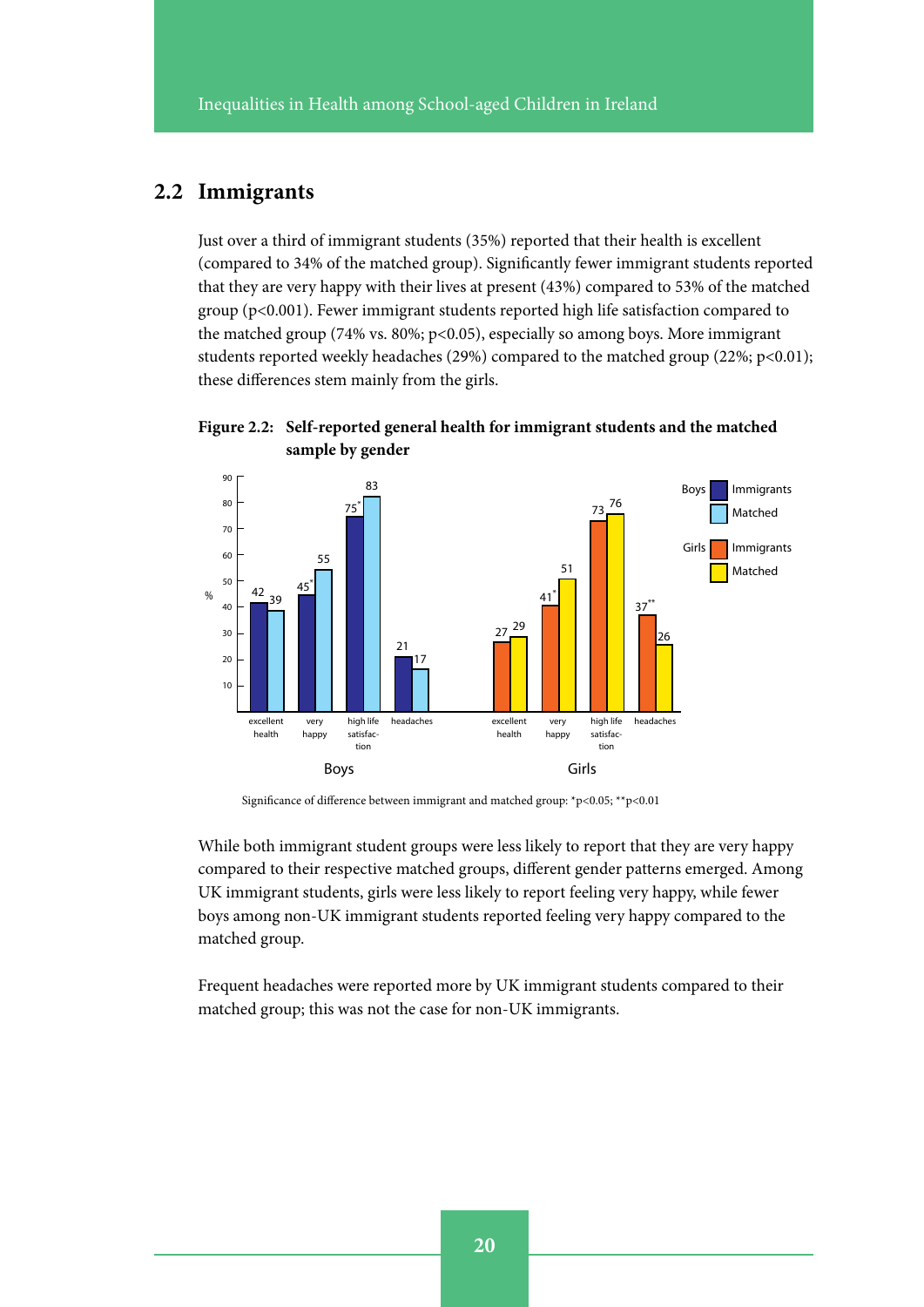| <b>ALL</b>               | <b>UK</b><br>$\%$ | Matched<br>% | Non-UK<br>% | Matched<br>% |
|--------------------------|-------------------|--------------|-------------|--------------|
| Excellent health         | 29                | 34           | 40          | 34           |
| Very happy               | $42*$             | 52           | $44*$       | 53           |
| High life satisfaction   | $71***$           | 81           | 76          | 79           |
| Headache at least weekly | $30**$            | 19           | 27          | 24           |
| <b>BOYS</b>              |                   |              |             |              |
| Excellent health         | 40                | 38           | 44          | 39           |
| Very happy               | 46                | 52           | $45*$       | 58           |
| High life satisfaction   | 72                | 82           | 77          | 85           |
| Headache at least weekly | $24*$             | 13           | 19          | 21           |
| <b>GIRLS</b>             |                   |              |             |              |
| Excellent health         | 19                | 29           | 35          | 28           |
| Very happy               | $38**$            | 53           | 44          | 48           |
| High life satisfaction   | 70                | 80           | 76          | 73           |
| Headache at least weekly | $36*$             | 25           | 37          | 27           |

#### **Table 2.1: Self-reported general health for sub-groups of immigrant students and the matched samples**

Significance of difference between immigrant and matched group: \*p<0.05; \*\*p<0.01; \*\*\*p<0.001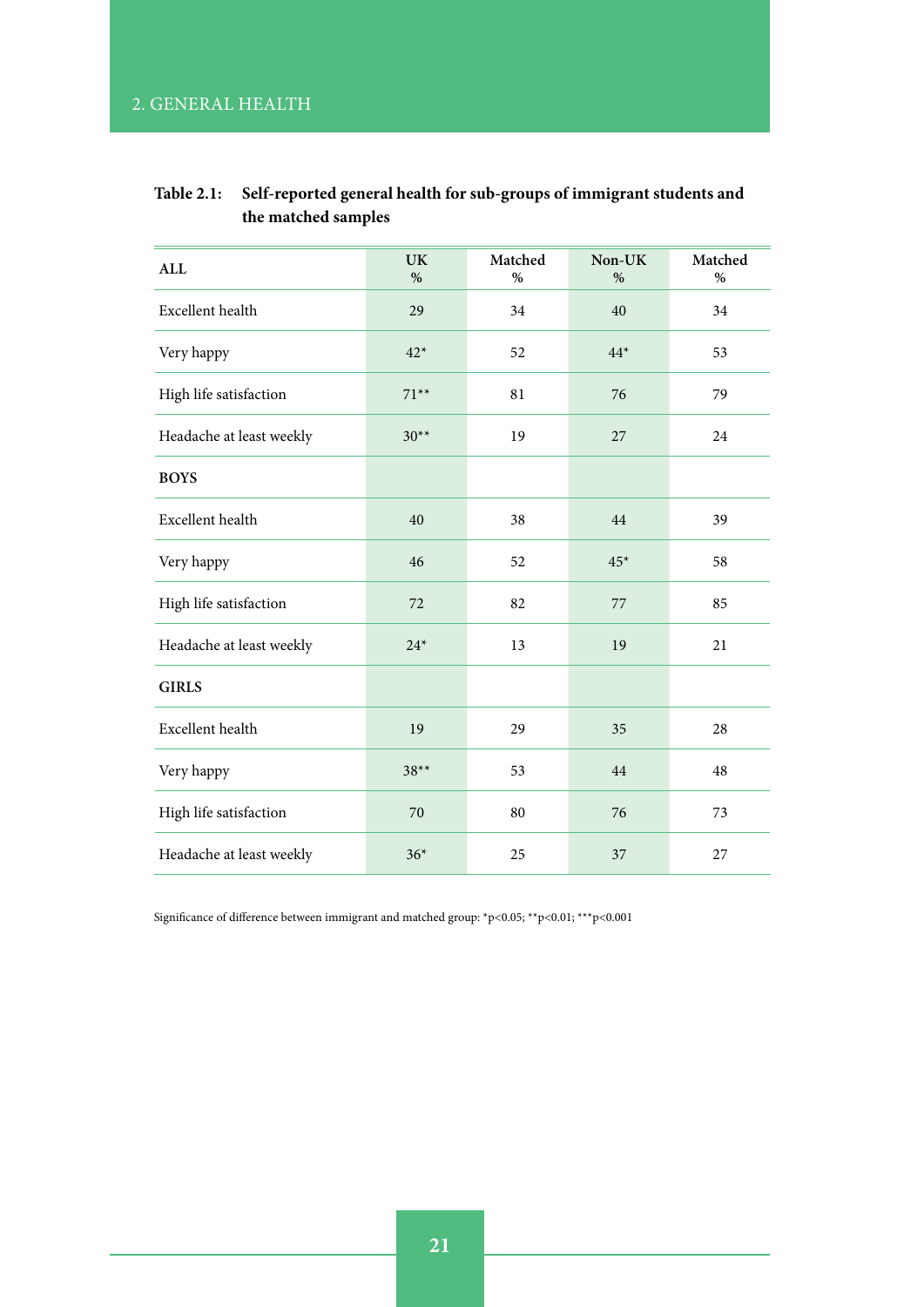# <span id="page-22-0"></span>**2.3 Disability and Chronic Illness**

Students with a disability/CI were significantly less likely to report that their health is excellent (26% vs. 36% of matched group; p<0.001). Boys with a disability/CI were less likely to report that they are very happy about their lives at present (46% vs. 55% of matched group;  $p<0.001$ ) or to report high life satisfaction (74% vs. 83% of matched group; p<0.001). Both boys and girls with a disability/CI were more likely to report having weekly headaches (32% vs. 24% of matched; p<0.001).





Significance of difference between disability/CI and matched group: \*\*\*p<0.001

Further differences are identified when comparing the disability/CI sub-groups. Overall, fewer students in the three disability/CI groups reported good general health compared to their respective matched groups. This is particularly the case for those who report that their disability/CI affects their activity, for both boys and girls.

Headaches were more prevalent in all three sub-groups of students with a disability/CI.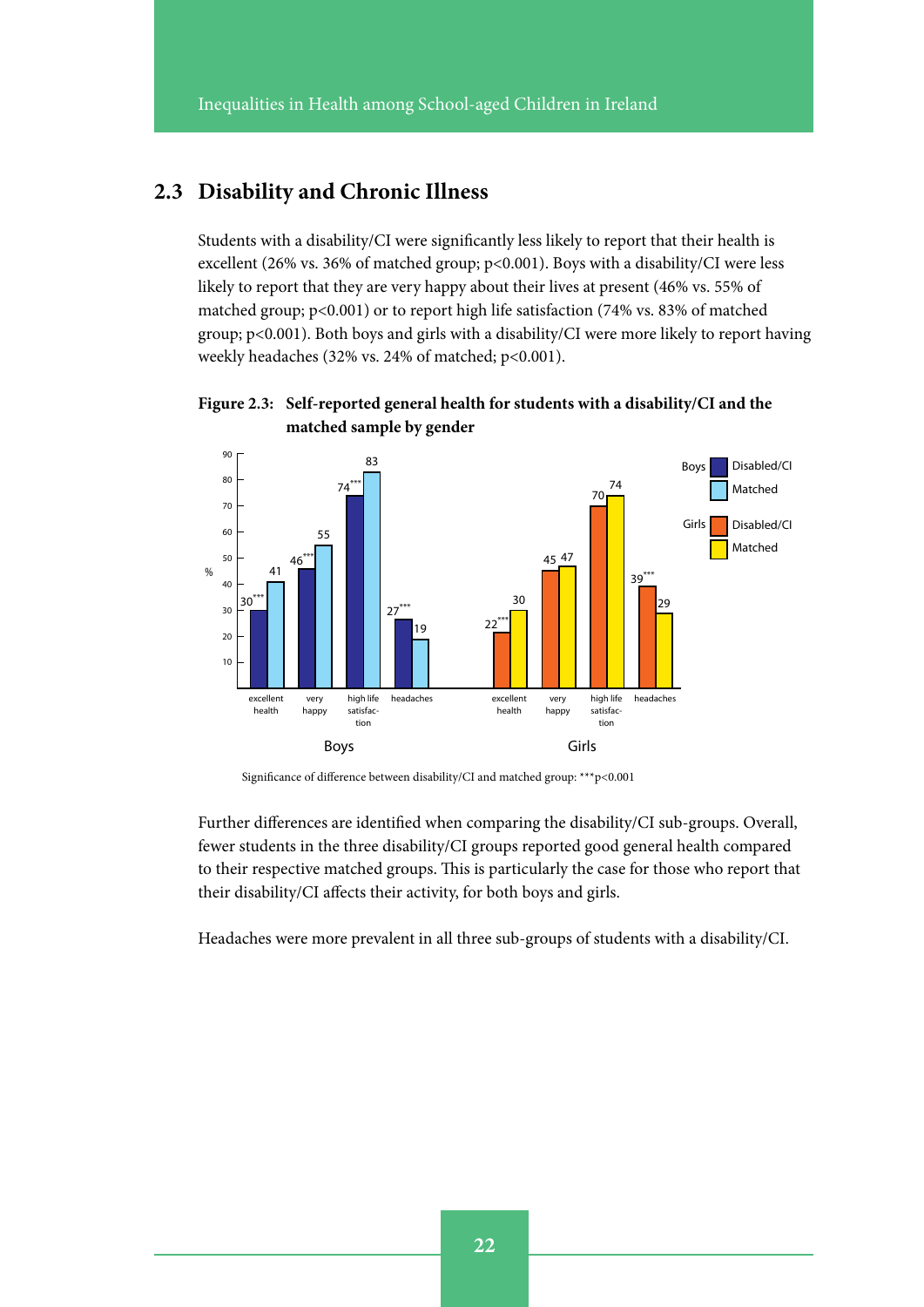| ALL                      | Illness<br>$\%$ | %  | Matched Medication<br>$\%$ | Matched<br>$\%$ | Affects<br>Activity<br>$\%$ | Matched<br>$\frac{0}{0}$ |
|--------------------------|-----------------|----|----------------------------|-----------------|-----------------------------|--------------------------|
| Excellent health         | $29***$         | 38 | $27***$                    | 37              | $21***$                     | 32                       |
| Very happy               | 47              | 51 | 49                         | 53              | $39***$                     | 50                       |
| High life satisfaction   | $74*$           | 79 | 77                         | 78              | $62***$                     | 78                       |
| Headache at least weekly | 30              | 26 | $28**$                     | 23              | $43***$                     | 23                       |
| <b>BOYS</b>              |                 |    |                            |                 |                             |                          |
| Excellent health         | $35*$           | 44 | $30***$                    | 42              | $22***$                     | 37                       |
| Very happy               | $48*$           | 55 | 50                         | 55              | $39***$                     | 55                       |
| High life satisfaction   | 77              | 82 | $77*$                      | 83              | $66***$                     | 83                       |
| Headache at least weekly | 25              | 21 | 23                         | 18              | $35***$                     | 19                       |
| <b>GIRLS</b>             |                 |    |                            |                 |                             |                          |
| Excellent health         | $22**$          | 31 | $23**$                     | 31              | 20                          | 26                       |
| Very happy               | 46              | 46 | 48                         | 50              | 38                          | 44                       |
| High life satisfaction   | 71              | 75 | 77                         | 73              | $57***$                     | 73                       |
| Headache at least weekly | 36              | 31 | $34*$                      | 28              | $52***$                     | 29                       |

## **Table 2.2: Self-reported general health for sub-groups of students with a disability/ CI and their matched samples**

Significance of difference between disability/CI and matched group: \*p<0.05; \*\*p<0.01; \*\*\*p<0.001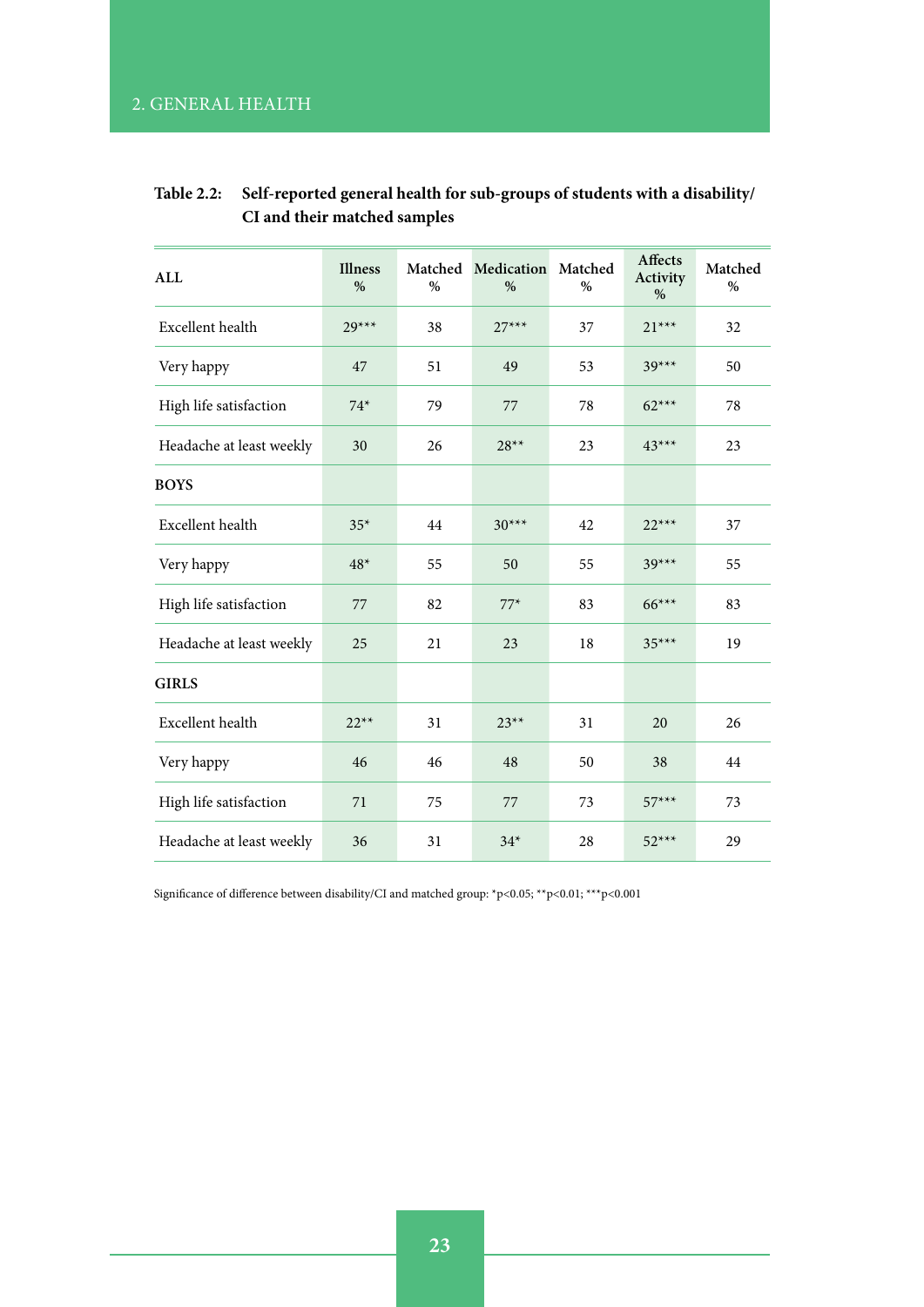## <span id="page-24-0"></span>**2.4 DEIS schools**

Fewer boys in DEIS schools reported that their health is excellent (33% vs. 41% of matched; p<0.001) and fewer girls in DEIS schools reported that they are very happy with their lives at present (55% vs. 49% of matched;  $p<0.05$ ).

**Figure 2.4: Self-reported general health for students in DEIS schools and the matched sample by gender**



Significance of difference between DEIS schools and matched group: \*p<0.05; \*\*\*p<0.001

Frequent headaches were more prevalent among both boys and girls in DEIS schools, with an overall 29% reporting weekly headaches (vs. 25% of matched group;  $p<0.01$ ).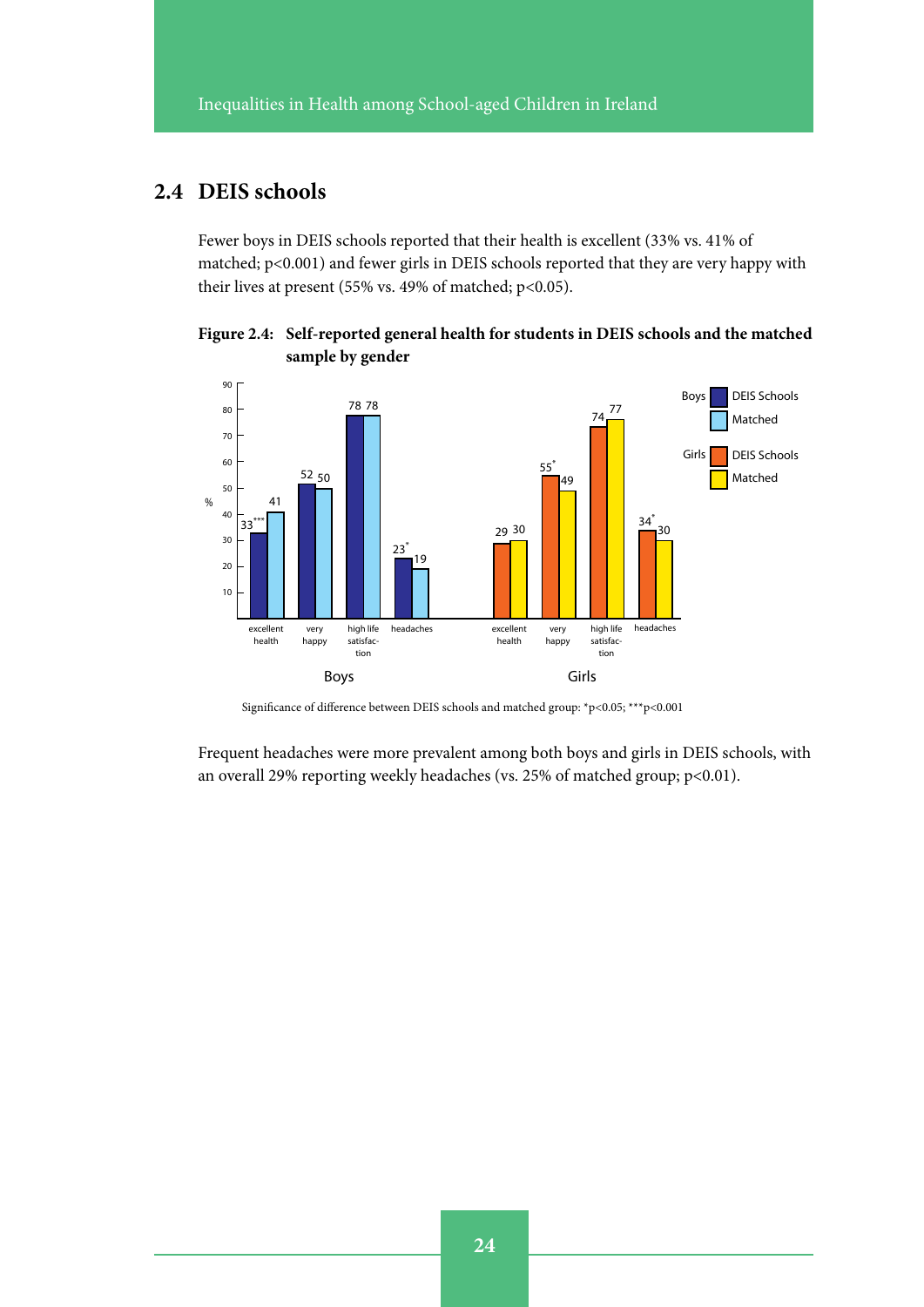# <span id="page-25-0"></span>**3. Risk Behaviours**

In relation to substance use, students were asked about the frequency of smoking, drinking alcohol, drunkenness and use of cannabis. Smokers and alcohol drinkers were defined as those that reported consuming these substances at least monthly, while the data below also refers to those who reported they have ever been 'really drunk' and those who reported that they had used cannabis at least once in the last 12 months.

#### **3.1 Travellers**

Overall, Traveller students were more involved in risk behaviours compared to the matched group. A quarter of Traveller students (25%) reported that they are smokers (vs. 17% of matched; p<0.05); 32% of Traveller students (both boys and girls) reported that they had an alcoholic drink in the last month (vs. 18% of matched group; p<0.001); 40% of Traveller students reported that they have been 'really drunk' (vs. 26% of matched group; p<0.01); and 21% of Traveller students used cannabis in the last 12 months (vs. 12% of matched group;  $p<0.01$ ).

#### **Figure 3.1: Self-reported risk behaviours for students from the Travelling Community and the matched sample by gender**



Significance of difference between Traveller and matched group: \*p<0.05; \*\*p<0.01 L30D means last 30 days; L12M means last 12 months.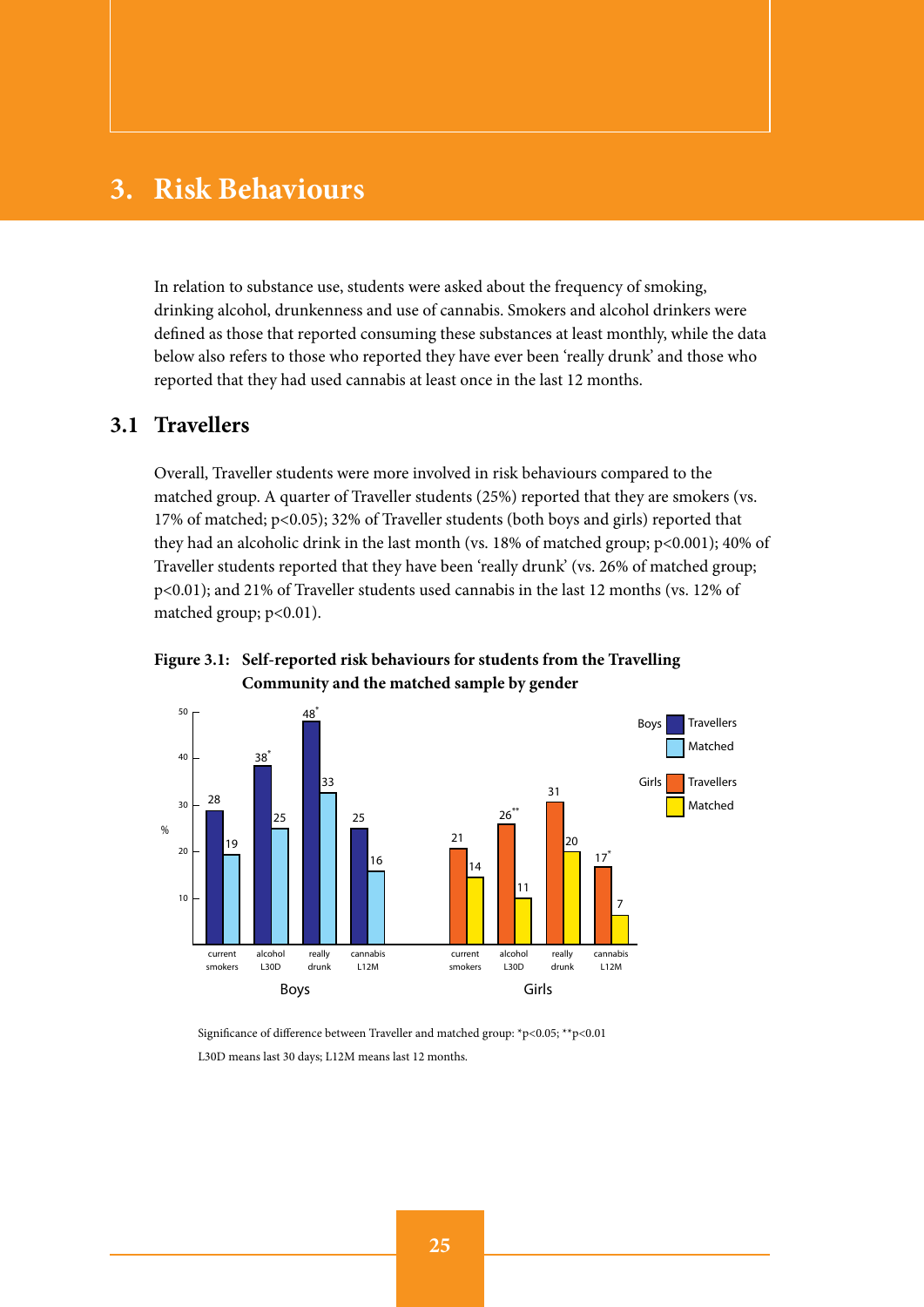#### <span id="page-26-0"></span>**3.2 Immigrants**

Overall, immigrant students reported a similar level of risk behaviours to their matched group. The only exception is that immigrant boys were less likely to report that they had been 'really drunk' compared to the matched boys (28% vs. 36%; p<0.05).

**Figure 3.2: Self-reported risk behaviours for immigrant students and the matched sample by gender**



Significance of difference between immigrant and matched group: \*p<0.05 L30D means last 30 days; L12M means last 12 months.

Differences are evident when comparing the immigrant sub-groups, particularly boys from outside the UK. Fewer non-UK immigrant boys reported that they had an alcoholic drink in the last month (17% compared to 28% of matched; p<0.05); that they had been 'really drunk' (23% compared to 40% of matched; p<0.01); or that they used cannabis in the last 12 months (9% compared to 19% of matched; p<0.05).

#### **Nigeria**

There are 28 children from Nigeria included in the study, and they are younger than the general sample, concentrated around the Dublin area, with most attending schools with DEIS status. All of the children from Nigeria speak English at home and about two-thirds of their parents are in paid employment. These children are less likely than matched Irish children to report that they are happy about their lives or to have high life satisfaction. None of them reported that they smoked, drank alcohol or took cannabis, and although they eat more fruit, they eat fewer vegetables. Physical activity is more common, as is television viewing, but they are less involved in bullying and fighting than Irish children. While they are more likely to report that they like school, they are less likely to say that they find it easy to talk to their mothers and fathers.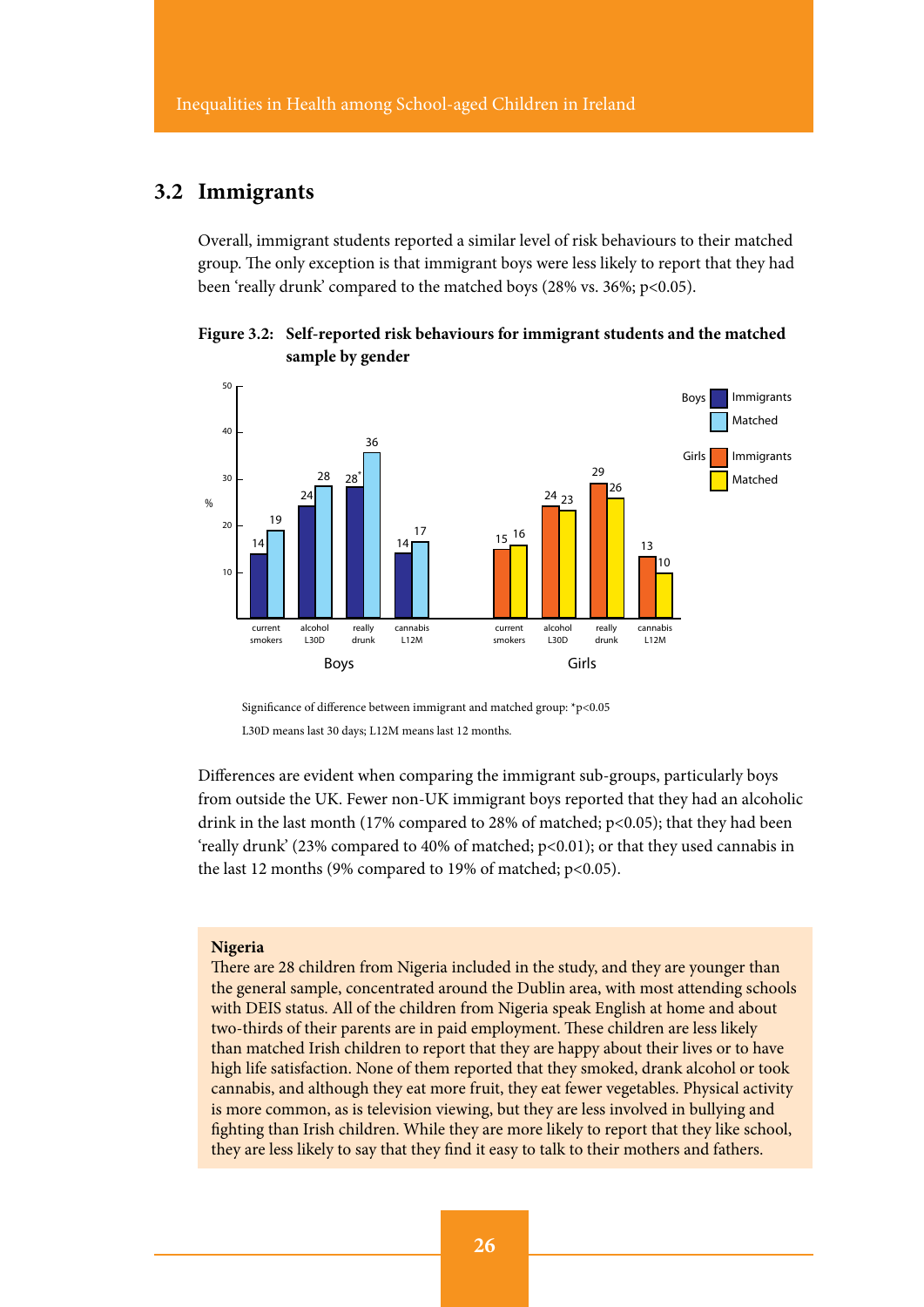| <b>ALL</b>                        | <b>UK</b><br>$\%$ | Matched<br>$\%$ | Non-UK<br>$\%$ | Matched<br>% |
|-----------------------------------|-------------------|-----------------|----------------|--------------|
| Current smokers                   | 19                | 19              | $11*$          | 16           |
| Alcoholic drink in the last month | 31                | 25              | $17*$          | 25           |
| Ever been 'really drunk'          | 35                | 30              | $22**$         | 35           |
| Cannabis in the last 12 months    | 18                | 13              | $9*$           | 15           |
| <b>BOYS</b>                       |                   |                 |                |              |
| Current smokers                   | 17                | 19              | 11             | 19           |
| Alcoholic drink in the last month | 31                | 28              | $17*$          | 28           |
| Ever been 'really drunk'          | 34                | 32              | $23**$         | 40           |
| Cannabis in the last 12 months    | 20                | 16              | $9*$           | 19           |
| <b>GIRLS</b>                      |                   |                 |                |              |
| Current smokers                   | 20                | 19              | 10             | 13           |
| Alcoholic drink in the last month | 30                | 23              | 18             | 22           |
| Ever been 'really drunk'          | 36                | 27              | 21             | 25           |
| Cannabis in the last 12 months    | 17                | 11              | $\bf 8$        | 10           |

## **Table 3.1: Self-reported risk behaviours for sub-groups of immigrant students and the matched samples**

Significance of difference between immigrant and matched group: \*p<0.05; \*\*p<0.01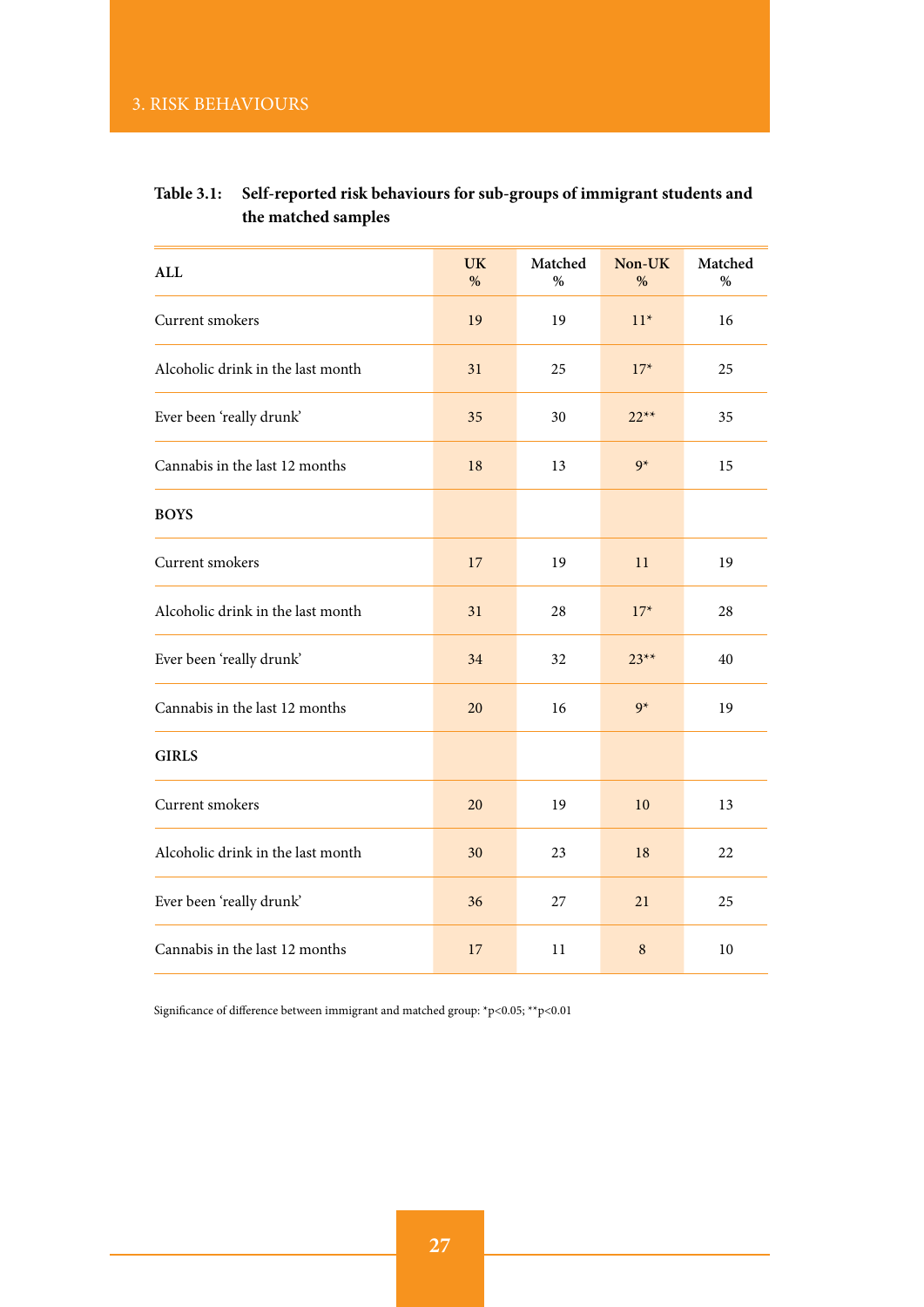# <span id="page-28-0"></span>**3.3 Disability and Chronic Illness**

No differences in risk behaviour were found when comparing students with a disability/CI with their matched groups.





L30D means last 30 days; L12M means last 12 months.

Similarly, few differences are evident when comparing the disability/CI sub-groups. One exception is among girls where 22% of those with a disability/CI that affects activity reported that they are current smokers, compared to 14% among the matched group of girls (p<0.05).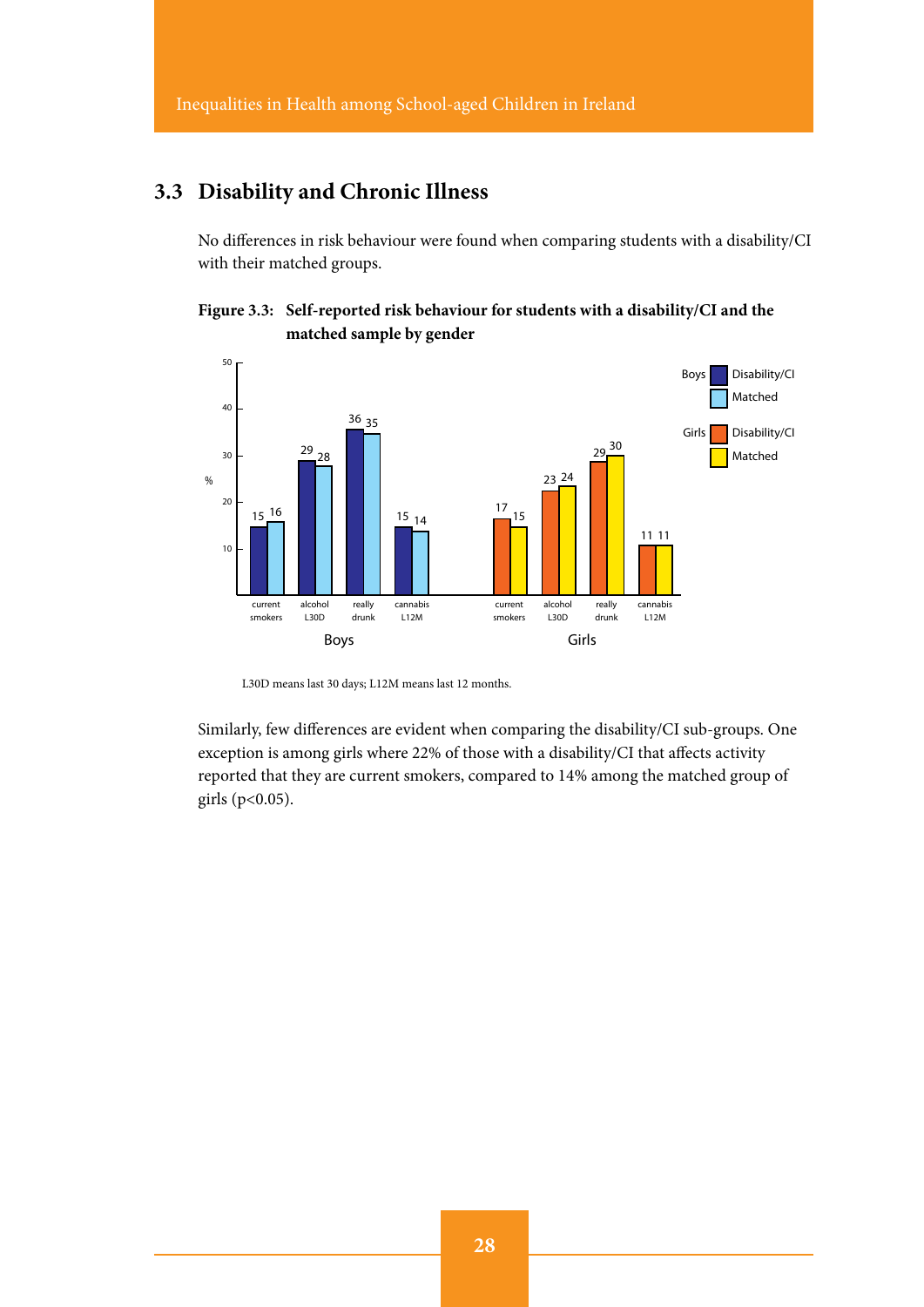| <b>ALL</b>                           | <b>Illness</b><br>% | Matched<br>$\%$ | Medication<br>$\%$ | Matched<br>$\frac{0}{0}$ | Affects<br><b>Activity</b><br>$\%$ | Matched<br>$\%$ |
|--------------------------------------|---------------------|-----------------|--------------------|--------------------------|------------------------------------|-----------------|
| Current smokers                      | 13                  | 15              | 14                 | 16                       | $23**$                             | 16              |
| Alcoholic drink in the<br>last month | 24                  | 26              | 25                 | 25                       | 32                                 | 28              |
| Ever been 'really drunk'             | 33                  | 34              | 30                 | 32                       | 38                                 | 34              |
| Cannabis in the last 12<br>months    | 13                  | 11              | 11                 | 12                       | 17                                 | 16              |
| <b>BOYS</b>                          |                     |                 |                    |                          |                                    |                 |
| Current smokers                      | 13                  | 16              | 12                 | 15                       | 23                                 | 17              |
| Alcoholic drink in the<br>last month | 27                  | 30              | 28                 | 26                       | 34                                 | 28              |
| Ever been 'really drunk'             | 39                  | 38              | 31                 | 34                       | 42                                 | 35              |
| Cannabis in the last 12<br>months    | 17                  | 14              | 12                 | 13                       | 19                                 | 19              |
| <b>GIRLS</b>                         |                     |                 |                    |                          |                                    |                 |
| Current smokers                      | 13                  | 14              | 16                 | 16                       | $22*$                              | 14              |
| Alcoholic drink in the<br>last month | 21                  | 21              | 22                 | 23                       | 30                                 | 28              |
| Ever been 'really drunk'             | 27                  | 29              | 29                 | 30                       | 33                                 | 32              |
| Cannabis in the last 12<br>months    | 8                   | 9               | 10                 | 10                       | 15                                 | 13              |

## **Table 3.2: Self-reported risk behaviours for sub-groups of students with a disability/ CI and their matched samples**

Significance of difference between disability/CI and matched group: \*p<0.05; \*\*p<0.01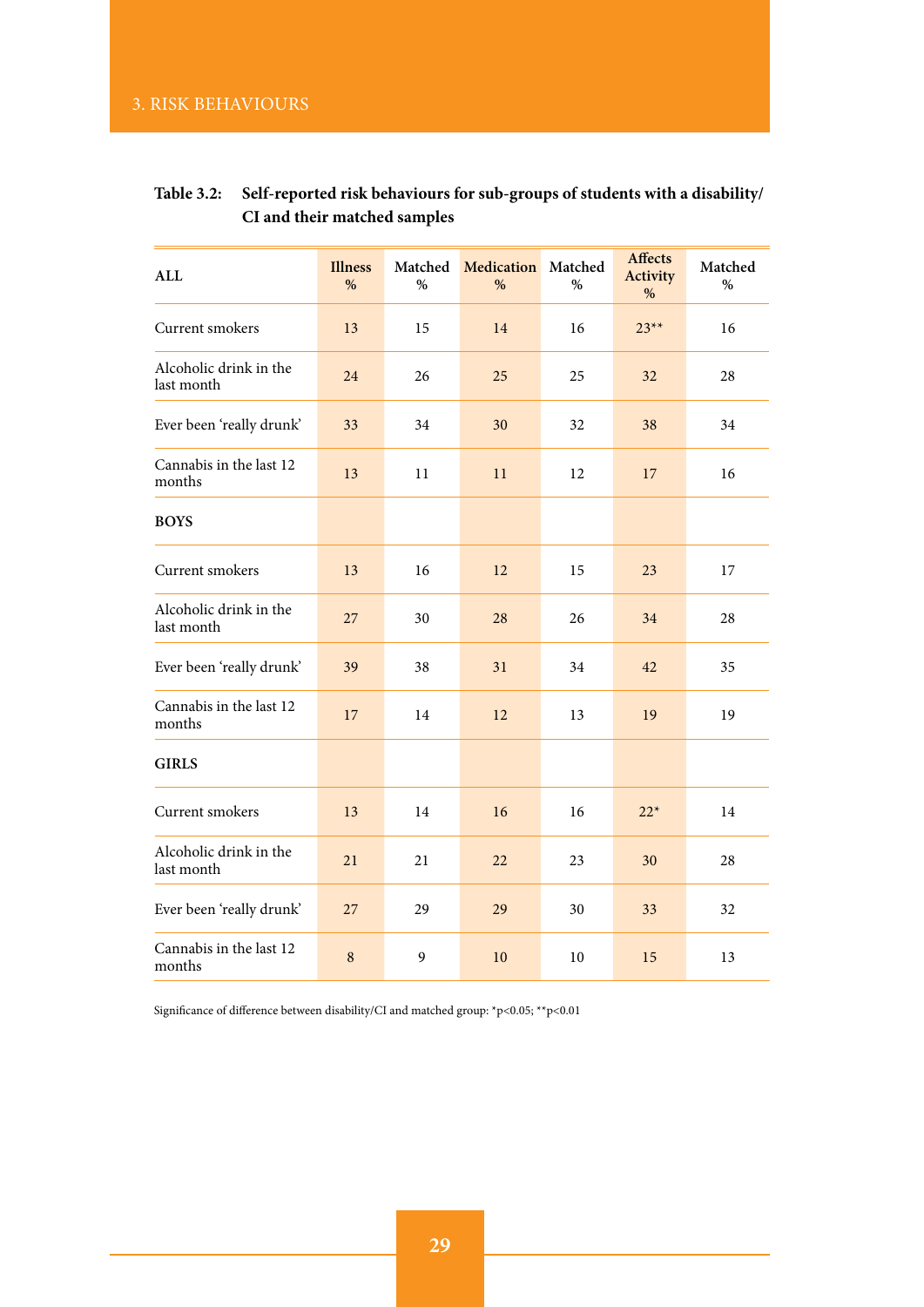# <span id="page-30-0"></span>**3.4 DEIS schools**

More boys in DEIS schools reported that they are current smokers (17% vs. 10% of matched; p<0.001) and that they have been 'really drunk' (40% vs. 35% of matched; p<0.05). No other differences were found between students attending DEIS schools and matched schools.

**Figure 3.4: Self-reported risk behaviours for students in DEIS schools and the matched sample by gender**



Significance of difference between DEIS schools and matched group: \*p<0.05; \*\*\*p<0.001 L30D means last 30 days; L12M means last 12 months.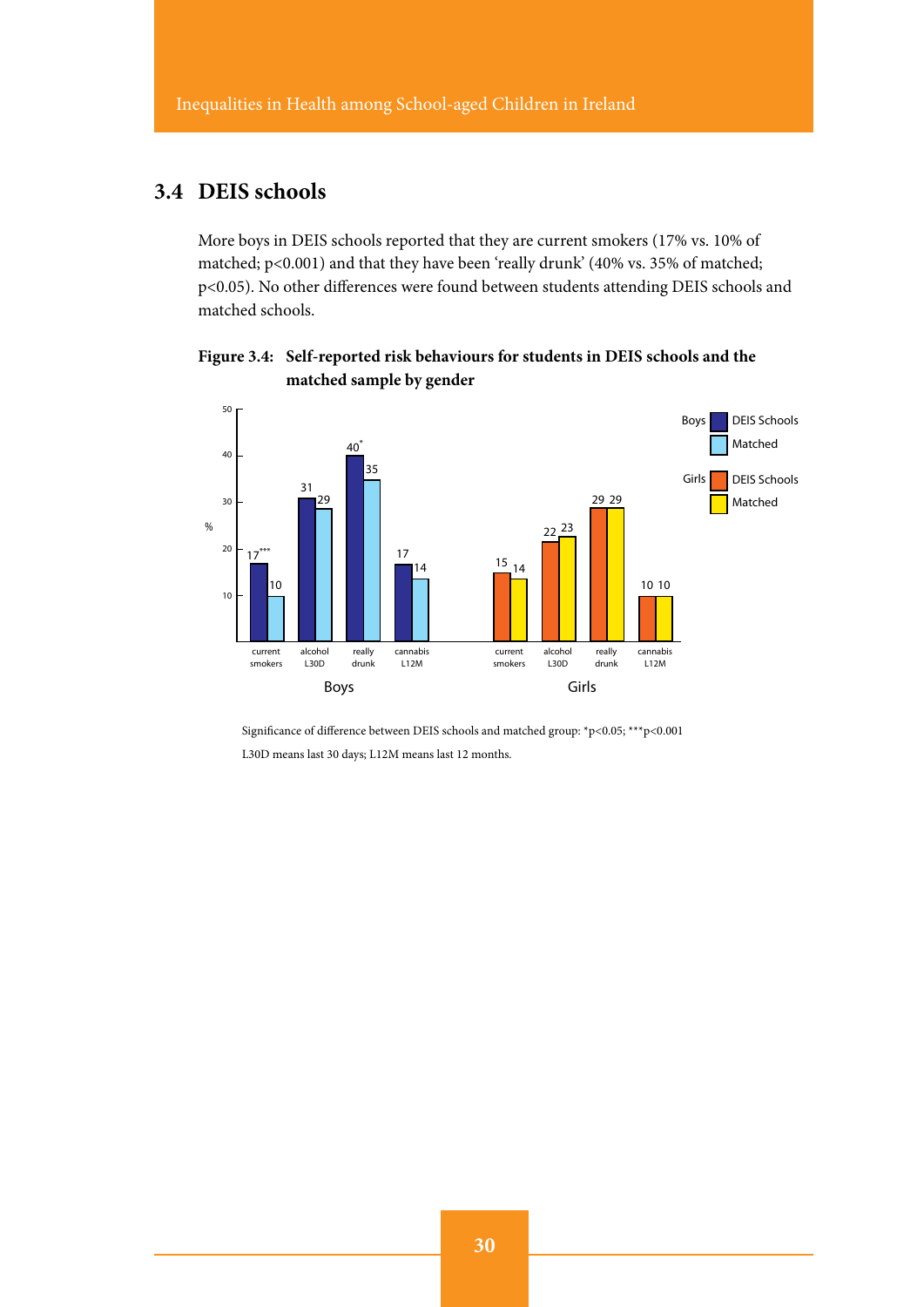# <span id="page-31-0"></span>**4. Food and Dietary Behaviour**

Students were asked to report their frequency of consumption of fruit, vegetables, sweets and soft drinks. Reported below are the percentages of those consuming fruit or vegetables more than once a day, and sweets and soft drinks at least daily. In relation to food behaviour, students reported whether they had breakfast on weekdays, if they ever went to school or to bed hungry because there was not enough food at home, known as food poverty, and if they are on a diet or doing something else to lose weight. The data below refer to those who reported that they never have breakfast on weekdays, have ever experienced food poverty, and are currently on a diet.

## **4.1 Travellers**

About one fifth of Traveller students report that they eat fruit (22%) and vegetables (18%) more than once a day, these figures are similar to the matched group. Just over a third (34%) of the Traveller students reported that they consume soft drinks once a day or more (vs. 26% of matched group;  $p$ <0.05) and 42% of Traveller boys reported that they eat sweets once a day or more (vs. 29% of matched; p<0.05).

#### **Figure 4.1: Self-reported dietary habits for students from the Travelling Community and the matched sample by gender**



Significance of difference between Traveller and matched group: \*p<0.05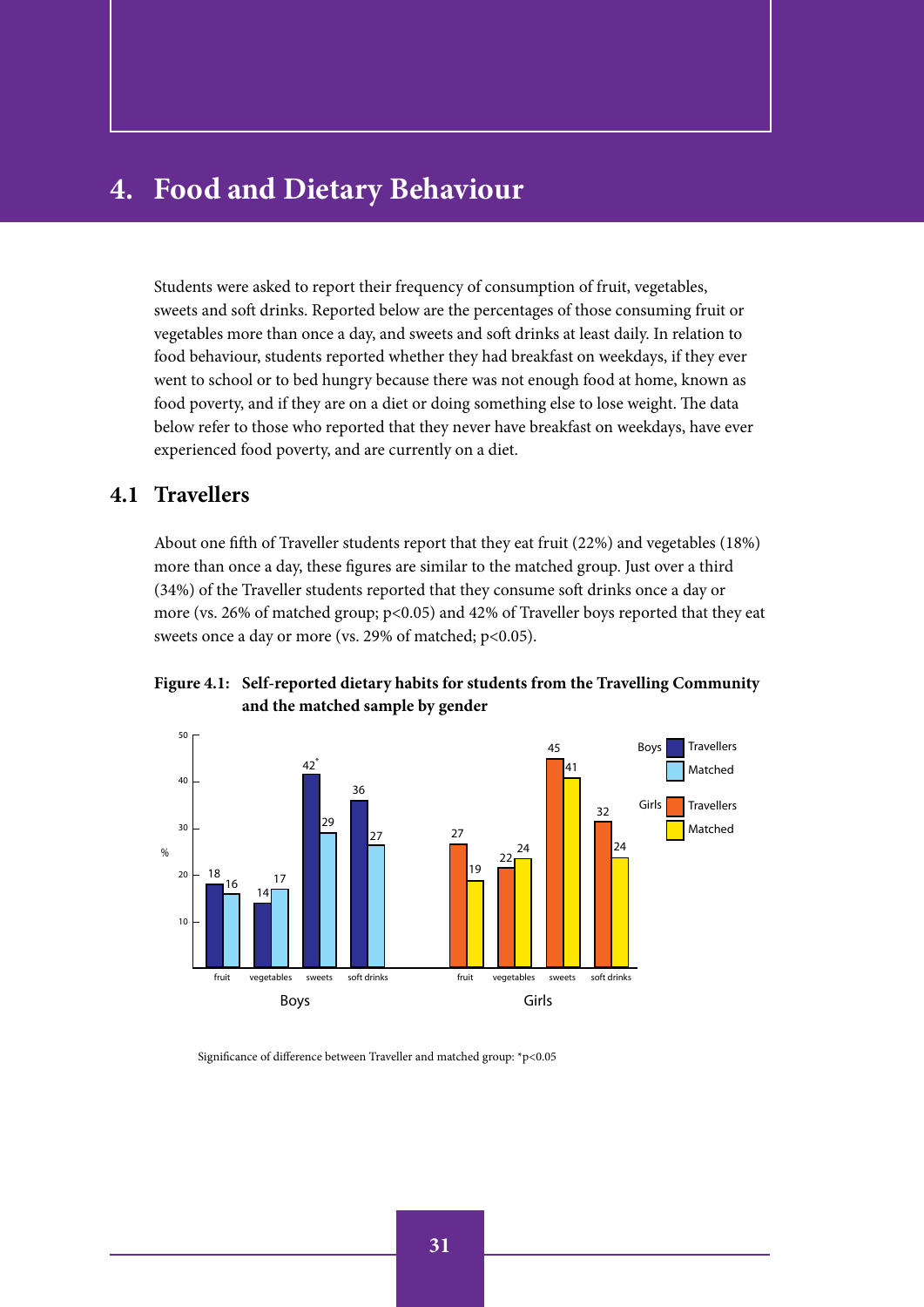<span id="page-32-0"></span>Traveller girls were more likely to report that they do not have breakfast on weekdays  $(27\% \text{ vs. } 14\% \text{ of matched: } p < 0.05)$  and that they are on a diet (19% vs. 9% of matched group; p<0.05). In addition, more Traveller students reported that they experienced food poverty compared to the matched group (28% vs. 19%; p<0.05).





Significance of difference between Traveller and matched group: \*p<0.05

#### **4.2 Immigrants**

Reported dietary habits were generally similar between immigrant students and their matched group. Just over a quarter of immigrant students (26%) reported eating fruit more than once a day and 18% reported eating vegetables more than once a day. More than a third of immigrant students and matched students reported eating sweets once a day or more and less than a quarter of both groups reported drinking soft drinks once a day or more often.

#### **Poland**

There are 24 children from Poland in the study, almost all in DEIS post-primary schools. They are concentrated in urban areas and speak Polish at home and almost all parents are working. In terms of health behaviour, they are more likely to report eating fruit and vegetables than matched Irish children, but less likely to report physical activity. These children from Poland are more likely to be experiencing difficulties in schools, they are more likely to have been in a fight and fewer report that they spend 3 or more evenings a week with friends or that their classmates are kind and helpful, accept them or enjoy being together, although they are more likely to report good relationships with their fathers than Irish children.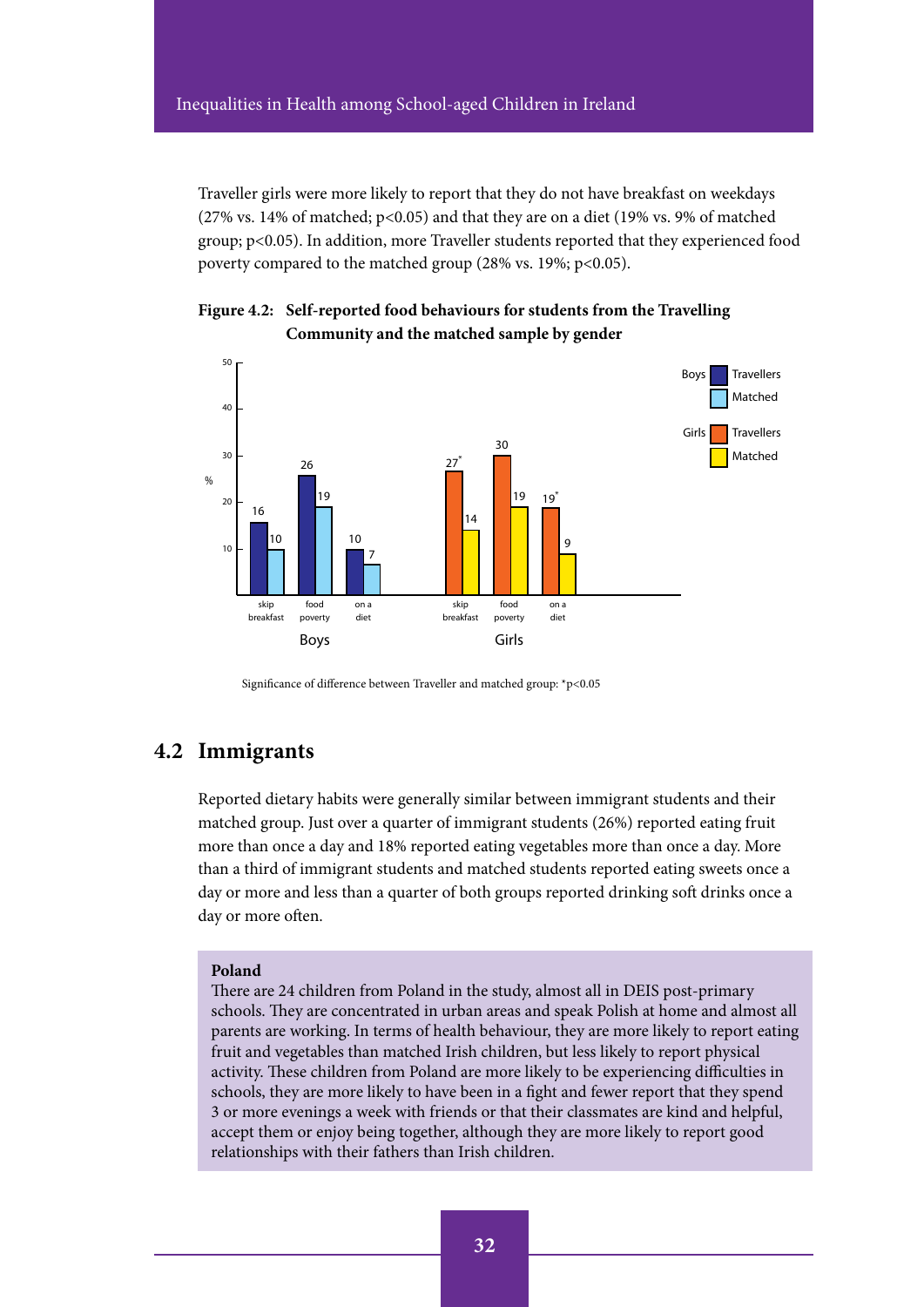

**Figure 4.3: Self-reported dietary habits for immigrant students and the matched sample by gender**

Significance of difference between Immigrant and matched group: \*p<0.05

More immigrant girls reported that they do not have breakfast on weekdays (23% vs. 14%; p<0.01) and that they are on a diet (21% vs. 12%; p<0.01) as compared to the matched group.





Significance of difference between Immigrant and matched group: \*p<0.05; \*\*p<0.01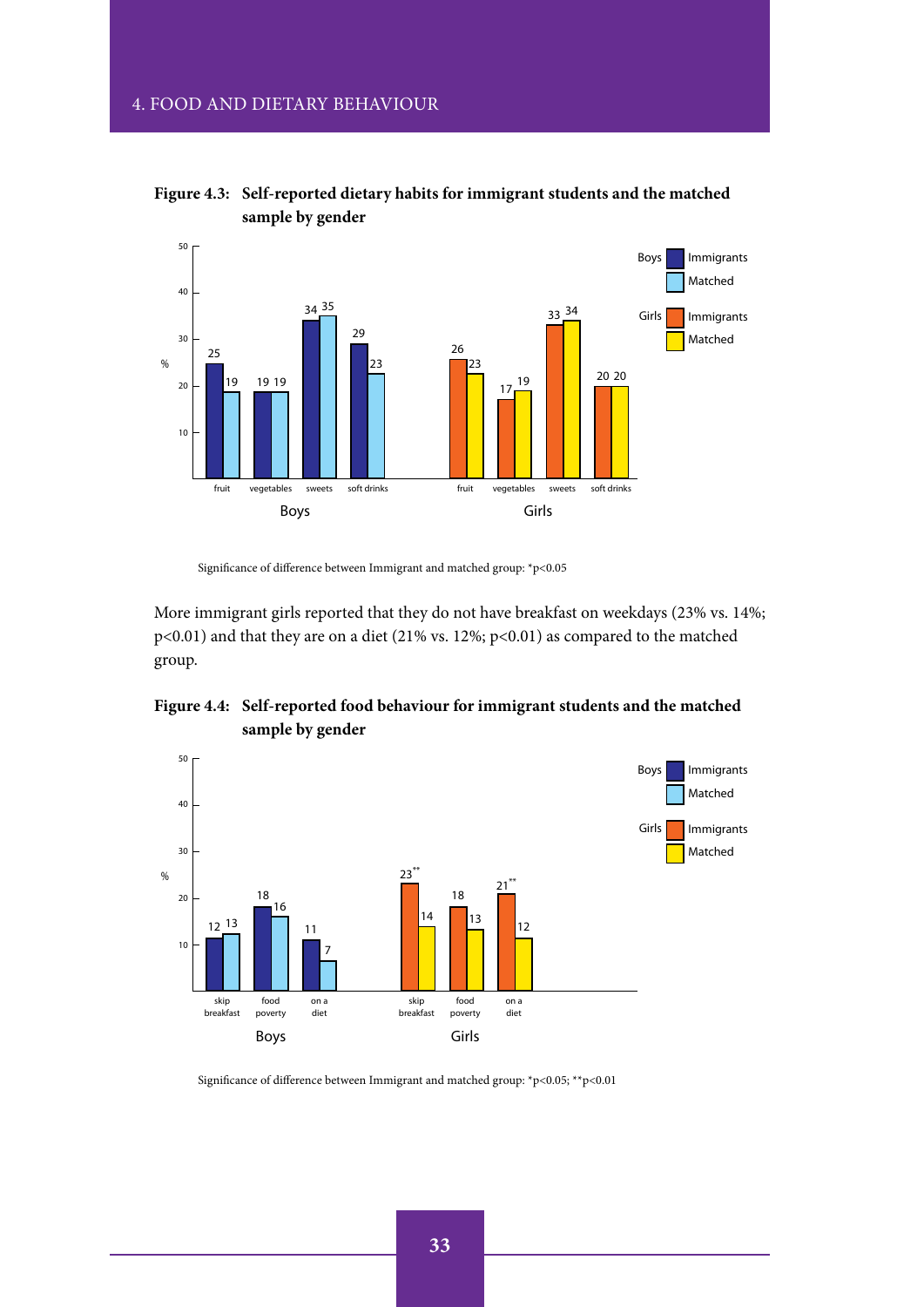Further differences are evident when comparing the immigrant sub-groups. More non-UK immigrant students reported that they eat fruit more than once a day (33% vs. 22% of matched; p<0.01) and this difference was particularly evident among girls. In contrast, fewer UK immigrant girls reported eating vegetables more than once a day.

| <b>ALL</b>                 | <b>UK</b><br>% | Matched<br>% | Non-UK<br>$\%$ | Matched<br>$\%$ |
|----------------------------|----------------|--------------|----------------|-----------------|
| Fruit more than daily      | 18             | 20           | $33**$         | 22              |
| Vegetables more than daily | 17             | 20           | 20             | 18              |
| Sweets at least daily      | 38             | 37           | 30             | 32              |
| Soft drinks at least daily | 24             | 21           | 25             | 22              |
| <b>BOYS</b>                |                |              |                |                 |
| Fruit more than daily      | 20             | 17           | 29             | 21              |
| Vegetables more than daily | 22             | 19           | 17             | 20              |
| Sweets at least daily      | 38             | 36           | 30             | 35              |
| Soft drinks at least daily | 28             | 22           | 29             | 24              |
| <b>GIRLS</b>               |                |              |                |                 |
| Fruit more than daily      | 16             | 23           | $37**$         | 22              |
| Vegetables more than daily | $12*$          | 21           | 23             | 17              |
| Sweets at least daily      | 37             | 37           | 30             | 30              |
| Soft drinks at least daily | 20             | 20           | 20             | 21              |

#### **Table 4.1: Self-reported dietary habits for sub-groups of immigrant students and the matched samples**

Significance of difference between Immigrant and matched group: \*p<0.05; \*\*p<0.01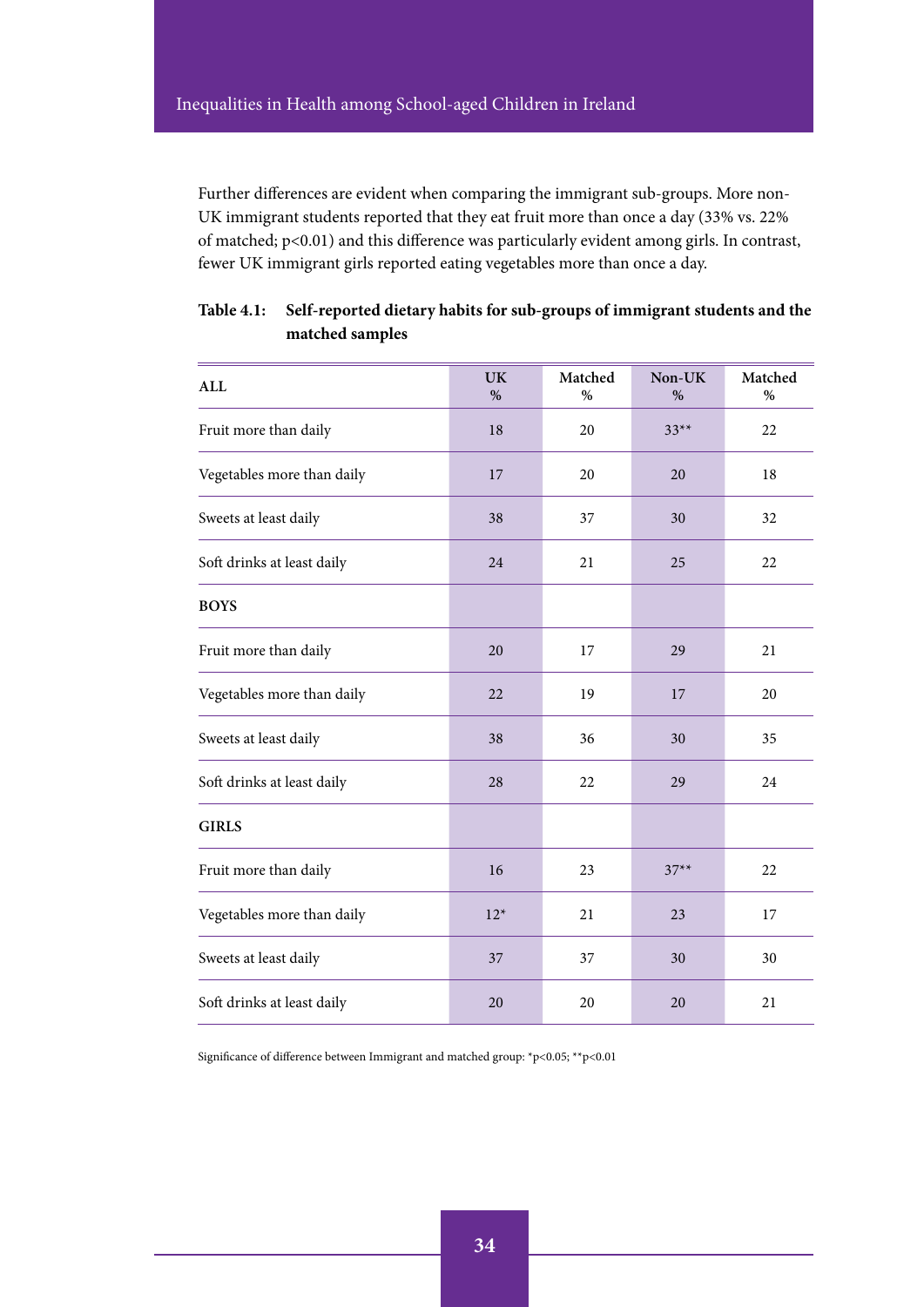Skipping breakfast on weekdays and dieting were more common among UK-immigrant girls, compared to their matched group.

| <b>ALL</b>                  | <b>UK</b><br>% | Matched<br>%  | Non-UK<br>% | Matched<br>% |
|-----------------------------|----------------|---------------|-------------|--------------|
| No breakfast on any weekday | $20*$          | 12            | 16          | 14           |
| Food poverty                | 19             | 15            | 16          | 15           |
| On a diet                   | $17*$          | 10            | 14          | 9            |
| <b>BOYS</b>                 |                |               |             |              |
| No breakfast on any weekday | 13<br>14       |               | 12          | $12\,$       |
| Food poverty                | 20             | 18            | 16          | 15           |
| On a diet                   | 10             | $\mathfrak s$ | 12          | 9            |
| <b>GIRLS</b>                |                |               |             |              |
| No breakfast on any weekday | $26***$        | 11            | 20          | 17           |
| Food poverty                | 19             | 12            | 16          | 15           |
| On a diet                   | $24*$          | 15            | 17          | 10           |

## **Table 4.2: Self-reported food behaviour for sub-groups of immigrant students and the matched samples**

Significance of difference between Immigrant and matched groups: \*p<0.05; \*\*\*p<0.001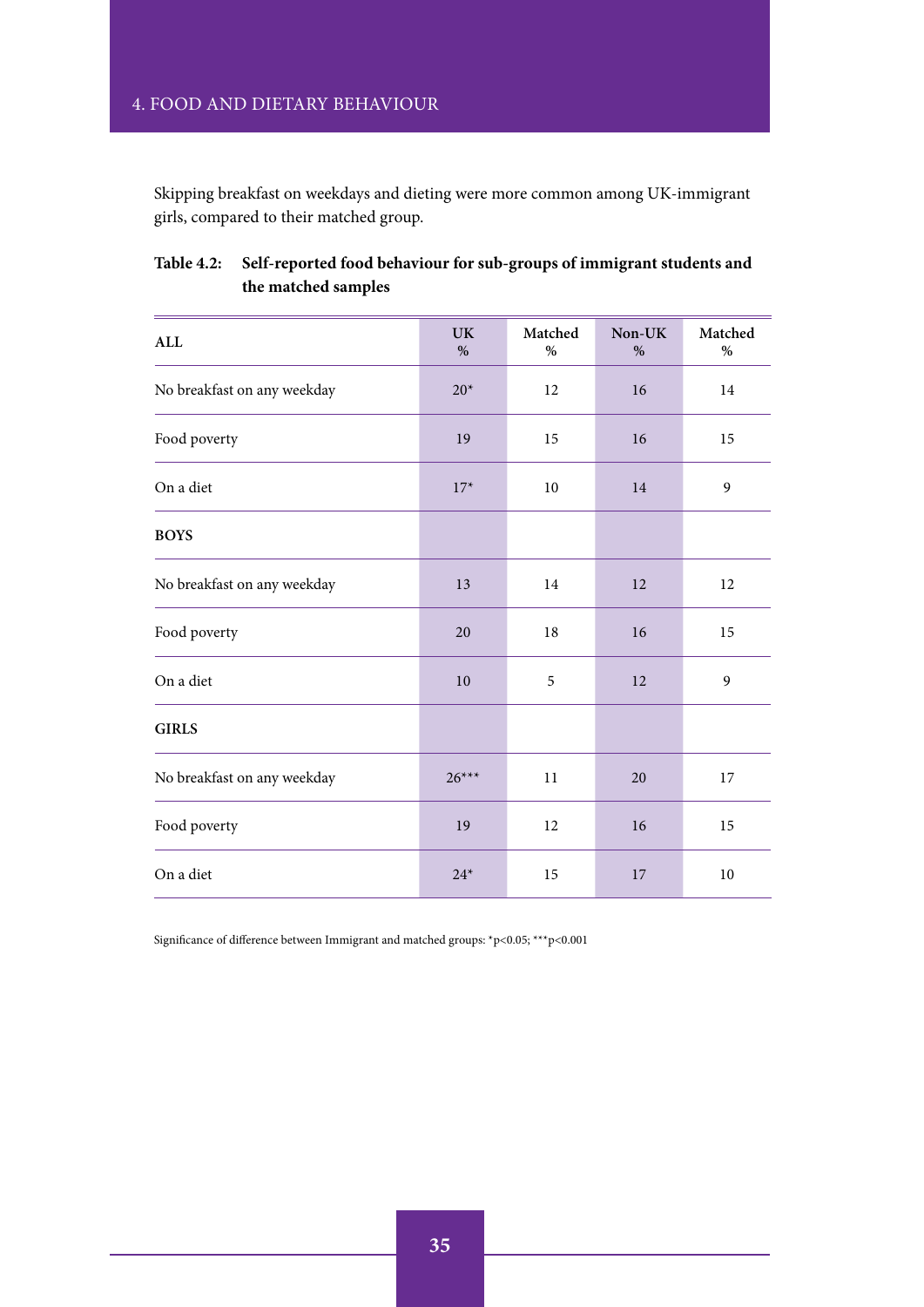# <span id="page-36-0"></span>**4.3 Disability and Chronic Illness**

Dietary habits among students with a disability/CI are similar to that of the matched group, with the exception of soft drink consumption among girls. More girls with a disability/CI reported drinking soft drinks on a daily basis (24%) compared to the matched group (19%; p<0.01).

**Figure 4.5: Self-reported dietary habits for students with a disability/CI and the matched sample by gender**



Significance of difference between disability/CI and matched group: \*\*p<0.01

In terms of food behaviour, more students with a disability/CI reported that they have experienced food poverty (19% vs. 15% of matched group; p<0.001) and that they are on a diet to reduce weight (15% vs. 11% of matched; p<0.001).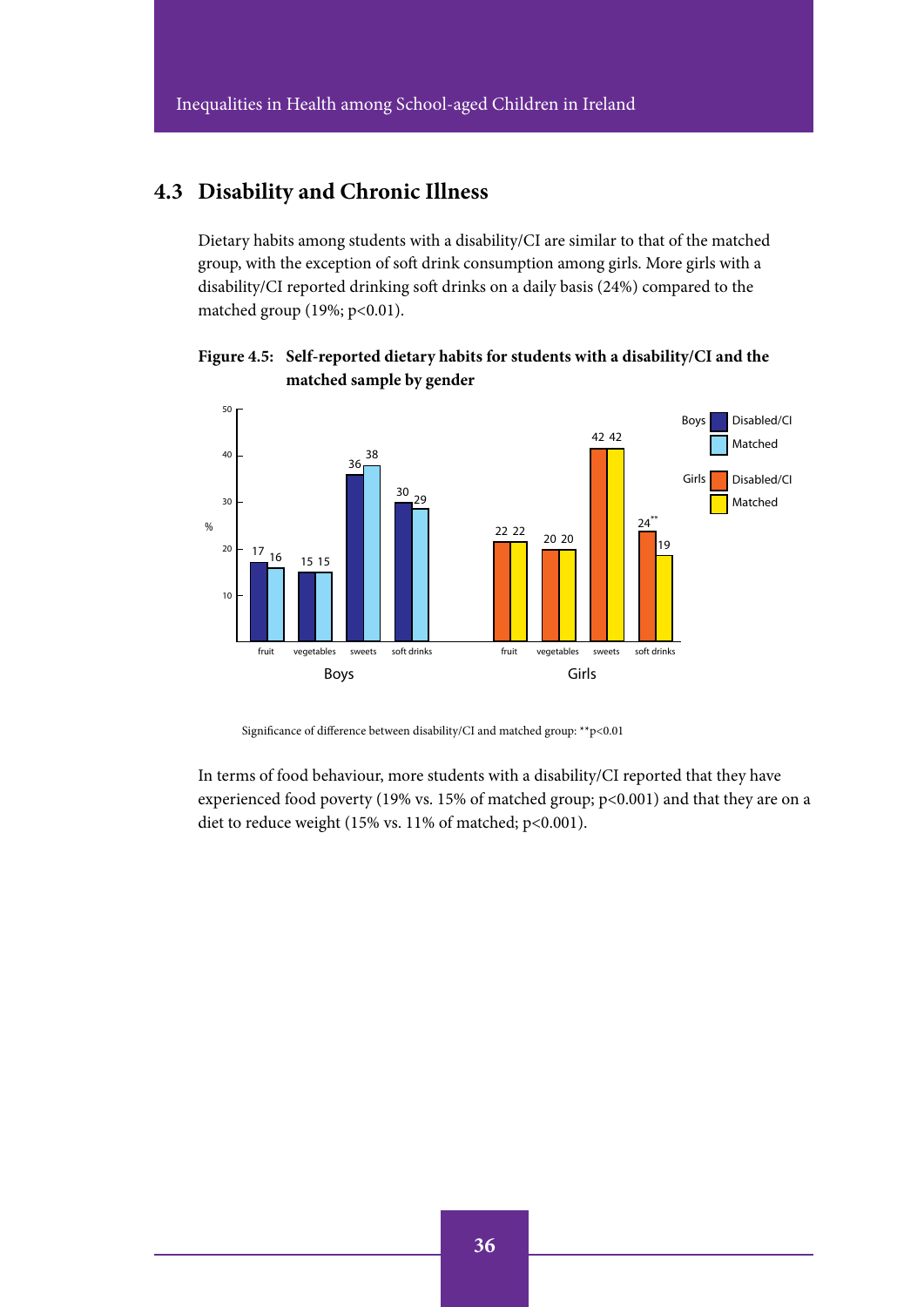

**Figure 4.6: Self-reported food behaviour for students with a disability/CI and the matched sample by gender**

Significance of difference between disability/CI and matched group: \*p<0.05; \*\*p<0.01

When comparing the three disability/CI sub-groups it becomes clear that many of the differences stem from the group of students with a disability/CI that affects daily activity. More students in this group reported eating vegetables more than once a day and daily consumption of soft drinks compared to their matched group.

Moreover, students with a disability/CI that affects activity were more likely to report skipping breakfast on weekdays, experiencing food poverty and being on a diet. Being on a diet was also more common among students with a disability/CI that requires medication. Some differences are also evident among the group of students with a disability/CI that affects daily activity; boys reported higher levels of food poverty and dieting while girls reported higher levels of skipping breakfast and food poverty compared to their respective matched groups.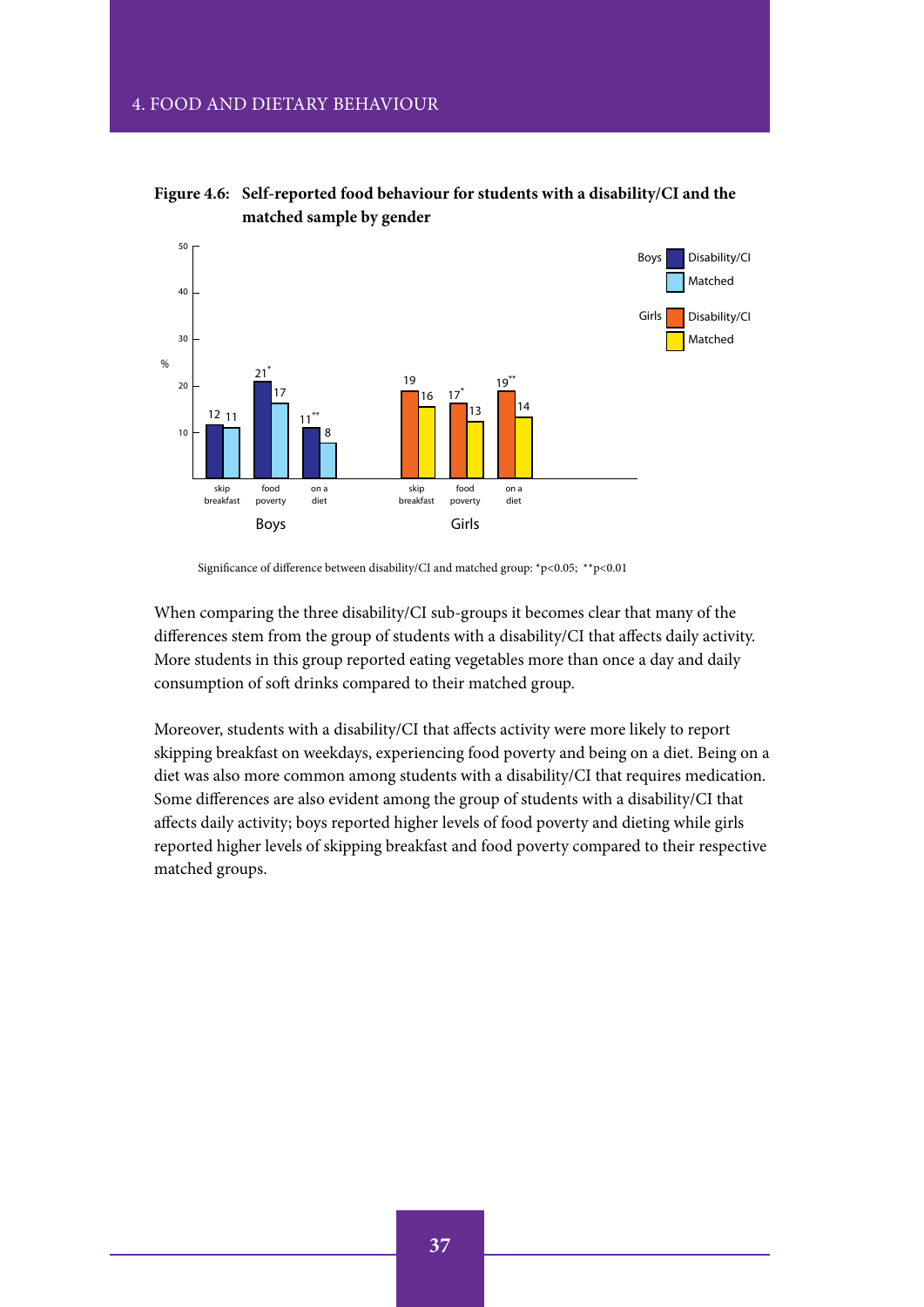| <b>ALL</b>                 | Illness<br>$\%$ | $\%$ | Matched Medication Matched<br>$\%$ | $\%$ | Affects<br>Activity<br>% | Matched<br>% |
|----------------------------|-----------------|------|------------------------------------|------|--------------------------|--------------|
| Fruit more than daily      | 18              | 18   | 20                                 | 20   | 20                       | 19           |
| Vegetables more than daily | 16              | 17   | 18                                 | 20   | $19*$                    | 14           |
| Sweets at least daily      | 37              | 37   | 38                                 | 42   | 43                       | 40           |
| Soft drinks at least daily | 29              | 24   | 24                                 | 23   | $32*$                    | 26           |
| <b>BOYS</b>                |                 |      |                                    |      |                          |              |
| Fruit more than daily      | 15              | 14   | 18                                 | 16   | 19                       | 18           |
| Vegetables more than daily | 15              | 14   | 15                                 | 18   | 17                       | 13           |
| Sweets at least daily      | 37              | 38   | 34                                 | 39   | 39                       | 36           |
| Soft drinks at least daily | 32              | 29   | 26                                 | 28   | 34                       | 30           |
| <b>GIRLS</b>               |                 |      |                                    |      |                          |              |
| Fruit more than daily      | 21              | 22   | 22                                 | 24   | 23                       | 19           |
| Vegetables more than daily | 18              | 21   | 20                                 | 21   | 21                       | 16           |
| Sweets at least daily      | 37              | 37   | 42                                 | 45   | 48                       | 45           |
| Soft drinks at least daily | 25              | 19   | 21                                 | 18   | $31*$                    | 22           |

## **Table 4.3: Self-reported dietary habits for sub-groups of students with a disability/ CI and their matched samples**

Significance of difference between disability/CI and matched group: \*p<0.05  $\,$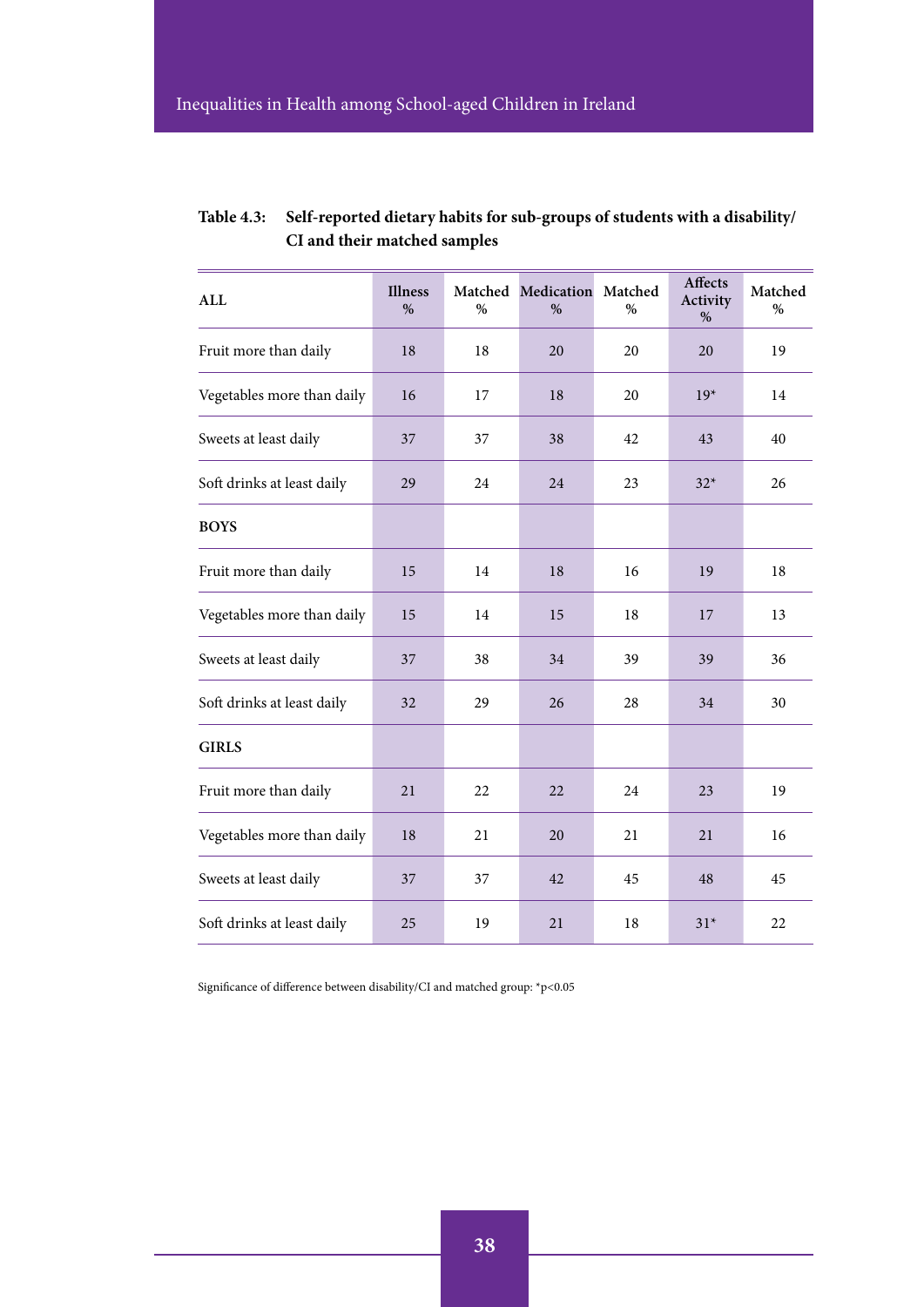| <b>ALL</b>                     | Illness<br>% | $\%$ | Matched Medication Matched<br>$\%$ | $\%$ | <b>Affects</b><br>Activity<br>$\%$ | Matched<br>$\%$ |
|--------------------------------|--------------|------|------------------------------------|------|------------------------------------|-----------------|
| No breakfast on any<br>weekday | 14           | 13   | 13                                 | 13   | $21*$                              | 15              |
| Food poverty                   | 19           | 16   | 16                                 | 14   | $25***$                            | 15              |
| On a diet                      | 14           | 11   | $14*$                              | 11   | $18***$                            | 11              |
| <b>BOYS</b>                    |              |      |                                    |      |                                    |                 |
| No breakfast on any<br>weekday | 11           | 9    | 10                                 | 10   | 16                                 | 16              |
| Food poverty                   | 20           | 18   | 19                                 | 16   | $27**$                             | 18              |
| On a diet                      | 9            | 8    | 10                                 | 8    | $16***$                            | 8               |
| <b>GIRLS</b>                   |              |      |                                    |      |                                    |                 |
| No breakfast on any<br>weekday | 17           | 17   | 16                                 | 15   | $26***$                            | 14              |
| Food poverty                   | 18           | 15   | 14                                 | 12   | $22**$                             | 12              |
| On a diet                      | 19           | 14   | 17                                 | 14   | 22                                 | 16              |

# **Table 4.4: Self-reported food behaviour for sub-groups of students with a disability/ CI and their matched samples**

Significance of difference between disability/CI and matched group: \*p<0.05 \*\*p<0.01; \*\*\*p<0.001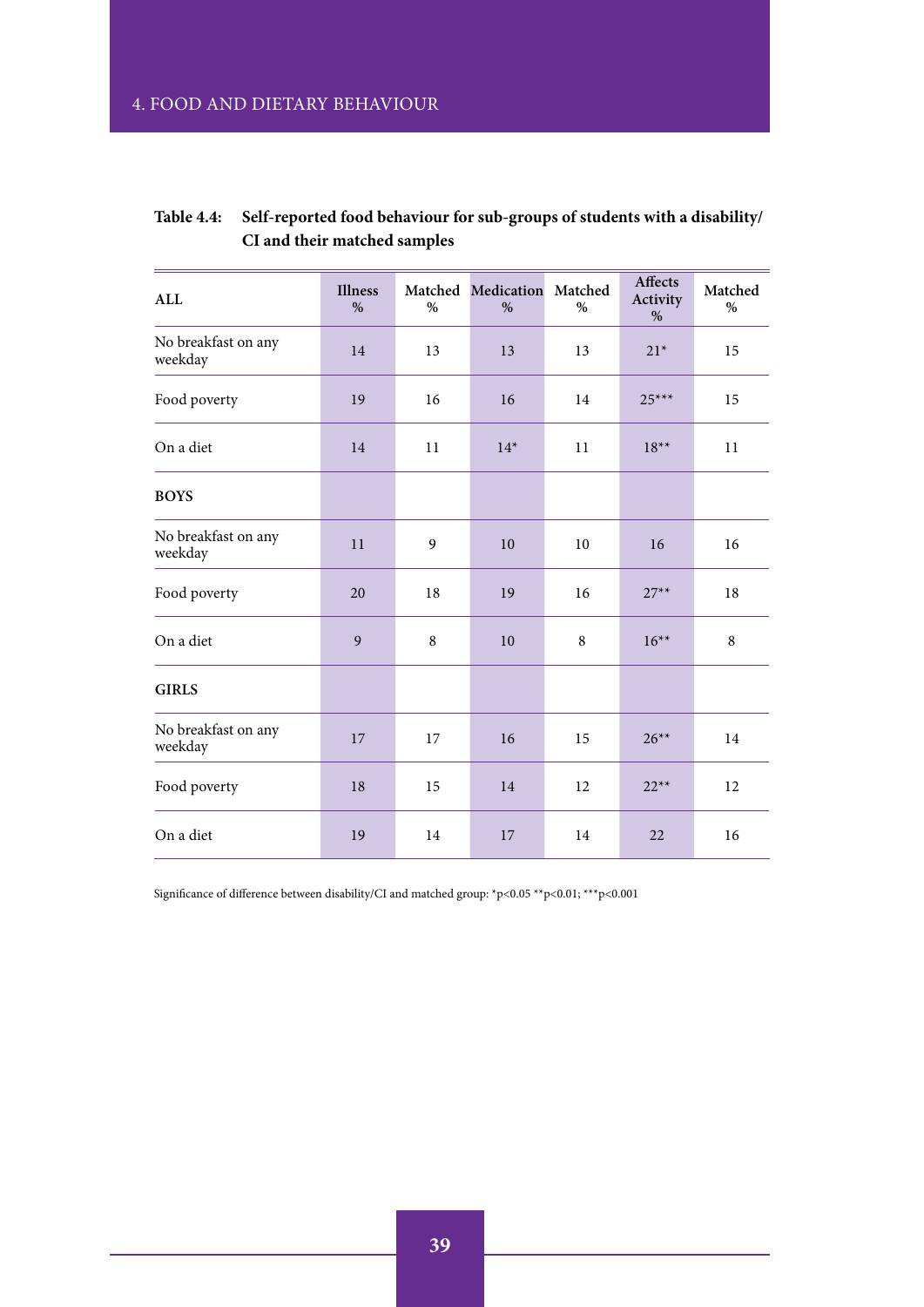## <span id="page-40-0"></span>**4.4 DEIS schools**

Fewer boys in DEIS schools reported daily consumption of fruit (15% vs. 19% of matched group;  $p<0.01$ ) and vegetables (13% vs. 17% of matched;  $p<0.01$ ), and more students (both boys and girls) in DEIS schools reported daily consumption of sweets (44% vs. 36% of matched; p<0.001) and soft drinks (37% vs. 23% of matched; p<0.001).

**Figure 4.7: Self-reported dietary habits for students in DEIS schools and the matched sample by gender**



Significance of difference between DEIS schools and matched group: \*p<0.05; \*\*p<0.01; \*\*\*p<0.001

More students (both boys and girls) in DEIS schools reported not having breakfast on weekdays (18% vs. 12% of matched; p<0.001); but fewer boys in DEIS schools reported experiencing food poverty (17% vs. 20% of matched; p<0.05).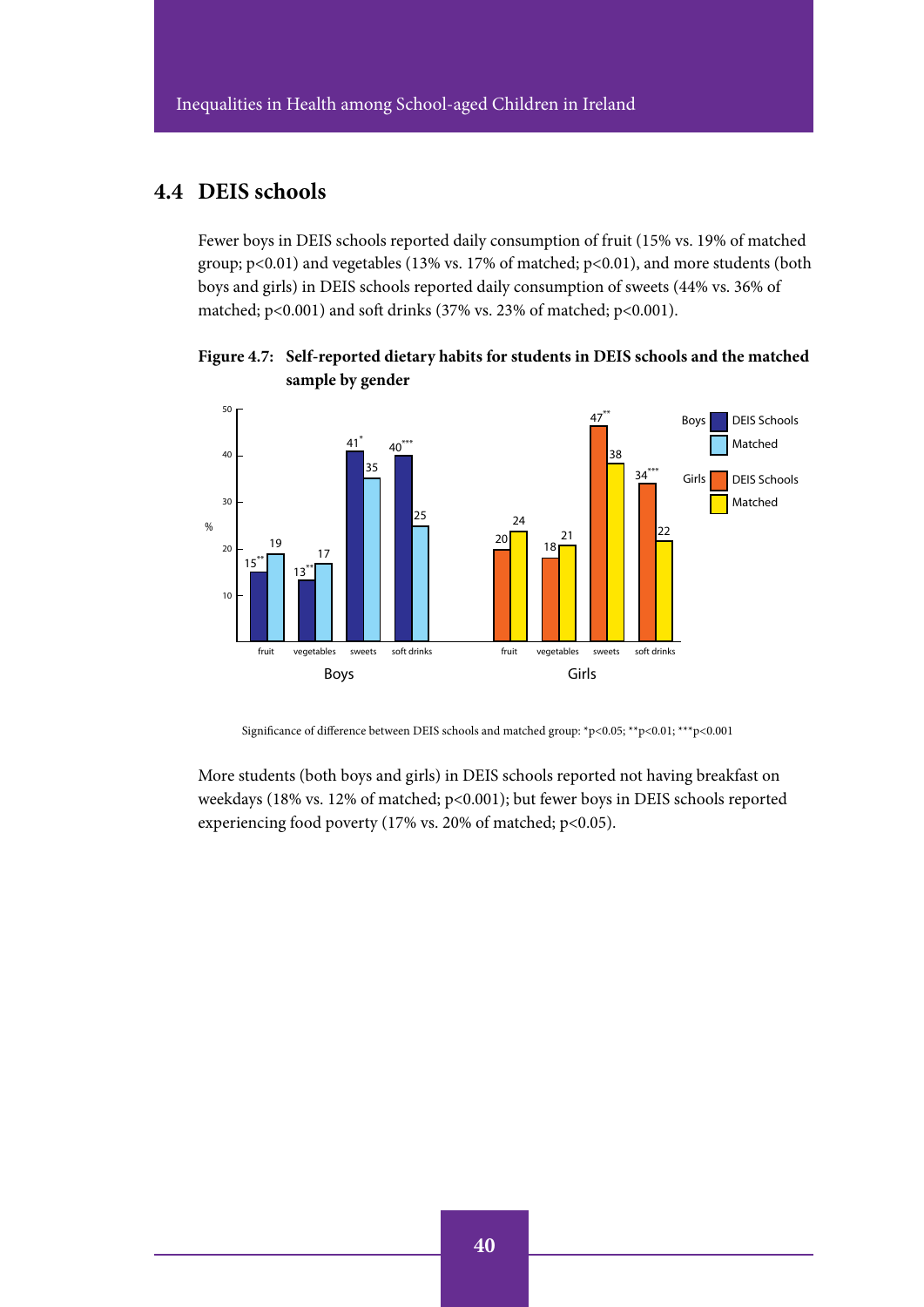

**Figure 4.8: Self-reported food behaviour for students in DEIS schools and the matched sample by gender**

Significance of difference between DEIS Schools and matched group: \*p<0.05; \*\*p<0.01; \*\*\*p<0.001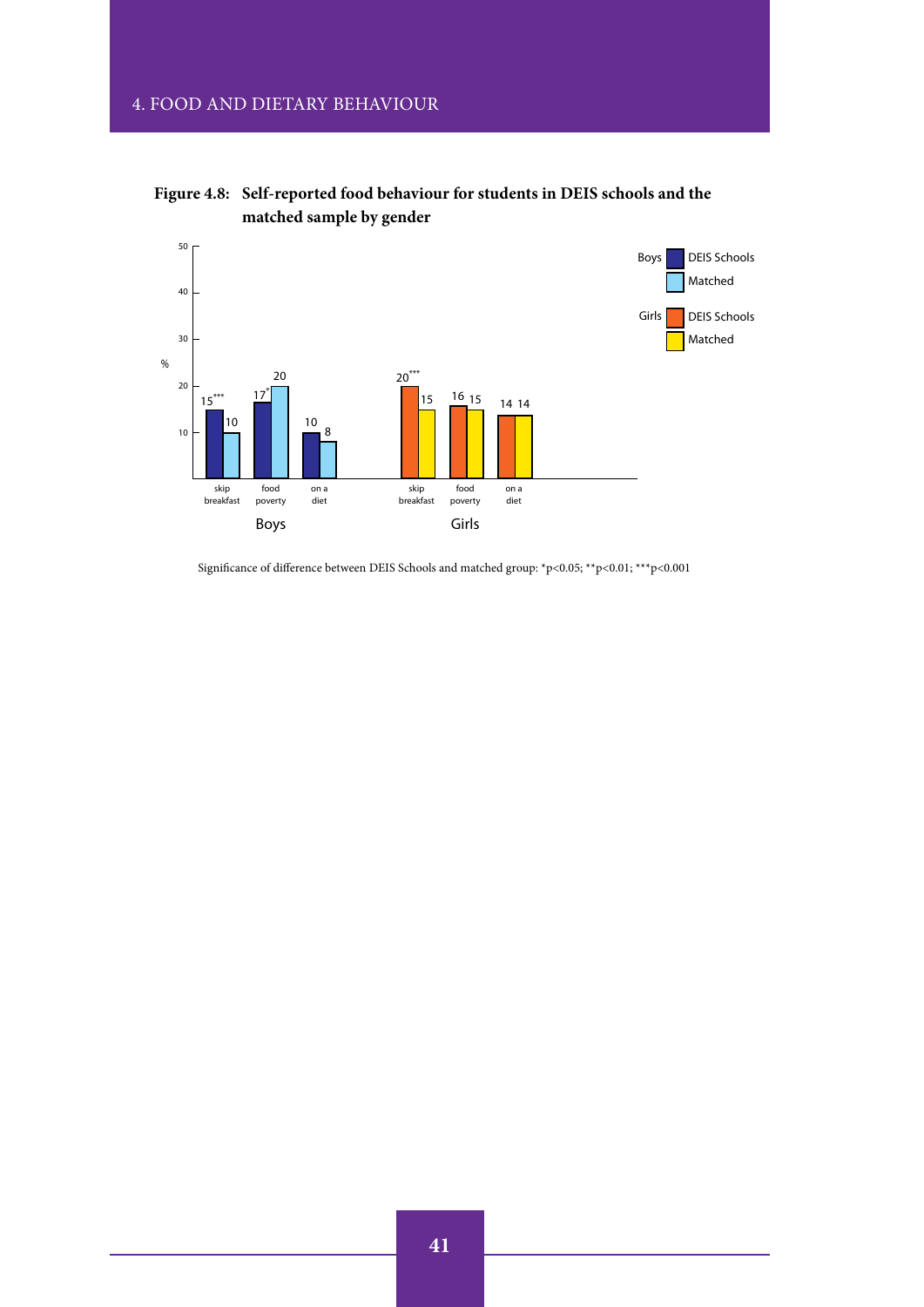# Inequalities in Health among School-aged Children in Ireland

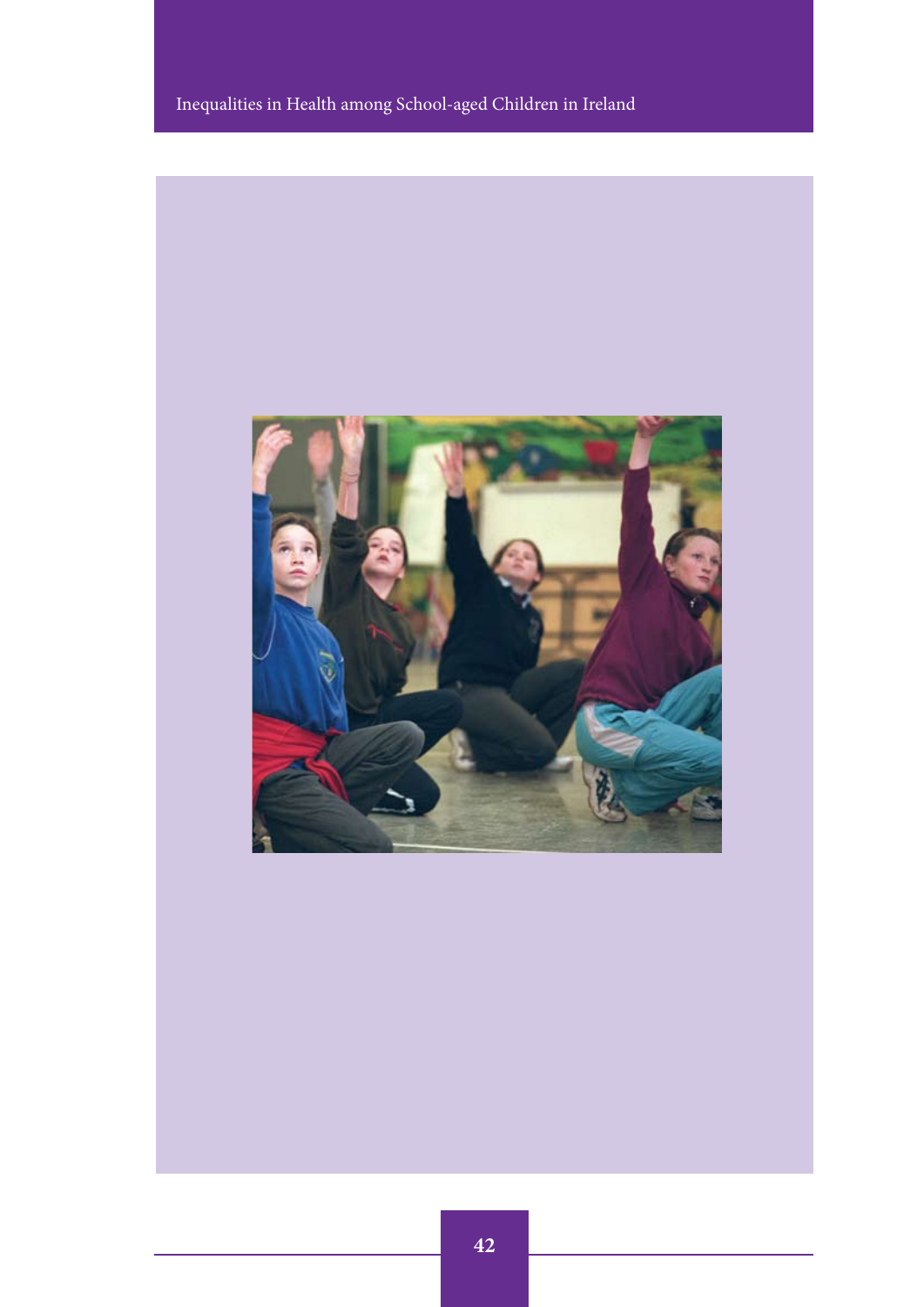# <span id="page-43-0"></span>**5. Physical Activity and Sedentary Behaviours**

Students were asked to report how often they participate in vigorous exercise in their free time, on how many days they were physically active for at least 60 minutes and how many hours a day they watch television. Participation in vigorous exercise four or more times a week was considered a high level of activity and less than once a week a low level of activity. Five or more days a week being active for at least 60 minutes was the cut-off for moderate-to-vigorous activity, and two or more hours television viewing per day was the cut off for high television consumption.

### **5.1 Travellers**

Just over half of the Traveller students reported participating in vigorous exercise four or more times a week and being physically active five or more times a week, which was similar to the matched group. However, more Traveller students reported physical inactivity, with 16% reporting participation in vigorous exercise less than once a week (vs. 7% of matched; p<0.01).

#### **Figure 5.1: Self-reported physical activity and sedentary behaviour for students from the Travelling Community and the matched sample by gender**



Significance of difference between Traveller and matched group: \*\*p<0.01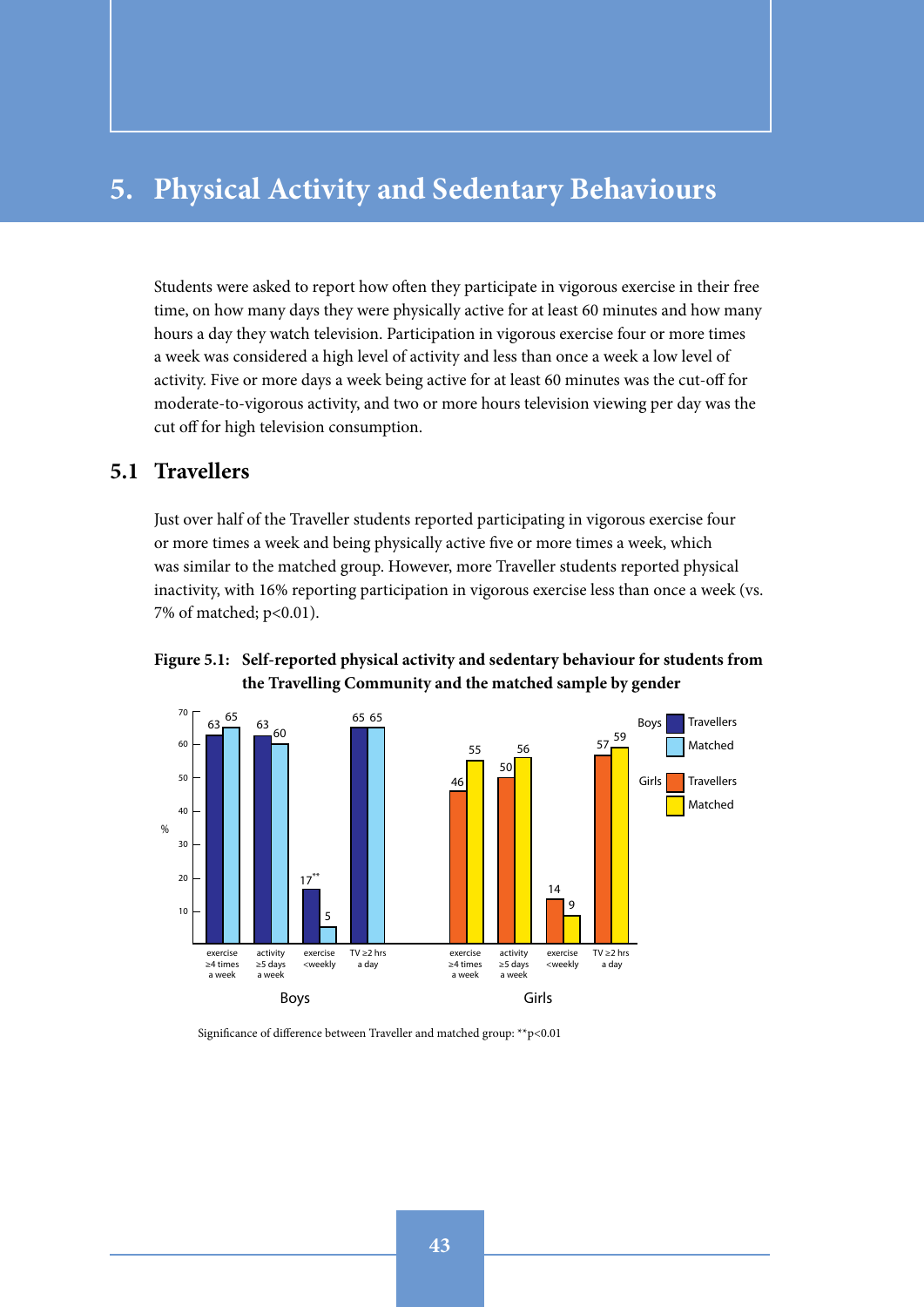#### <span id="page-44-0"></span>**5.2 Immigrants**

Overall, fewer immigrant students reported regular participation in physical activity compared to the matched group. Immigrant boys were less likely to report regular participation in vigorous exercise compared to the matched group (58% vs. 68%; p<0.05), whereas immigrant girls were more likely to report that they participate in such activity less than once a week (17% vs. 10% of matched; p<0.05). Fewer immigrant students (boys and girls) also reported that they are physically active five or more times a week (50% vs. 57% of matched; p<0.05).





Significance of difference between immigrant and matched group: \*p<0.05; \*\*p<0.01

An investigation of the immigrant sub-groups suggest that the only difference is in relation to physical inactivity; non-UK immigrant girls are more inactive than their matched group (22% vs. 10%; p<0.01).

#### **Philippines**

There are 28 children from the Philippines in the study, most of whom live in urban areas and speak Phillipino at home, almost all parents have jobs, and most reported that their mothers are nurses. Compared to matched Irish children they are less likely to be happy and report more headaches. While they are less likely to have been drunk and report more physical activity, they are also more likely to experience food poverty and to skip breakfast. Fewer children from the Philippines report that they like school or their classmates accept them as they are and they are also more likely to have been bullied.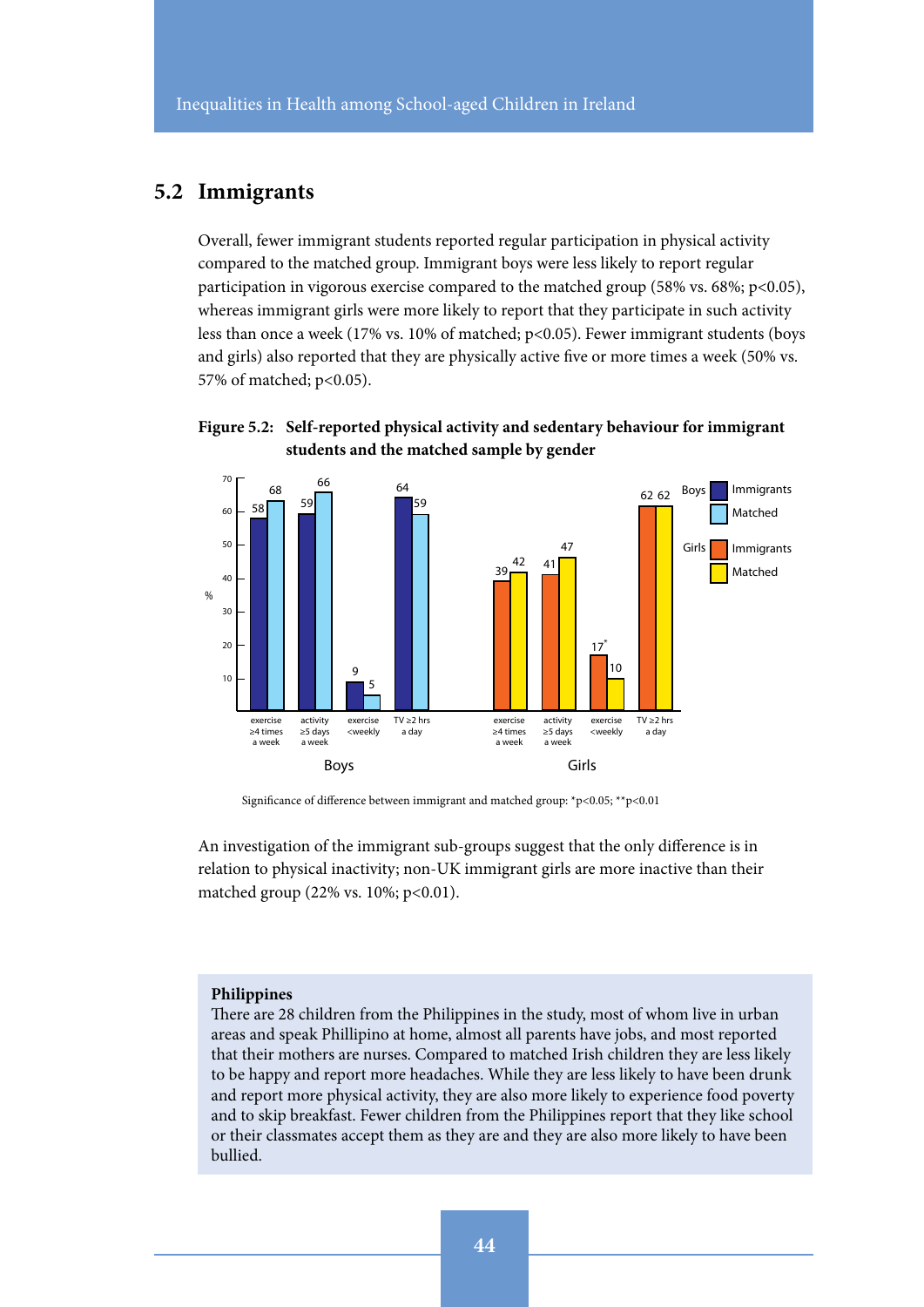| <b>ALL</b>                         | <b>UK</b><br>$\%$ | Matched<br>$\%$ | Non-UK<br>$\%$ | Matched<br>$\%$ |
|------------------------------------|-------------------|-----------------|----------------|-----------------|
| Exercise 4+ times a week           | 48                | 54              | 49             | 55              |
| Active on 5+ days in the last week | $48^{\ast}$       | 57              | 52             | 57              |
| Exercise less than weekly          | 10                | 8               | $15***$        | 7               |
| Television $\geq 2$ hours a day    | 64                | 61              | 62             | 60              |
| <b>BOYS</b>                        |                   |                 |                |                 |
| Exercise 4+ times a week           | 57                | 66              | 59             | 70              |
| Active on 5+ days in the last week | 60                | 67              | 58             | 65              |
| Exercise less than weekly          | 9                 | $\overline{4}$  | 9              | 5               |
| Television $\geq 2$ hours a day    | 64                | 58              | 65             | 60              |
| <b>GIRLS</b>                       |                   |                 |                |                 |
| Exercise 4+ times a week           | 40                | 44              | 38             | 40              |
| Active on 5+ days in the last week | 38                | 48              | 44             | 47              |
| Exercise less than weekly          | 11                | 11              | $22**$         | $10\,$          |
| Television $\geq 2$ hours a day    | 65                | 64              | 60             | 60              |

# **Table 5.1: Self-reported physical activity and sedentary behaviour for sub-groups of immigrant students and the matched samples**

Significance of difference between immigrant and matched groups: \*p<0.05; \*\*p<0.01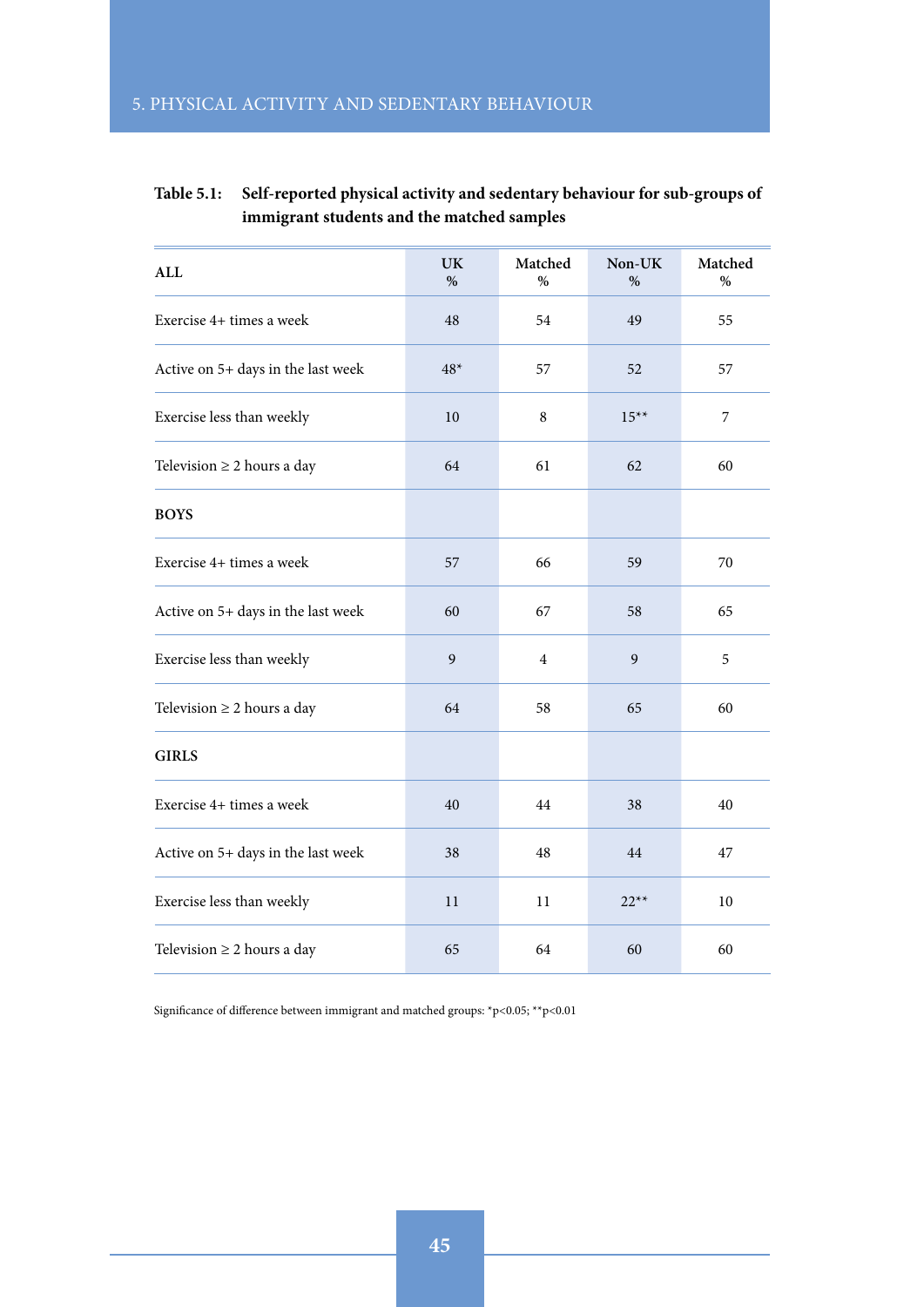# <span id="page-46-0"></span>**5.3 Disability and Chronic Illness**

In general, students with a disability/CI were not significantly different in their participation in vigorous exercise, physical activity or sedentary behaviours compared to the matched group. The one exception is among boys with a disability/CI who are less likely to report participation in physical activity five times a week or more (61% vs. 66% of matched;  $p<0.05$ ).

#### **Figure 5.3: Self-reported physical activity and sedentary behaviour for students with a disability/CI and the matched sample by gender**



Significance of difference between disability/CI and matched group: \*p<0.05

With respect to the sub-groups, fewer boys with a disability/CI that required medication or that affects daily activity reported participation in physical activity five times or more in the last week compared to their respective matched groups. Additionally, more girls with a disability/CI that affects daily activity reported being inactive.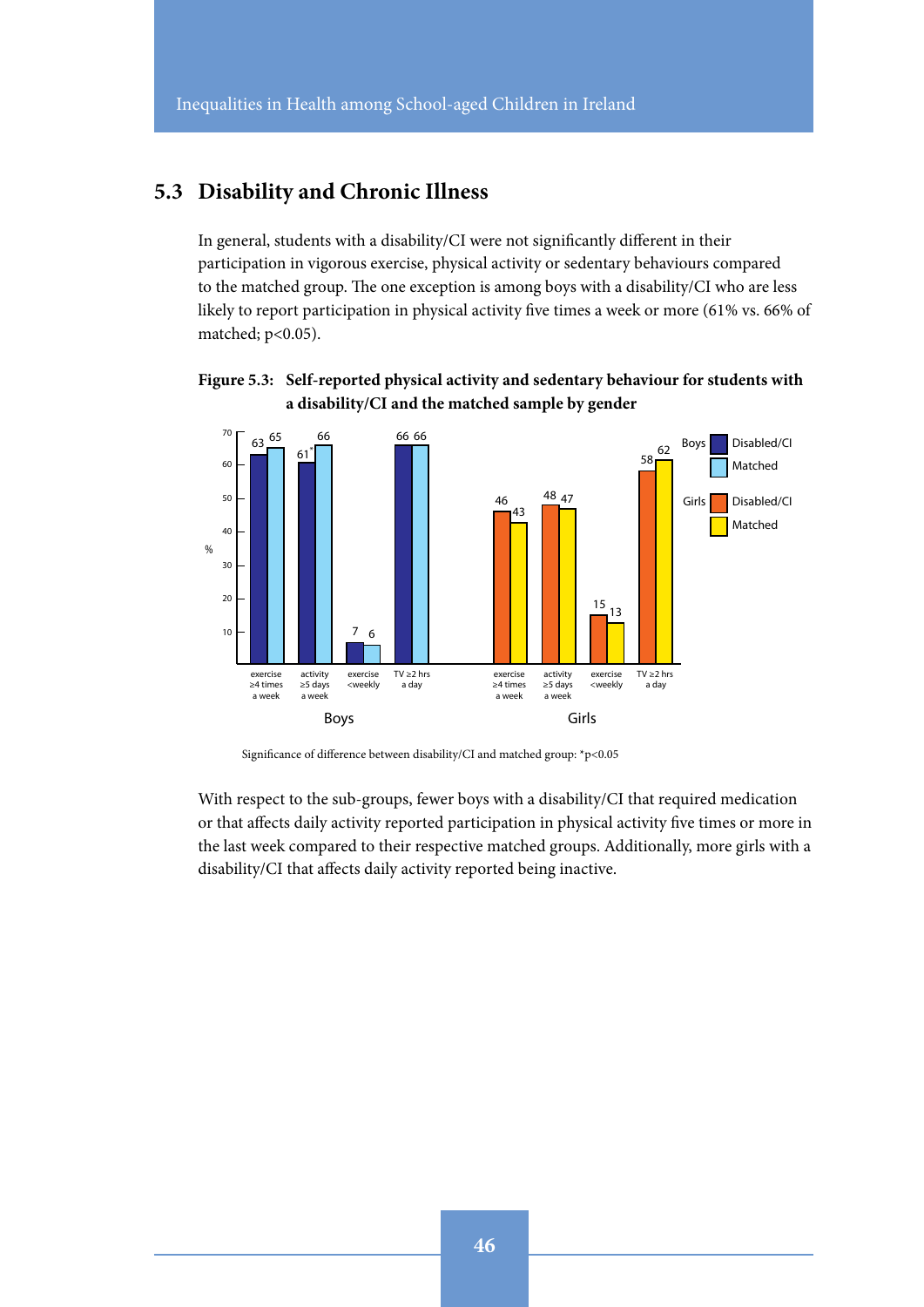| <b>ALL</b>                            | Illness<br>$\%$ | $\%$ | Matched Medication Matched<br>$\%$ | $\%$ | Affects<br>Activity<br>$\%$ | Matched<br>$\%$ |
|---------------------------------------|-----------------|------|------------------------------------|------|-----------------------------|-----------------|
| Exercise 4+ times a week              | 57              | 54   | 55                                 | 56   | 52                          | 53              |
| Active on 5+ days in the<br>last week | 59              | 58   | $54*$                              | 59   | 51                          | 53              |
| Exercise less than weekly             | 9               | 10   | 9                                  | 9    | $16*$                       | 10              |
| Television $\geq 2$ hours a day       | 62              | 64   | 62                                 | 64   | 63                          | 65              |
| <b>BOYS</b>                           |                 |      |                                    |      |                             |                 |
| Exercise 4+ times a week              | 65              | 63   | 63                                 | 66   | 59                          | 66              |
| Active on 5+ days in the<br>last week | 69              | 65   | $59**$                             | 68   | $54**$                      | 65              |
| Exercise less than weekly             | 6               | 7    | 5                                  | 5    | 12                          | 8               |
| Television $\geq 2$ hours a day       | 66              | 66   | 65                                 | 67   | 66                          | 66              |
| <b>GIRLS</b>                          |                 |      |                                    |      |                             |                 |
| Exercise 4+ times a week              | 50              | 45   | 46                                 | 45   | 43                          | 37              |
| Active on 5+ days in the<br>last week | $47\,$          | 49   | $\bf 48$                           | 50   | $\sqrt{46}$                 | 38              |
| Exercise less than weekly             | $12\,$          | 13   | 13                                 | 13   | $22*$                       | 14              |
| Television $\geq 2$ hours a day       | 58              | 63   | 58                                 | 60   | 59                          | 65              |

### **Table 5.2: Self-reported physical activity and sedentary behaviour for sub-groups of students with a disability/CI and the matched samples**

Significance of difference between disability/CI and matched group: \*p<0.05; \*\*p<0.01; \*\*\*p<0.001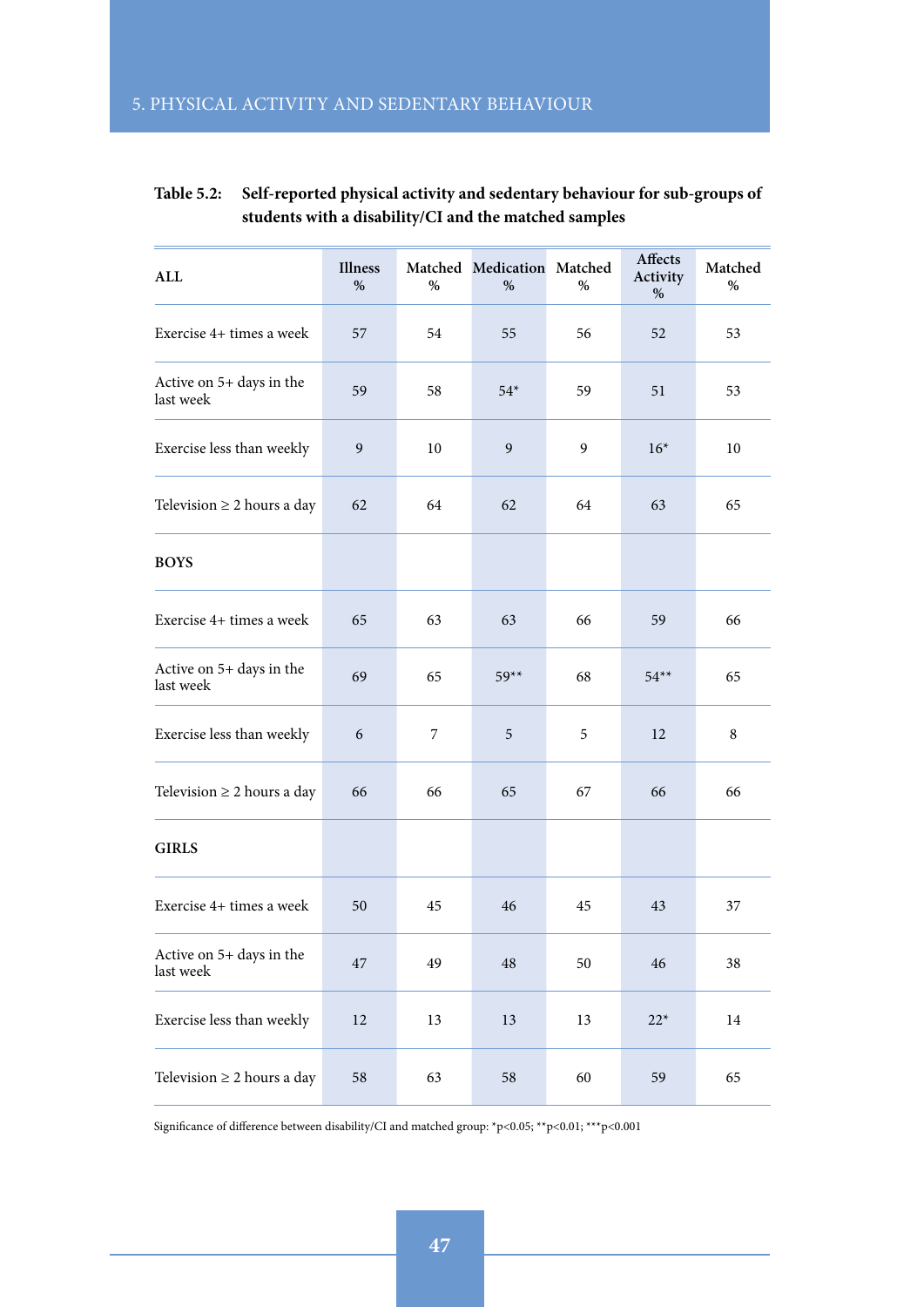# <span id="page-48-0"></span>**5.4 DEIS schools**

No differences were found between students attending DEIS schools and their matched group in terms of participation in physical activity. However, more boys in DEIS schools reported watching television for two or more hours a day (70% vs. 62% of matched; p<0.01).





Significance of difference between DEIS schools and matched group: \*p<0.05; \*\*p<0.01; \*\*\*p<0.001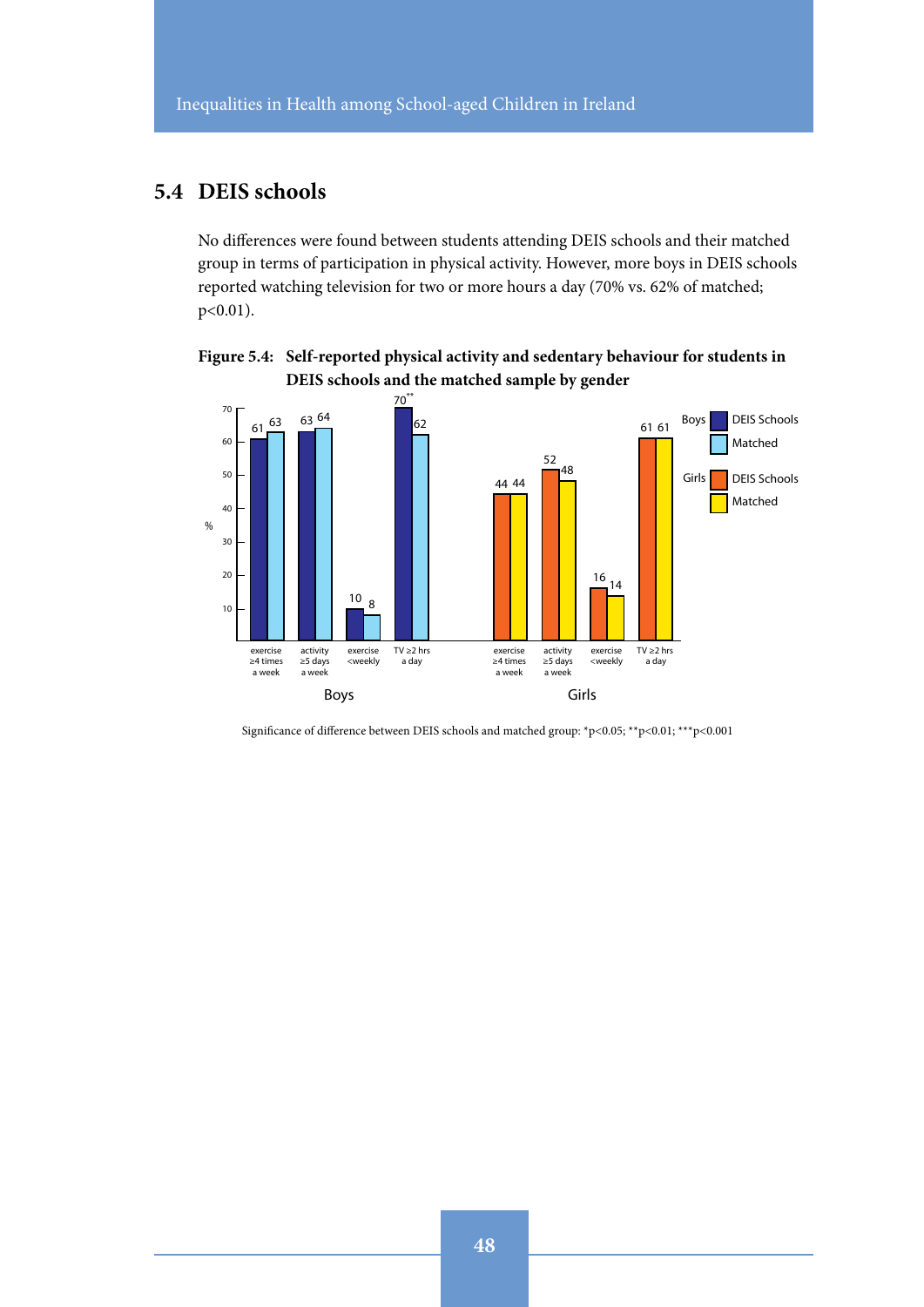# <span id="page-49-0"></span>**6. Injuries, Fighting and Bullying**

Students were asked to report if they had an injury that required medical attention in the past 12 months, if they were bullied or if they had bullied others in school in the last couple of months and if they had been in a physical fight during the past 12 months. The data reported below refer to involvement in any of these behaviours once or more often within these time frames.

# **6.1 Travellers**

Although there were no overall differences between Traveller students and their matched group for injuries, fighting or bullying, more Traveller girls did report that they were bullied in the last couple of months (30% vs.  $16\%$  of matched group; p<0.05).





Significance of difference between Traveller and matched group: \*p<0.05 L12M means last 12 months.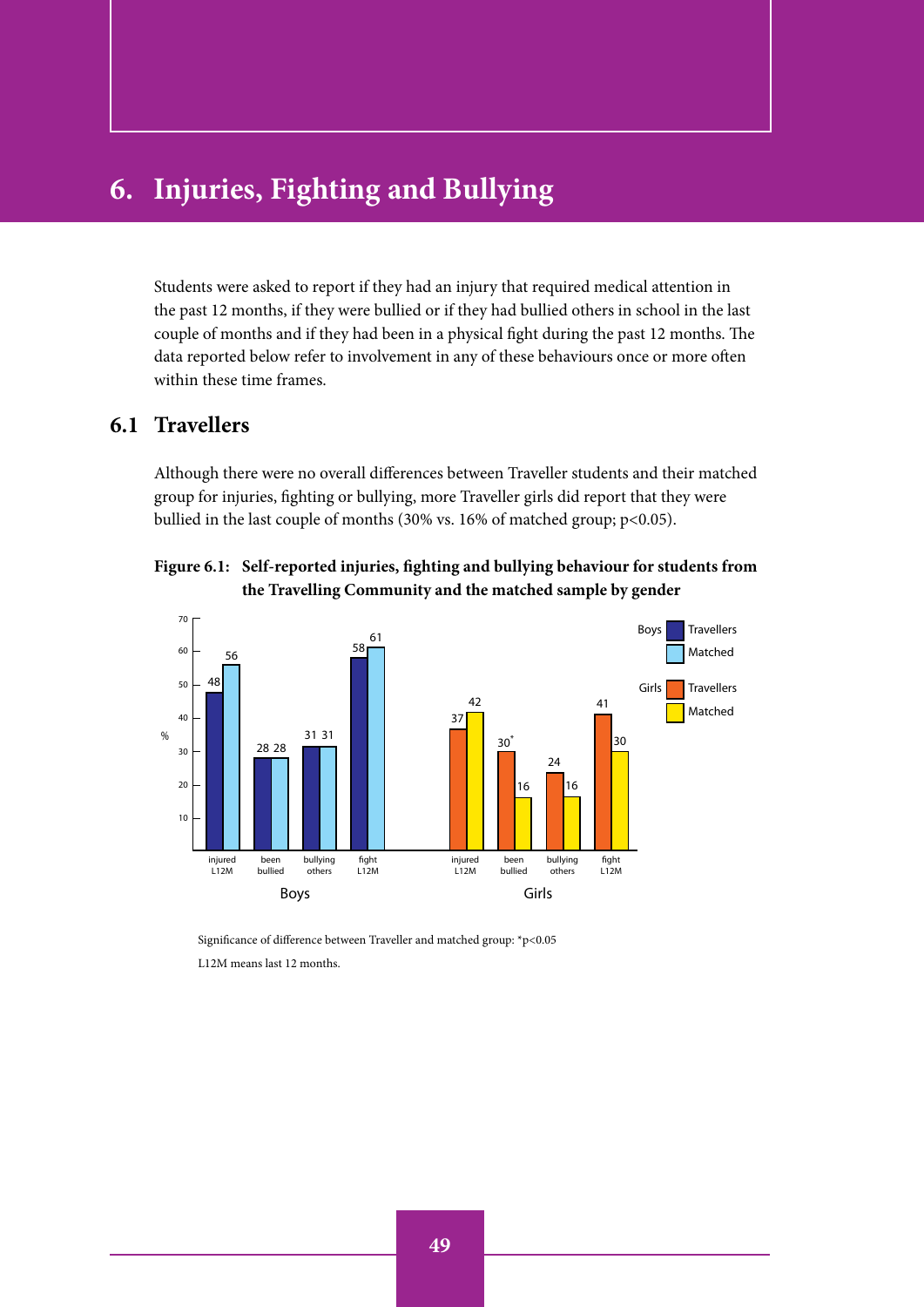#### <span id="page-50-0"></span>**6.2 Immigrants**

More immigrant students reported that they were bullied at least once in the last couple of months (30%) compared to their matched group (23%;  $p<0.01$ ). No other differences were evident between immigrants and their matched group.

#### **Figure 6.2: Self-reported injuries, fighting and bullying behaviour for immigrant students and the matched sample by gender**



Significance of difference between immigrant and matched group: \*p<0.05; \*\*p<0.01 L12M means last 12 months.

More UK immigrant students reported that they were bullied in the last couple of months, and more UK immigrant girls reported that they took part in bullying others and that they participated in a physical fight in the past 12 months than their matched group.

#### **Lithuania**

There are 24 children from Lithuania included in the study, most of them live in urban areas, speak Lithuanian at home and have both parents working. Although these children are less likely to drink alcohol or take cannabis, and report fewer headaches than Irish children, they are also less likely to engage in physical activity regularly and watch more television. They report consuming more sweets and soft drinks, but also more fruit. These children from Lithuania are less positive about their relationships with their classmates and although they are less likely to have been in a fight, they are more likely to report being bullied than matched Irish children.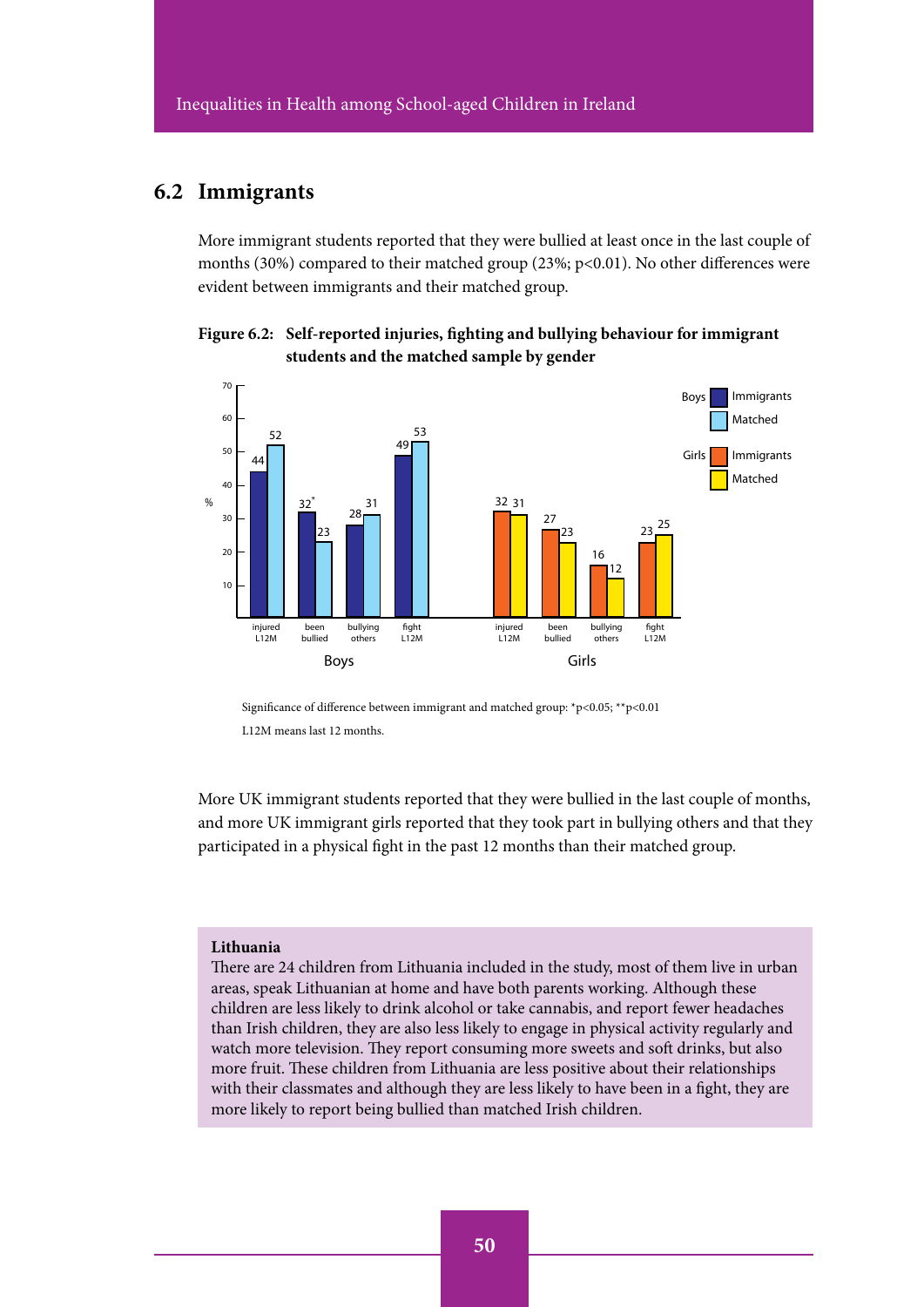| <b>ALL</b>                                      | <b>UK</b><br>$\%$ | Matched<br>$\frac{0}{0}$ | Non-UK<br>$\%$ | Matched<br>$\%$ |
|-------------------------------------------------|-------------------|--------------------------|----------------|-----------------|
| Injury in the last 12 months                    | 40                | 41                       | 36             | 41              |
| Been bullied in the past couple of months       | $30*$             | 21                       | 29             | 24              |
| Bullying others in the past couple of<br>months | 21                | 19                       | 22             | 23              |
| Fight in the past 12 months                     | 38                | 36                       | 35             | 42              |
| <b>BOYS</b>                                     |                   |                          |                |                 |
| Injury in the last 12 months                    | 46                | 52                       |                | 51              |
| Been bullied in the past couple of months       | $32*$<br>20       |                          | 32             | 25              |
| Bullying others in the past couple of<br>months | 25                | 29                       | 30             | 33              |
| Fight in the past 12 months                     | 48                | 52                       | 50             | 54              |
| <b>GIRLS</b>                                    |                   |                          |                |                 |
| Injury in the last 12 months                    | 34                | 31                       | 29             | 31              |
| Been bullied in the past couple of months       | 28                | 21                       | 26             | 24              |
| Bullying others in the past couple of<br>months | 18                | 11                       | 14             | 13              |
| Fight in the past 12 months                     | 28                | 22                       | 18             | 28              |

## **Table 6.1: Self-reported injuries, fighting and bullying behaviour for sub-groups of immigrant students and the matched samples**

Significance of difference between immigrant and matched group: \*p<0.05  $\,$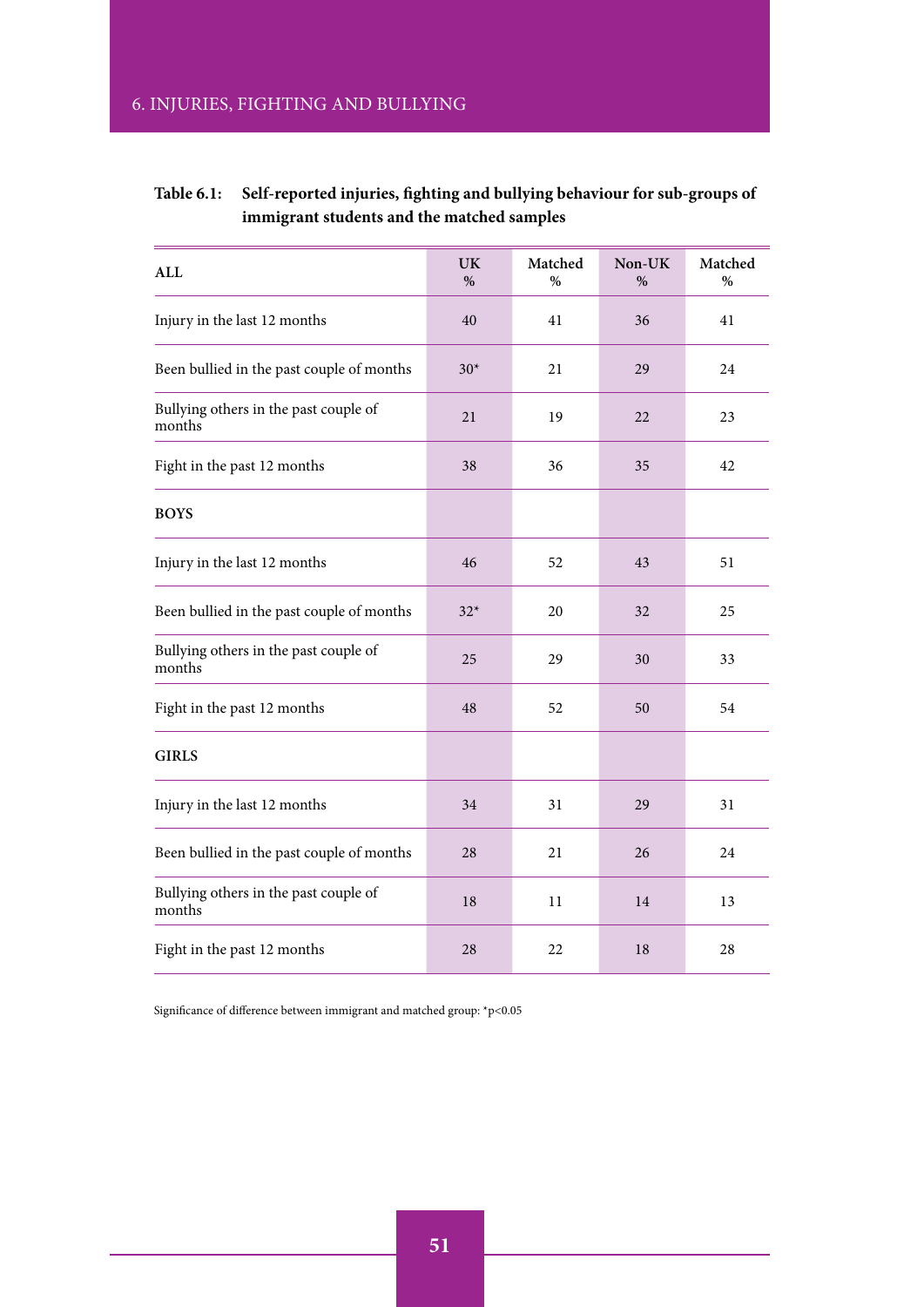# <span id="page-52-0"></span>**6.3 Disability and Chronic Illness**

More students with a disability/CI reported an injury that required medical attendance in the past 12 months (50% vs. 44% of matched; p<0.01) and that they had been bullied in the last couple of months (30% vs. 22% of matched; p<0.001). In addition, more girls with a disability/CI reported that they took part in a physical fight in the past 12 months (28%) compared to their matched group  $(22\%; p<0.01)$ .

#### **Figure 6.3: Self-reported injuries, fighting and bullying for students with a disability/ CI and the matched sample by gender**



Significance of difference between disability/CI and matched group: \*p<0.05; \*\*p<0.01; \*\*\*p<0.001

Further differences are evident when comparing the disability/CI sub-groups. More students in all sub-groups reported a medically attended injury and that they were bullied in school in the last couple of months, as compared to the matched group. In addition, more students with a disability/CI that affects activity reported that they took part in a physical fight in the last 12 months.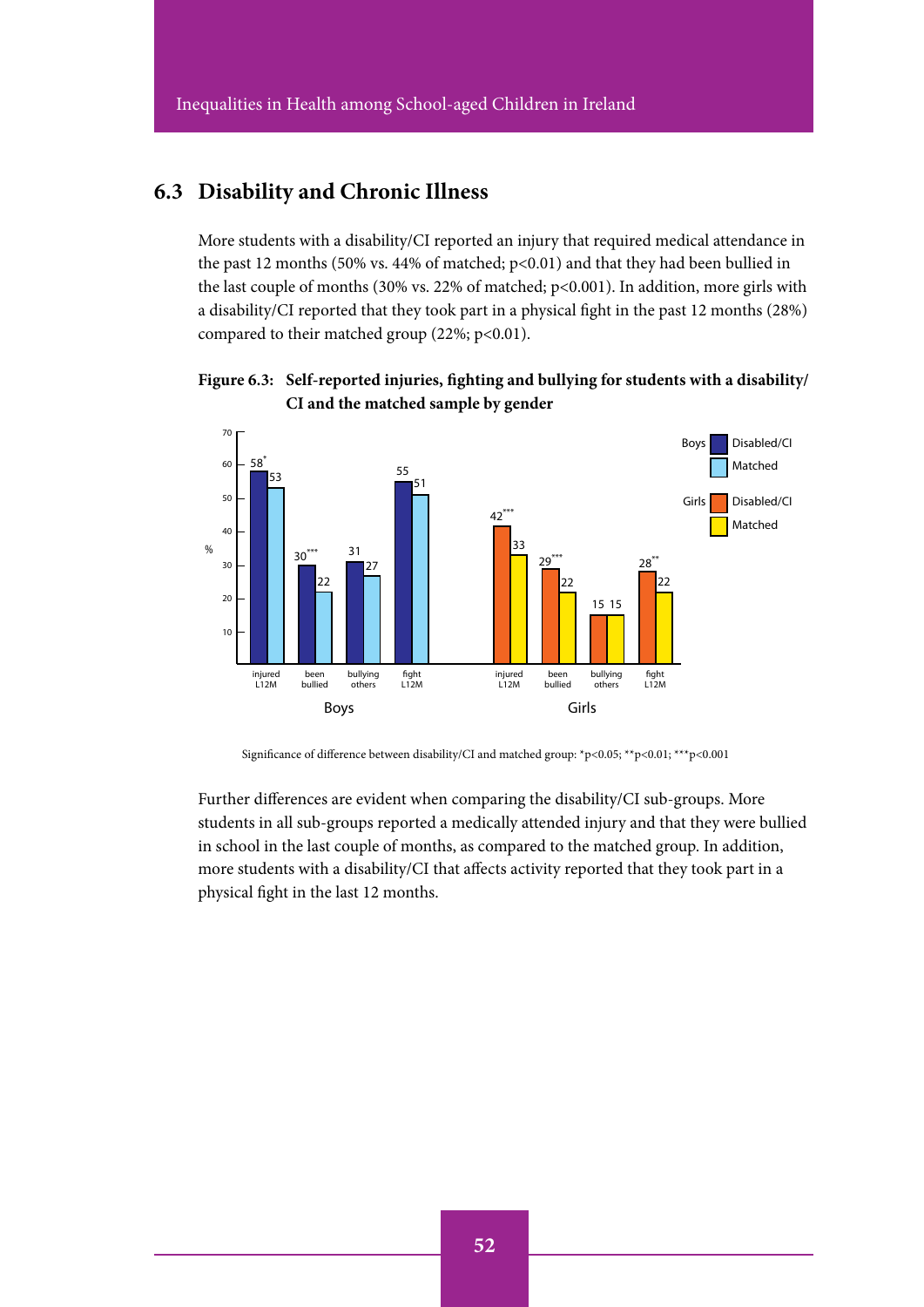| <b>ALL</b>                                      | Illness<br>% | %      | Matched Medication Matched<br>$\%$ | $\%$ | Affects<br>Activity<br>% | Matched<br>$\%$ |
|-------------------------------------------------|--------------|--------|------------------------------------|------|--------------------------|-----------------|
| Injury in the last 12<br>months                 | 50           | 44     | $48*$                              | 43   | $56***$                  | 44              |
| Been bullied in the past<br>couple of months    | $28**$       | 22     | $30***$                            | 23   | $32***$                  | 22              |
| Bullying others in the<br>past couple of months | $24*$        | 20     | 22                                 | 23   | 25                       | 22              |
| Fight in the past 12<br>months                  | 42           | 37     | 40                                 | 38   | $48***$                  | 36              |
| <b>BOYS</b>                                     |              |        |                                    |      |                          |                 |
| Injury in the last 12<br>months                 | 57           | 53     | 55                                 | 52   | 63                       | 56              |
| Been bullied in the past<br>couple of months    | 26           | 21     | $32***$                            | 22   | $33*$                    | 25              |
| Bullying others in the<br>past couple of months | 31           | 26     | 30                                 | 29   | 32                       | 27              |
| Fight in the past 12<br>months                  | 55           | 52     | 53                                 | 53   | $59*$                    | 49              |
| <b>GIRLS</b>                                    |              |        |                                    |      |                          |                 |
| Injury in the last 12<br>months                 | 38           | 34     | $42*$                              | 34   | $47***$                  | 29              |
| Been bullied in the past<br>couple of months    | $30*$        | 22     | 28                                 | 24   | $31**$                   | 19              |
| Bullying others in the<br>past couple of months | 17           | 13     | 13                                 | 16   | 16                       | 15              |
| Fight in the past 12<br>months                  | 28           | $22\,$ | $25\,$                             | 23   | $34***$                  | 20              |

## **Table 6.2: Self-reported injuries, fighting and bullying for sub-groups of students with a disability/CI and their matched samples**

Significance of difference between disability/CI and matched group: \*p<0.05; \*\*p<0.01; \*\*\*p<0.001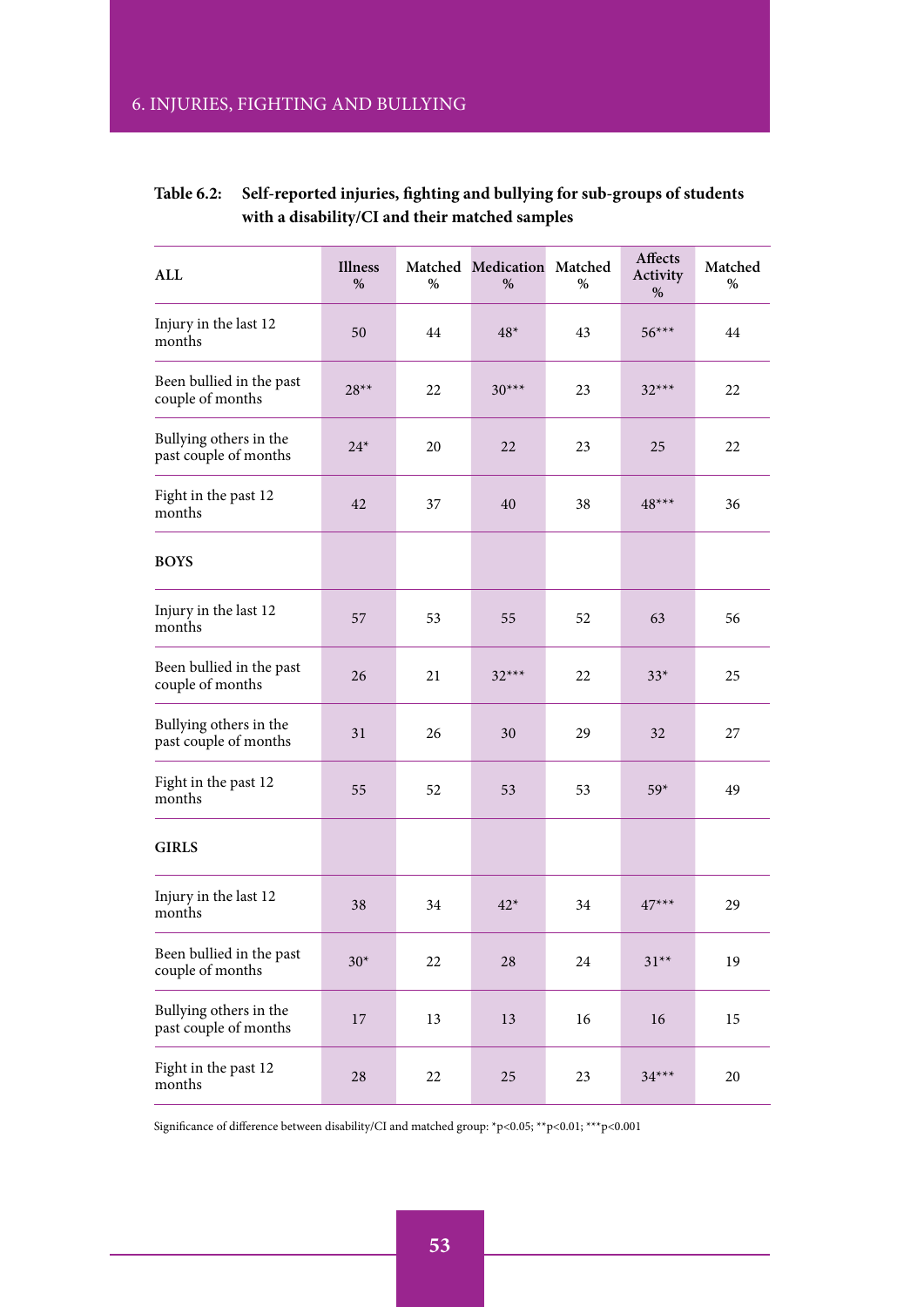## <span id="page-54-0"></span>**6.4 DEIS schools**

Students in DEIS schools were similar to their matched group in terms of prevalence of injuries and reporting that they were bullied. However more girls in DEIS schools reported that they bullied others in the last couple of months (17% vs. 13% of matched; p<0.05) and that they had been in a physical fight in the past 12 months (30% vs. 23% of matched; p<0.001).

#### **Figure 6.4: Self-reported injuries, fighting and bullying for students in DEIS schools and the matched sample by gender**



Significance of difference between DEIS schools and matched group: \*p<0.05; \*\*\*p<0.001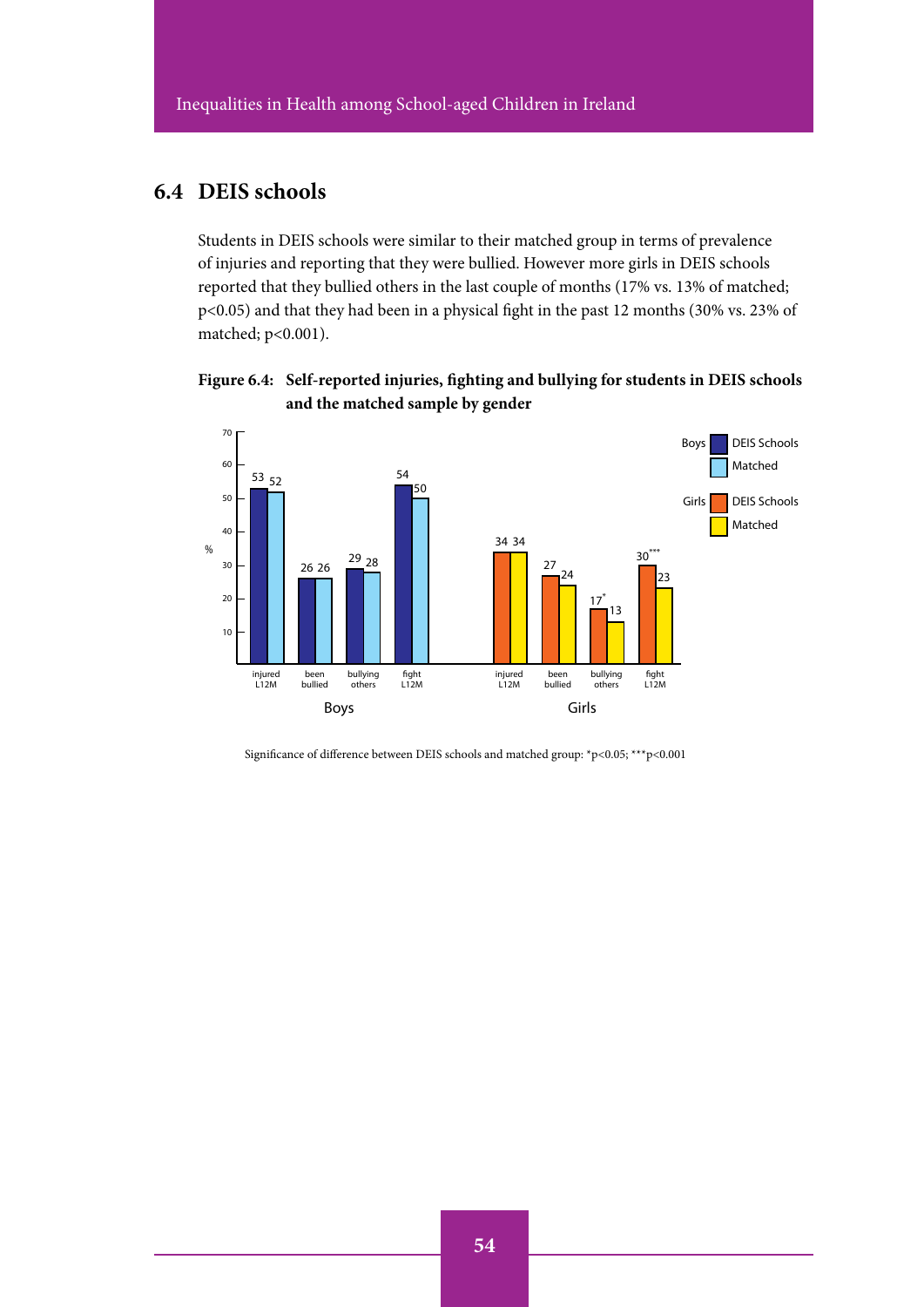# <span id="page-55-0"></span>**7. Social Context of Health**

Students were asked to report how much they like their school and a series of questions about their classmates: whether they enjoy being together, whether they are kind and helpful and whether they feel that they are accepted by their classmates. Students were classified as liking school if they reported liking it 'a bit' or 'a lot', and were considered to agree with the statements about classmates if they indicated that they 'strongly agreed' or 'agreed'. In terms of relationships with others, students were asked to report how easy it is for them to talk to their father and mother about things that really bother them, how many evenings per week they spend with friends and how many friends of the same sex they have. The data below refer to those who report that communication with their parents is 'easy' or 'very easy', spend three or more evenings a week with friends and have at least three friends of the same sex.

### **7.1 Travellers**

Fewer Traveller girls reported that they like school (62% vs. 78% of matched group; p<0.05) and that other students accept them as they are (76% vs. 89% of matched; p<0.01). In addition, fewer Traveller boys reported that students in their classes enjoy being together (75%) compared to the matched group (86%; p<0.05).

#### **Figure 7.1: The school context of health for students from the Travelling Community and the matched sample by gender**



Significance of difference between Traveller and matched group: \*p<0.05; \*\*p<0.01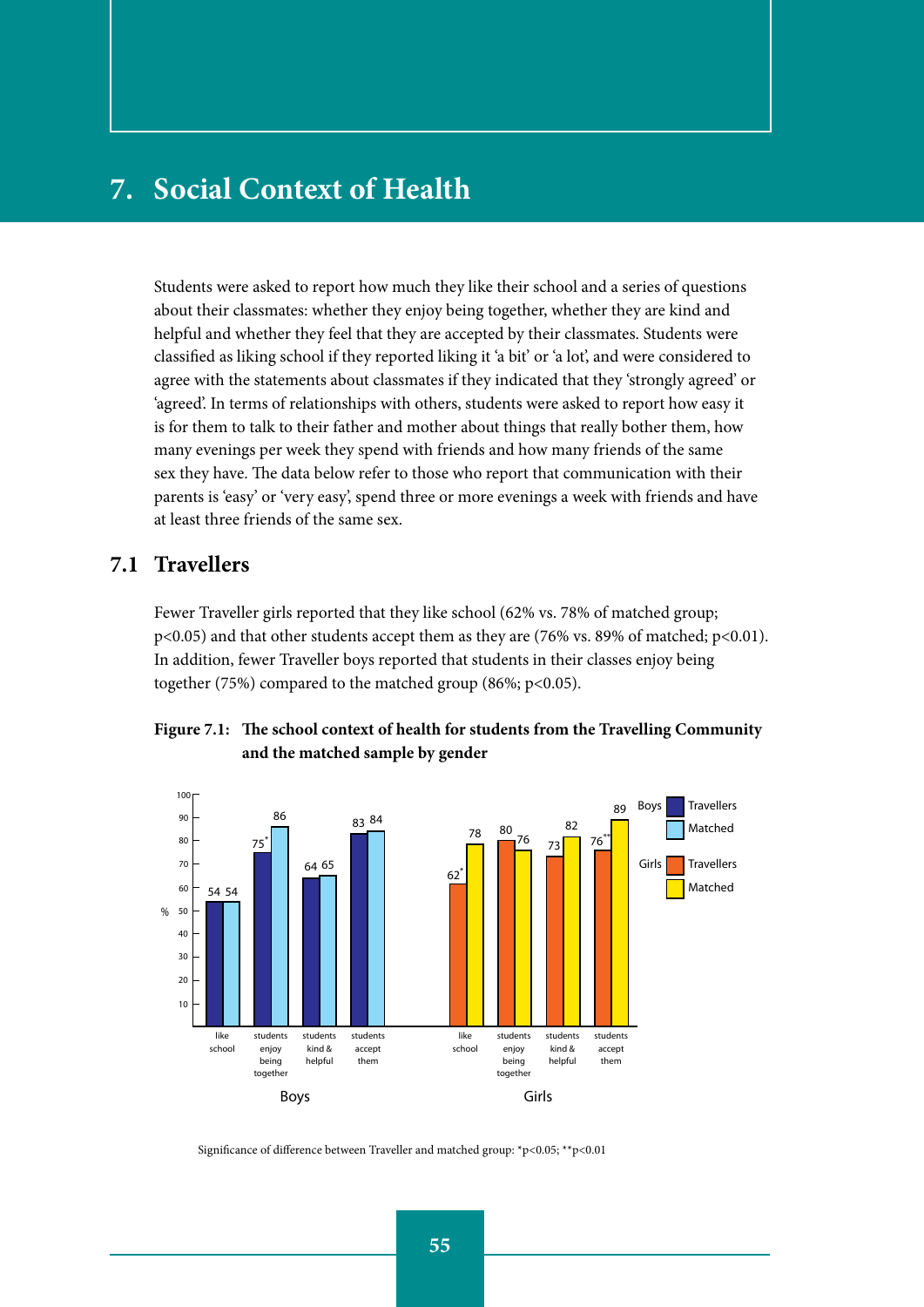<span id="page-56-0"></span>Fewer Traveller students reported that they find it easy to talk to their mother (71% vs. 80% of matched; p<0.05). In relation to number of friends of the same sex: fewer Traveller girls reported that they have three or more friends of the same sex compared to the matched group (84% vs. 94%; p<0.05).







# **7.2 Immigrants**

Overall, immigrant students were less likely to report positive school perceptions. Fewer immigrant students reported that students in their classes are kind and helpful (62% vs. 68% of matched; p<0.05) or that students in their classes accept them as they are (73% vs. 82% of matched; p<0.001). Fewer immigrant girls reported that students in their classes enjoy being together (68% vs. 77% of matched; p<0.05).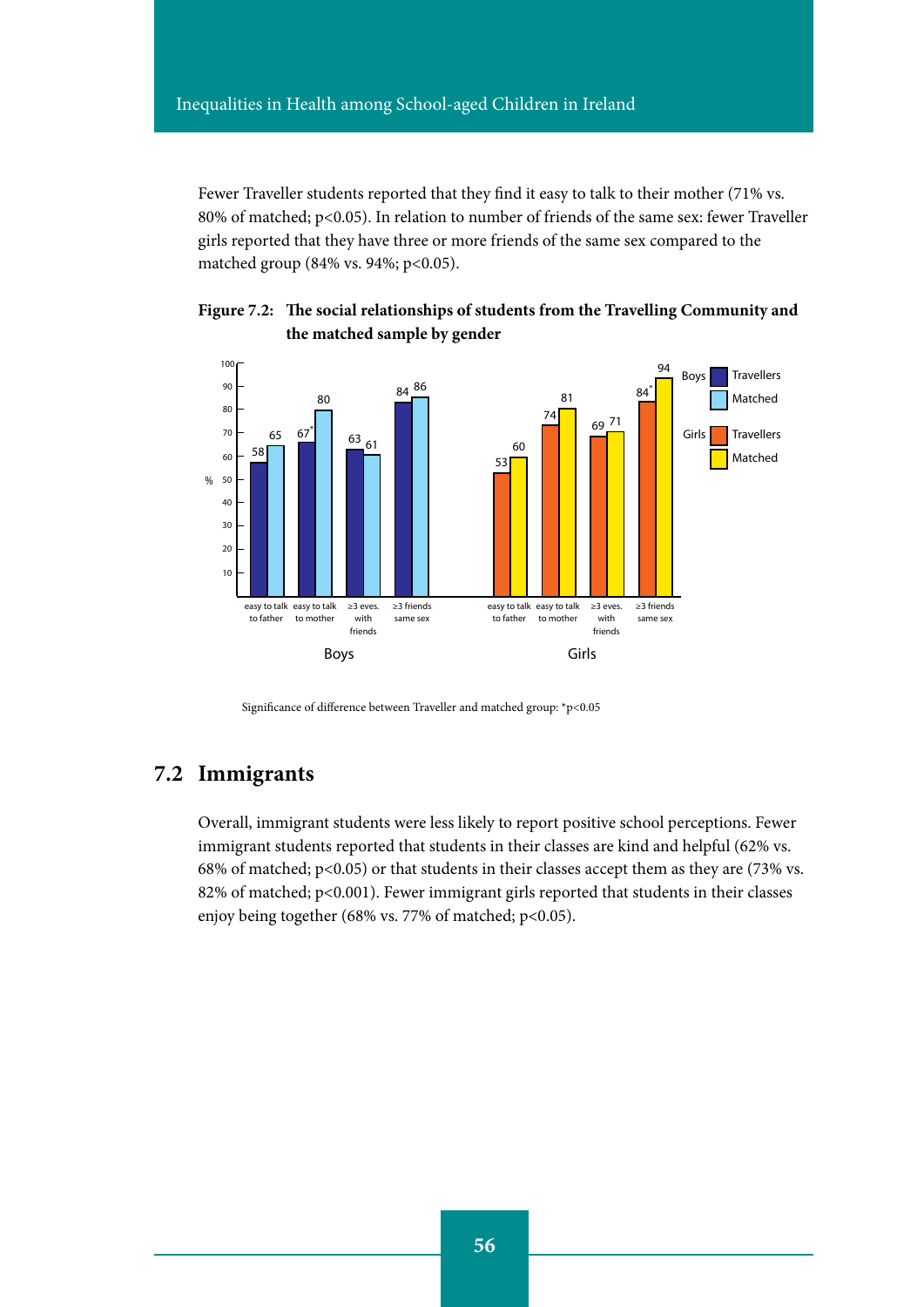

**Figure 7.3: The school context of health for immigrant students and the matched sample by gender**

Significance of difference between immigrant and matched group: \*p<0.05; \*\*p<0.01; \*\*\*p<0.001

Immigrant students were also less likely to report positive peer relationships: fewer immigrant students reported having three or more friends of the same sex (83% vs. 91% of matched; p<0.001).





Significance of difference between immigrant and matched group: \*p<0.05; \*\*p<0.01; \*\*\*p<0.001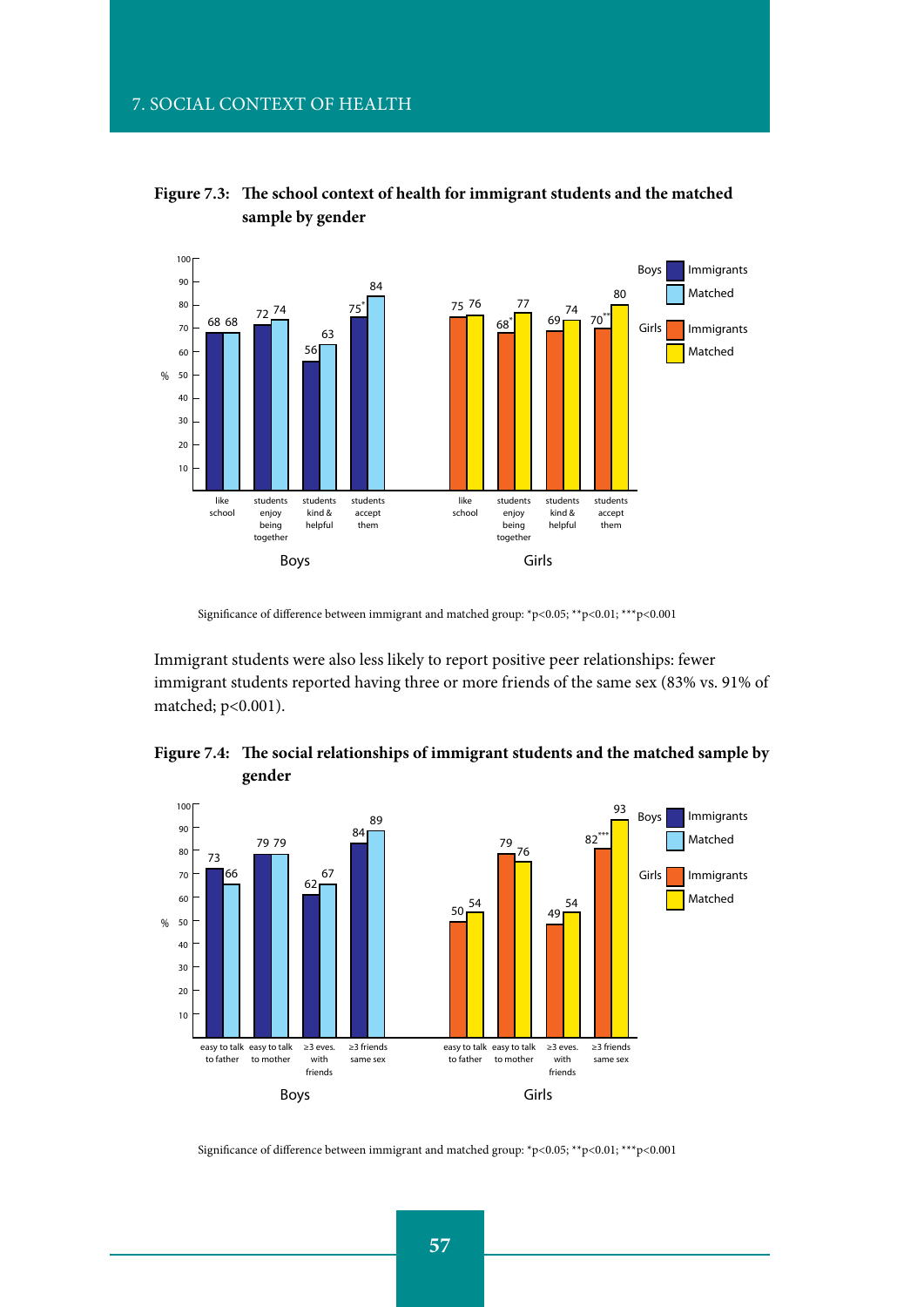Overall, UK immigrant students were less likely to report that students in their classes enjoy being together, that students in their classes are kind and helpful or that other students accept them as they are. Fewer non-UK immigrant girls reported that other students accept them as they are, as compared to their matched group.

| <b>ALL</b>                             | <b>UK</b><br>$\%$ | Matched<br>$\%$ | Non-UK<br>% | Matched<br>% |
|----------------------------------------|-------------------|-----------------|-------------|--------------|
| Like school                            | 67                | 71              | 76          | 72           |
| Students enjoy being together          | $70*$             | 79              | 69          | 73           |
| Students are kind and helpful          | $62*$             | 71              | 62          | 65           |
| Other students accept them as they are | $74*$             | 83              | $72**$      | 81           |
| <b>BOYS</b>                            |                   |                 |             |              |
| Like school                            | 65                | 66              | 71          | 69           |
| Students enjoy being together          | 73                | 79              | 70          | 70           |
| Students are kind and helpful          | $51**$            | 68              | 59          | 58           |
| Other students accept them as they are | 75                | 84              | 75          | 84           |
| <b>GIRLS</b>                           |                   |                 |             |              |
| Like school                            | 70                | 77              | 80          | 74           |
| Students enjoy being together          | $68*$             | 80              | 68          | 75           |
| Students are kind and helpful          | 72                | 73              | 65          | 74           |
| Other students accept them as they are | 72                | 82              | $68*$       | 79           |

#### **Table 7.1: The school context of health for sub-groups of immigrant students and the matched samples**

Significance of difference between immigrant and matched group: \*p<0.05; \*\*p<0.01

Non-UK immigrant girls were less likely to spend three or more evenings with friends and to report having three or more friends of the same sex.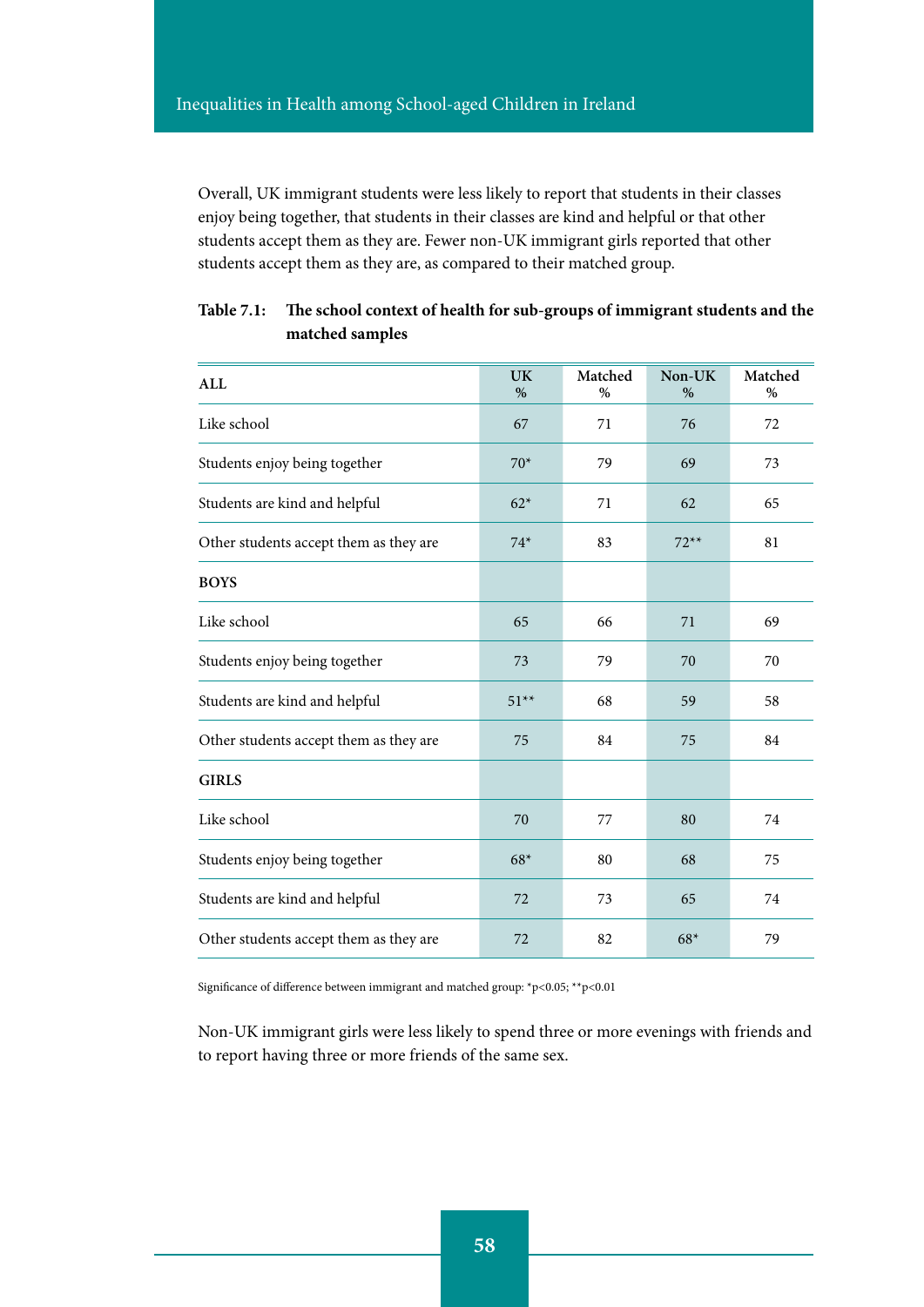| <b>ALL</b>                      | <b>UK</b><br>$\%$ | Matched<br>$\%$ | Non-UK<br>% | Matched<br>$\%$ |
|---------------------------------|-------------------|-----------------|-------------|-----------------|
| Easy to talk to father          | 57                | 59              | 66          | 62              |
| Easy to talk to mother          | 79                | 76              | 79          | 79              |
| 3+ evenings a week with friends | 55                | 53              | $56***$     | 68              |
| 3+ same-sex friends             | 86                | 90              | $79***$     | 92              |
| <b>BOYS</b>                     |                   |                 |             |                 |
| Easy to talk to father          | 69                | 66              | 76          | 67              |
| Easy to talk to mother          | 81                | 77              | 77          | 80              |
| 3+ evenings a week with friends | 60                | 61              | 63          | 72              |
| 3+ same-sex friends             | 85                | 90              | 82          | 88              |
| <b>GIRLS</b>                    |                   |                 |             |                 |
| Easy to talk to father          | 46                | 52              | 54          | 56              |
| Easy to talk to mother          | 76                | 75              | 81          | 78              |
| 3+ evenings a week with friends | 50                | 47              | $48^{\ast}$ | 63              |
| 3+ same-sex friends             | 88                | 91              | $77***$     | 96              |

#### **Table 7.2: The social relationships of sub-groups of immigrant students and the matched samples**

Significance of difference between immigrant and matched group: \*p<0.05; \*\*p<0.01; \*\*\*p<0.001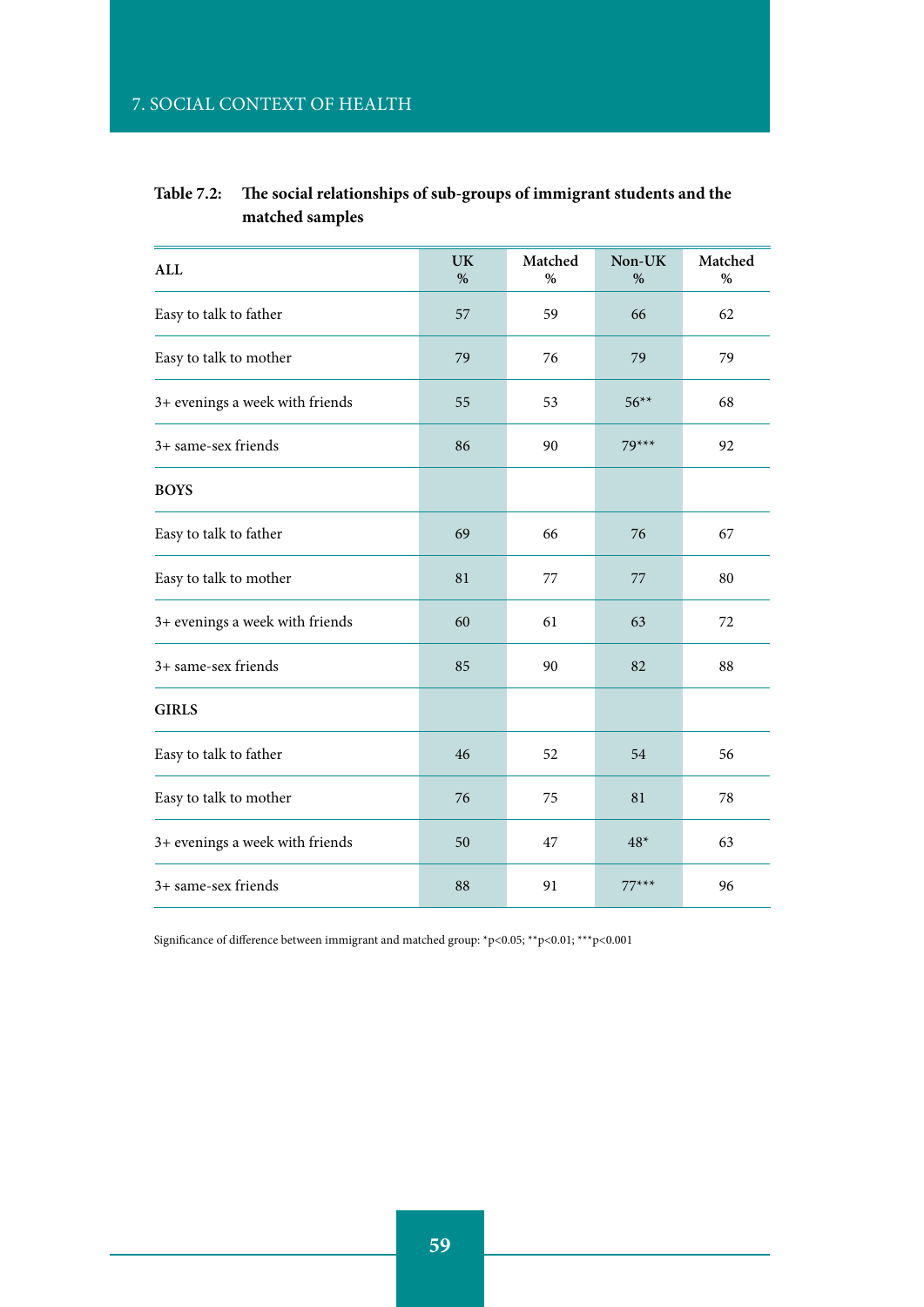# <span id="page-60-0"></span>**7.3 Disability and Chronic Illness**

Fewer boys with a disability/CI reported that students in their classes are kind and helpful (61% vs. 66% of matched;  $p$ <0.05) and fewer students with a disability/CI reported that other students accept them as they are (77% vs. 84% of matched; p<0.001).

**Figure 7.5: The school context of health for students with a disability/CI and the matched sample by gender**



Significance of difference between disability/CI and matched group: \*p<0.05; \*\*\*p<0.001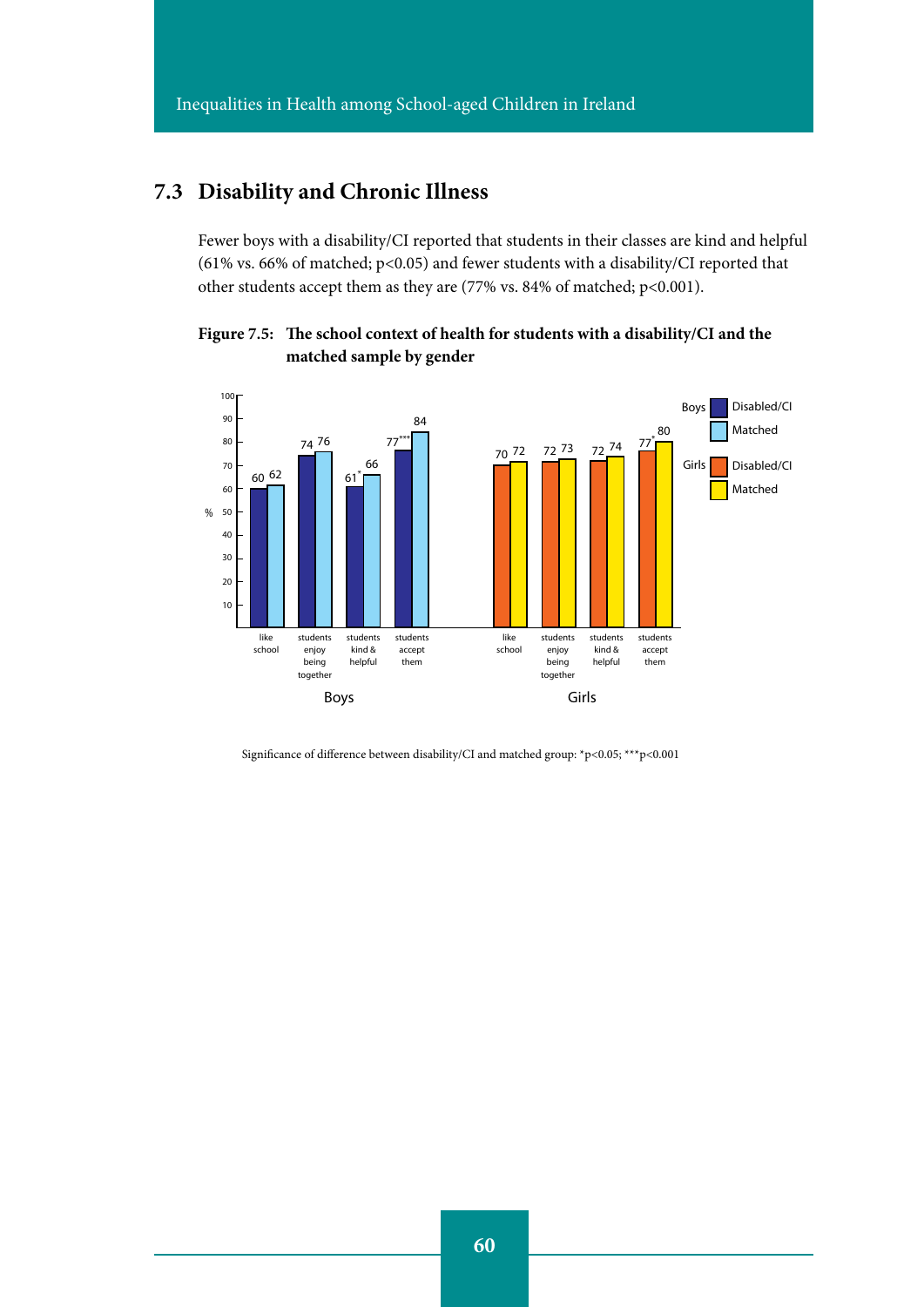

**Figure 7.6 The social relationships of students with a disability/CI and the matched sample by gender**

Significance of difference between disability/CI and matched group: \*p<0.05

Fewer students with a disability/CI that affects daily activity reported liking school, while fewer students with a disability/CI, and with a disability/CI that affects activity reported that other students accept them as they are.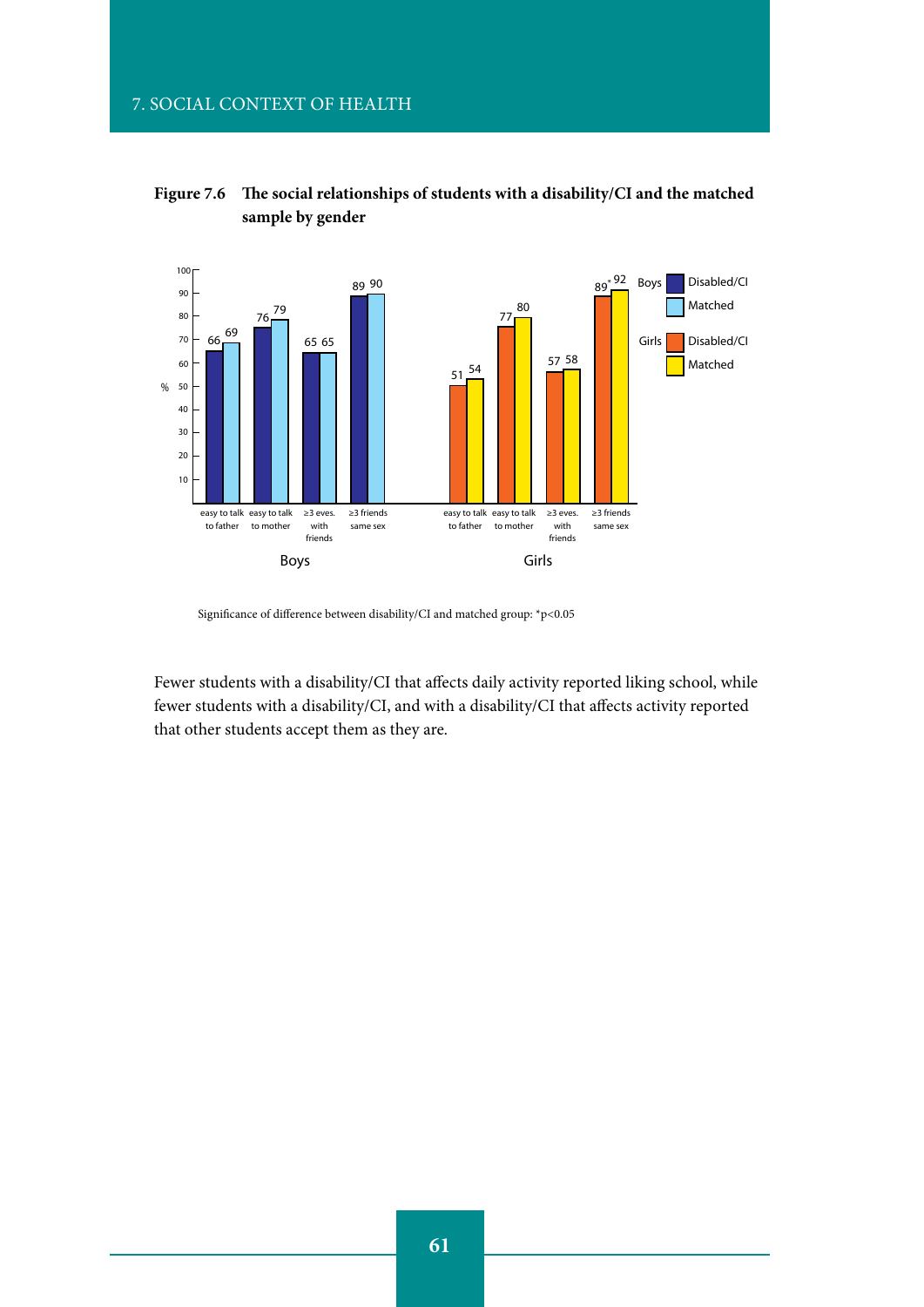| <b>ALL</b>                                | Illness<br>$\%$ | $\%$   | Matched Medication Matched<br>$\%$ | $\%$ | Affects<br>Activity<br>% | Matched<br>$\%$ |
|-------------------------------------------|-----------------|--------|------------------------------------|------|--------------------------|-----------------|
| Like school                               | 66              | 66     | 69                                 | 68   | $55***$                  | 67              |
| Students enjoy being<br>together          | 74              | 76     | 72                                 | 75   | 73                       | 73              |
| Students are kind and<br>helpful          | 67              | 70     | 67                                 | 71   | 64                       | 68              |
| Other students accept<br>them as they are | $77***$         | 83     | 78                                 | 81   | $74**$                   | 83              |
| <b>BOYS</b>                               |                 |        |                                    |      |                          |                 |
| Like school                               | 61              | 59     | 64                                 | 64   | $53*$                    | 64              |
| Students enjoy being<br>together          | 77              | 78     | 70                                 | 74   | 78                       | 77              |
| Students are kind and<br>helpful          | 62              | 67     | $61*$                              | 67   | 61                       | 63              |
| Other students accept<br>them as they are | 79              | 83     | $77***$                            | 84   | $75***$                  | 84              |
| <b>GIRLS</b>                              |                 |        |                                    |      |                          |                 |
| Like school                               | 71              | 72     | 76                                 | 73   | $57**$                   | 71              |
| Students enjoy being<br>together          | $71\,$          | $74\,$ | 75                                 | 76   | 66                       | 67              |
| Students are kind and<br>helpful          | $71\,$          | $72\,$ | 74                                 | 76   | 66                       | 74              |
| Other students accept<br>them as they are | $75*$           | 82     | 79                                 | 78   | $74\,$                   | 82              |

#### **Table 7.3: The school context of health for sub-groups of students with a disability/ CI and their matched samples**

Significance of difference between disability/CI and matched group: \*p<0.05; \*\*\*p<0.001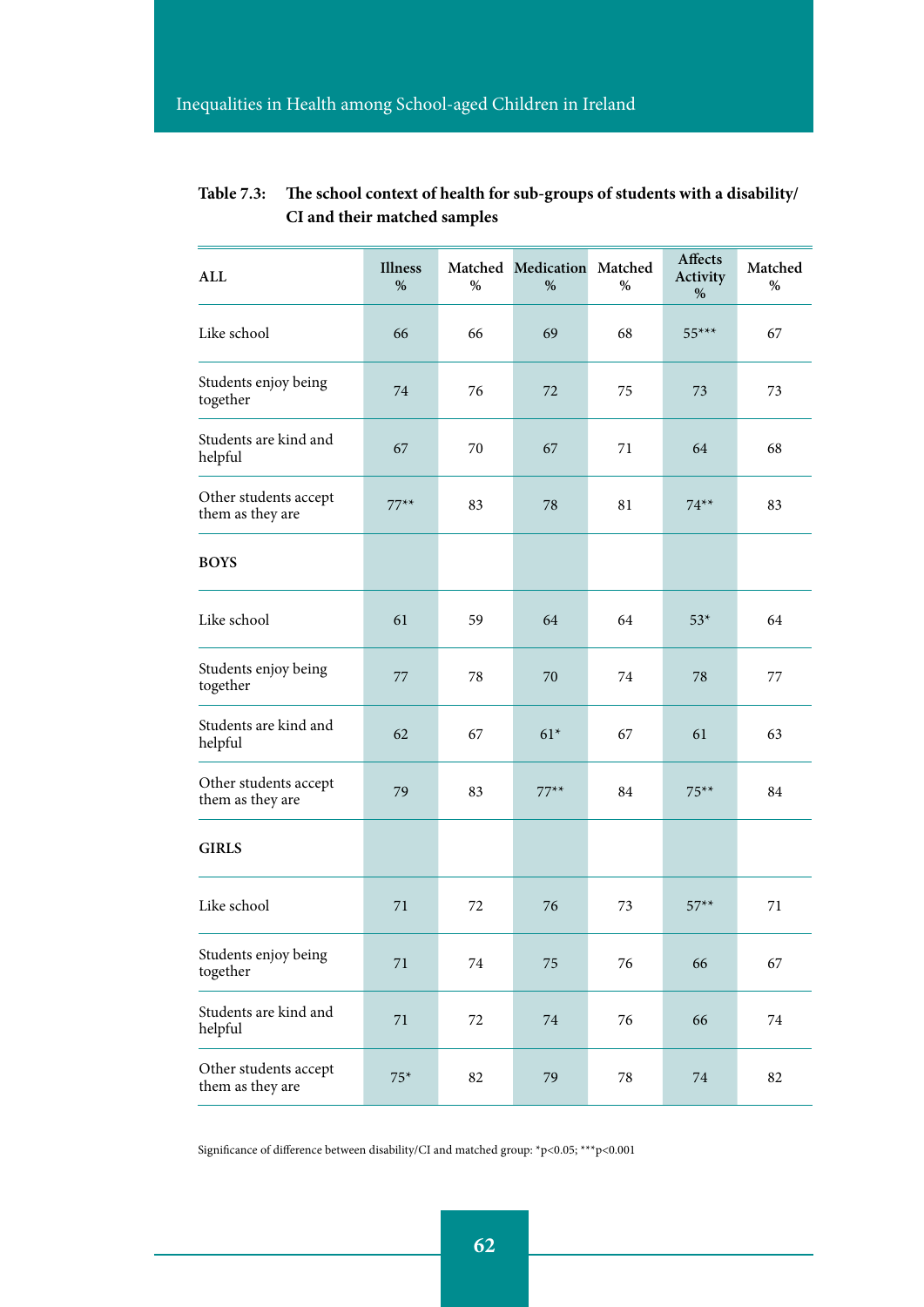Fewer boys with a disability/CI that affects daily activity reported that they find it easy or very easy to talk to their father and fewer girls with a disability/CI that affects daily activity reported that they find it easy or very easy to talk to their mother.

| <b>ALL</b>                         | <b>Illness</b><br>$\%$ | %  | Matched Medication<br>% | Matched<br>$\%$ | <b>Affects</b><br>Activity<br>% | Matched<br>$\%$ |
|------------------------------------|------------------------|----|-------------------------|-----------------|---------------------------------|-----------------|
| Easy to talk to father             | 60                     | 60 | 62                      | 63              | $53**$                          | 61              |
| Easy to talk to mother             | 78                     | 81 | 79                      | 78              | $72**$                          | 79              |
| 3+ evenings a week with<br>friends | 60                     | 59 | 60                      | 62              | 66                              | 64              |
| 3+ same-sex friends                | 91                     | 92 | $89*$                   | 92              | 86                              | 87              |
| <b>BOYS</b>                        |                        |    |                         |                 |                                 |                 |
| Easy to talk to father             | 67                     | 67 | 68                      | 72              | $59*$                           | 68              |
| Easy to talk to mother             | 78                     | 79 | 77                      | 81              | 73                              | 76              |
| 3+ evenings a week with<br>friends | 63                     | 64 | 64                      | 63              | 69                              | 69              |
| 3+ same-sex friends                | 92                     | 92 | 88                      | 91              | 87                              | 86              |
| <b>GIRLS</b>                       |                        |    |                         |                 |                                 |                 |
| Easy to talk to father             | 57                     | 54 | 54                      | 54              | 44                              | 53              |
| Easy to talk to mother             | 78                     | 82 | 81                      | 76              | $70^{**}$                       | 83              |
| 3+ evenings a week with<br>friends | 52                     | 53 | 55                      | 61              | 62                              | 58              |
| 3+ same-sex friends                | 90                     | 92 | 90                      | 93              | 85                              | 88              |

#### **Table 7.4: The social relationships of sub-groups of students with a disability/CI and their matched samples**

Significance of difference between disability/CI and matched group: \*p<0.05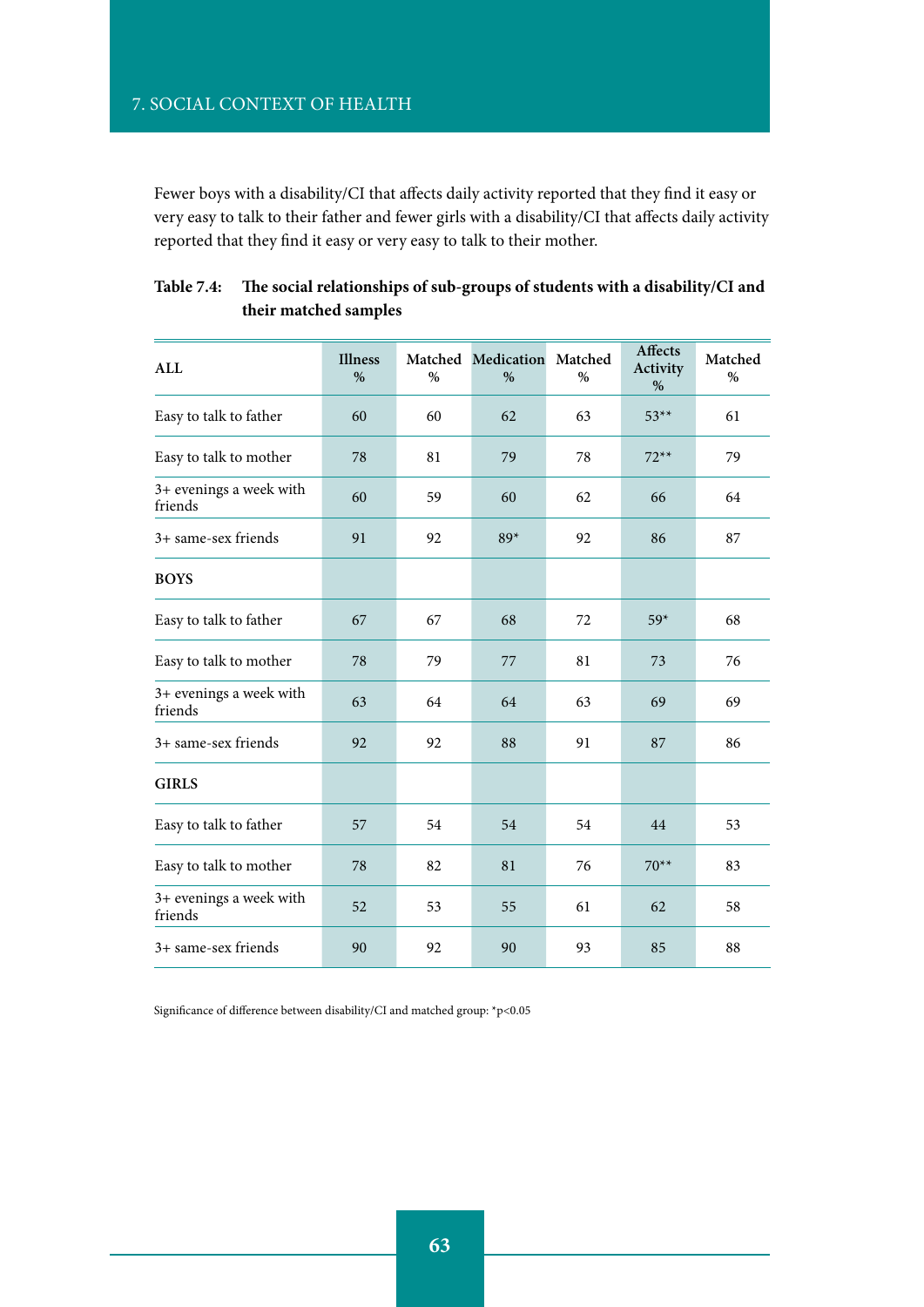## <span id="page-64-0"></span>**7.4 DEIS schools**

Overall, boys in DEIS schools were less likely to report positive school perceptions than their matched group. In comparison to the matched group, fewer boys in DEIS schools reported liking school (58% vs. 66% of matched; p<0.001); that students in their classes enjoy being together (73% vs. 78% of matched; p<0.05); or that students in their classes are kind and helpful (59% vs. 67% of matched;  $p<0.01$ ).

#### **Figure 7.7: The school context of health for students in DEIS schools and the matched sample by gender**



Significance of difference between DEIS schools and matched group: \*p<0.05; \*\*p<0.01; \*\*\*p<0.001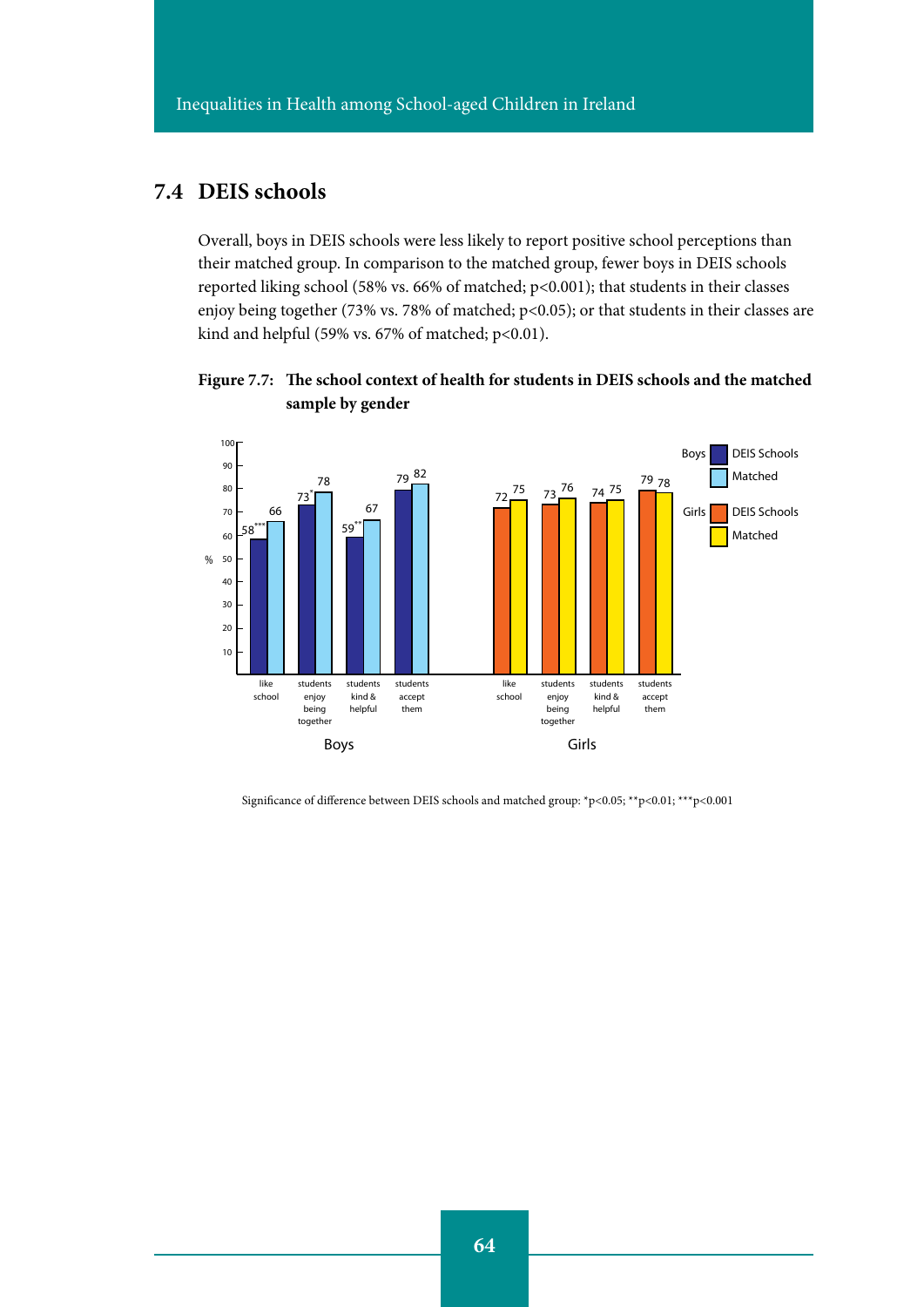More students in DEIS schools reported spending three or more evenings with friends (70%) compared to their matched group (56%; p<0.001).



**Figure 7.8: The social relationships of students in DEIS schools and the matched sample by gender**

Significance of difference between DEIS schools and matched group: \*\*\*p<0.001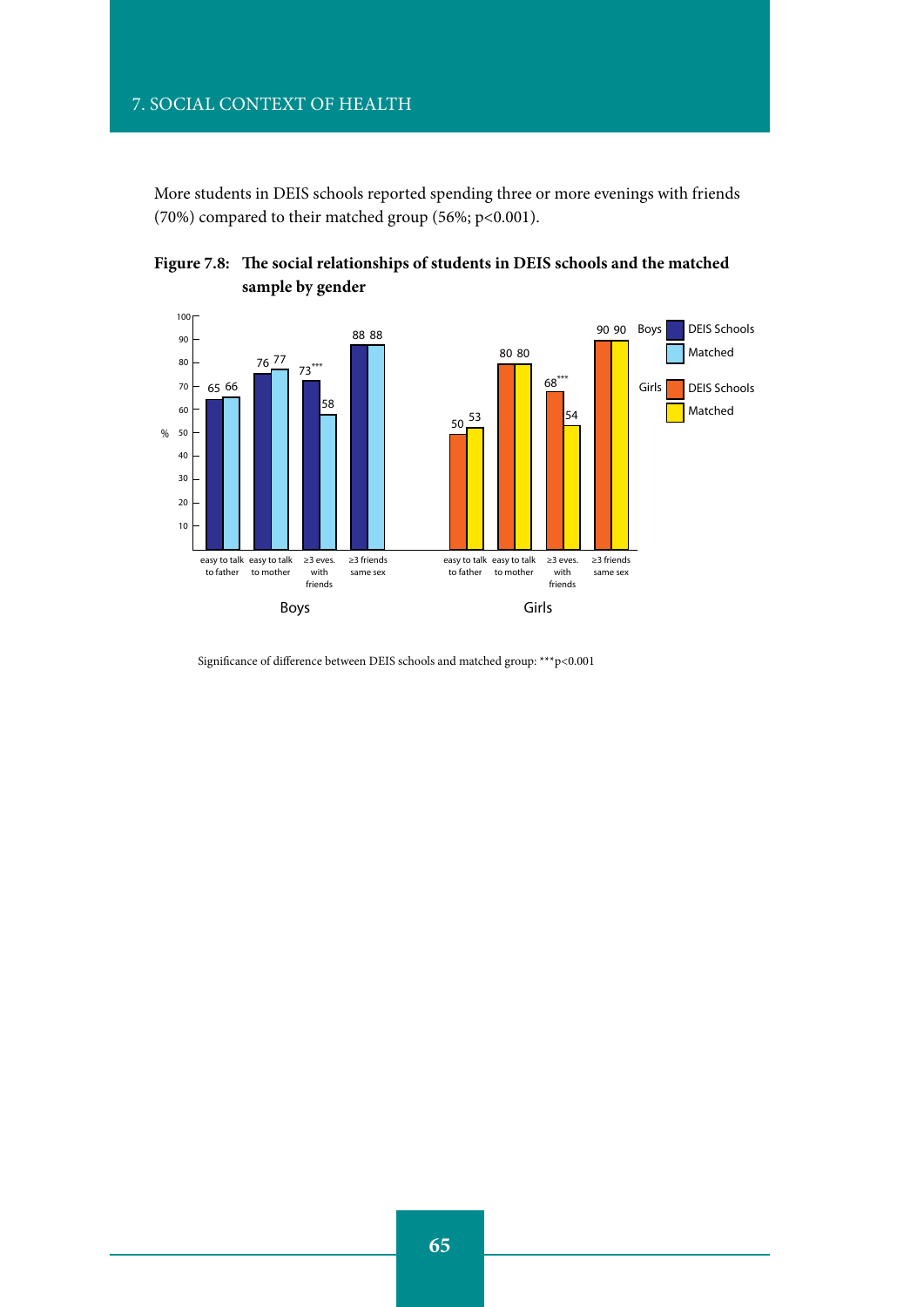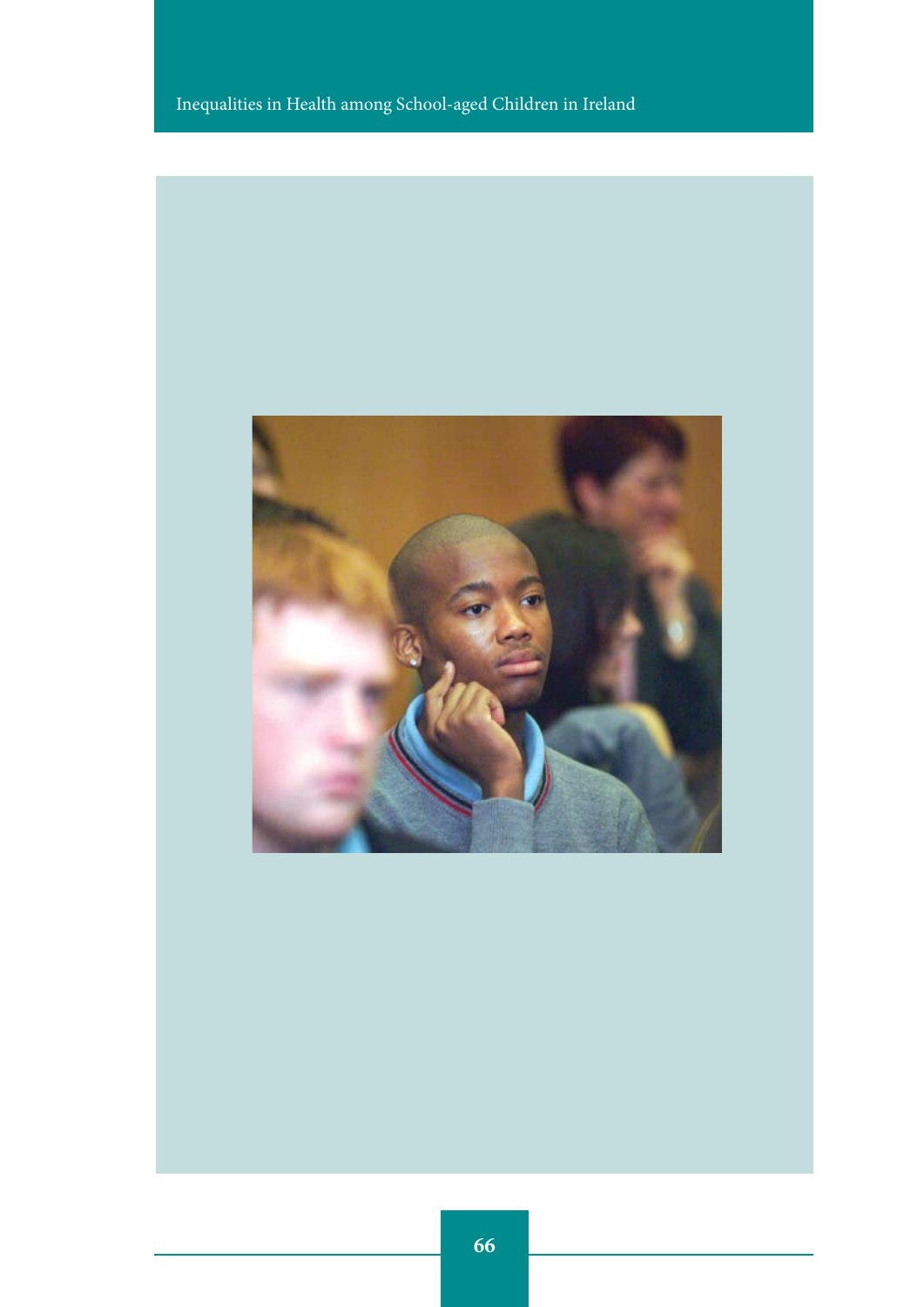# <span id="page-67-0"></span>**Project Team**

#### **Health Promotion Research Centre, National University of Ireland, Galway**

| Dr. Saoirse Nic Gabhainn | Principal Investigator HBSC (Republic of Ireland) |
|--------------------------|---------------------------------------------------|
| Dr. Michal Molcho        | Deputy Principal Investigator HBSC Ireland        |
| Dr. Colette Kelly        | HBSC Project Manager/Senior Researcher            |
| Ms. Aoife Gavin          | Researcher                                        |
| Ms. Pauline Clerkin      | Researcher                                        |
| Ms. Marie Galvin         | Researcher                                        |
| Ms. Geraldine Nolan      | Researcher                                        |
| Ms. Siobhan O'Higgins    | Researcher                                        |
| Ms. Lorraine Walker      | Researcher                                        |
| Ms. Christina Costello   | Administrative support                            |

#### **Advisory Committee**

| Mr. Robbie Breen   | Department of Health and Children                      |
|--------------------|--------------------------------------------------------|
| Dr. Seán Denyer    | Director of Public Health, Health Services Executive   |
| Dr. John Devlin    | Deputy Chief Medical Officer, Department of Health and |
|                    | Children                                               |
| Dr. Sinéad Hanafin | Head of Research, Office of the Minister for Children  |
| Mr. Hugh Magee     | Senior Statistician, Department of Health and Children |
| Ms. Olive McGovern | Department of Health and Children                      |
| Mr. Brian Mullen   | Department of Health and Children                      |
| Mr. Brian Neeson   | Functional Manager, Health Promotion Research &        |
|                    | Development, Health Services Exeuctive                 |

#### **Acknowledgements**

The Parents and Children who consented and participated. The Management Authorities, Principals and Teachers in all schools who participated. International Co-ordinator: Prof Candace Currie, University of Edinburgh. International Databank Manager: Dr Oddrun Samdal, University of Bergen. An Oifig Aistriúcháin, Acadamh na hOllscolaíochta Gaeilge, OÉ Gaillimh. Department of Health and Children. Office of the Minister for Children. The Department of Education and Science.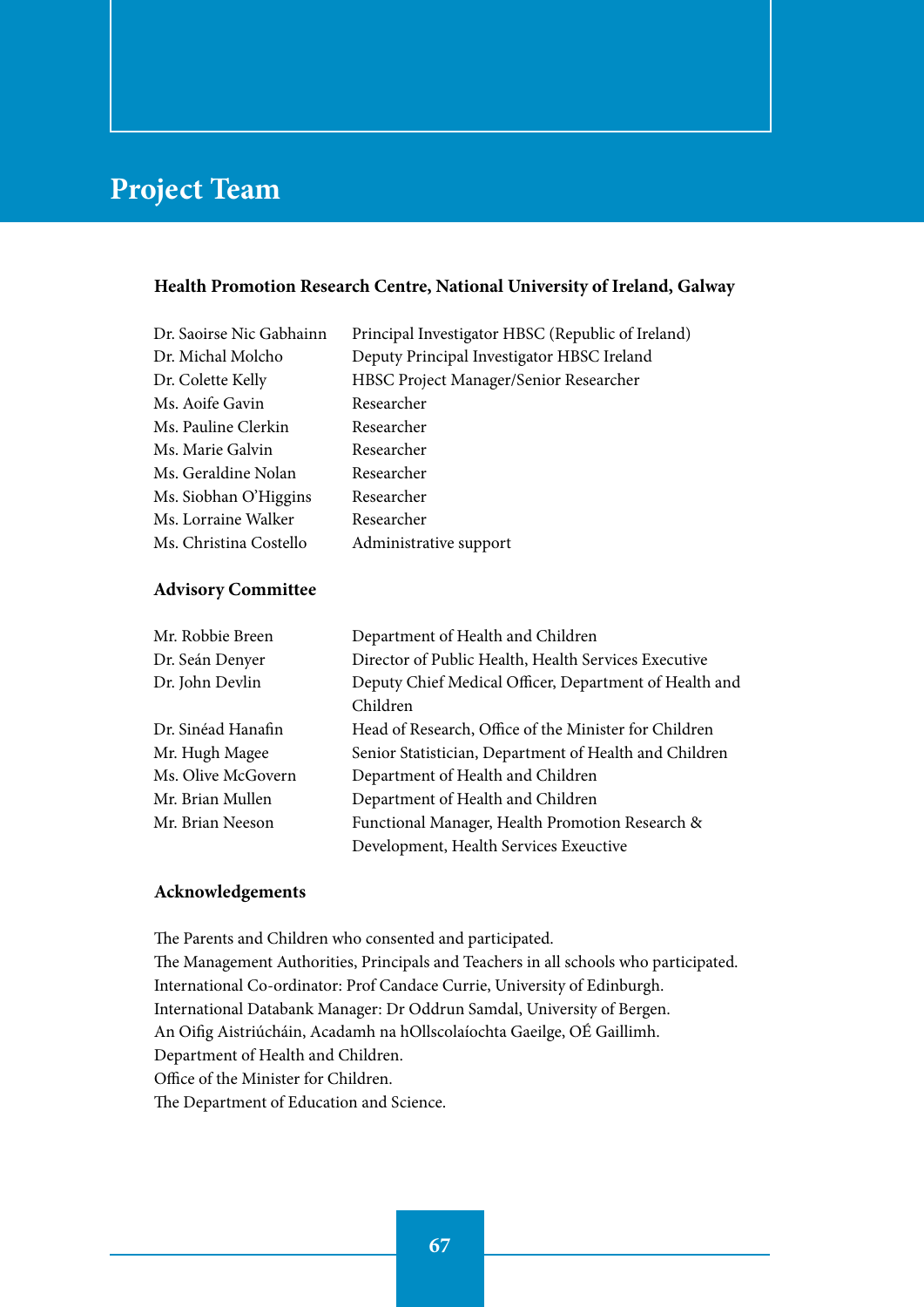We would also like to thank Mr. Greg Conlon, Ms. Gabrielle Ferris, Ms. Tatziana Fries, Mr. Gerard Maloney, Mr. Trevor Moylan, Ms. Elaine Shannon, Ms. Catriona Boyle, Ms. Patricia Brien, Ms. Sonja-Mareike Freiling for their help on the various stages of the work.

We also thank Data Entry: Research Data, Co. Armagh and Lorraine Walker.